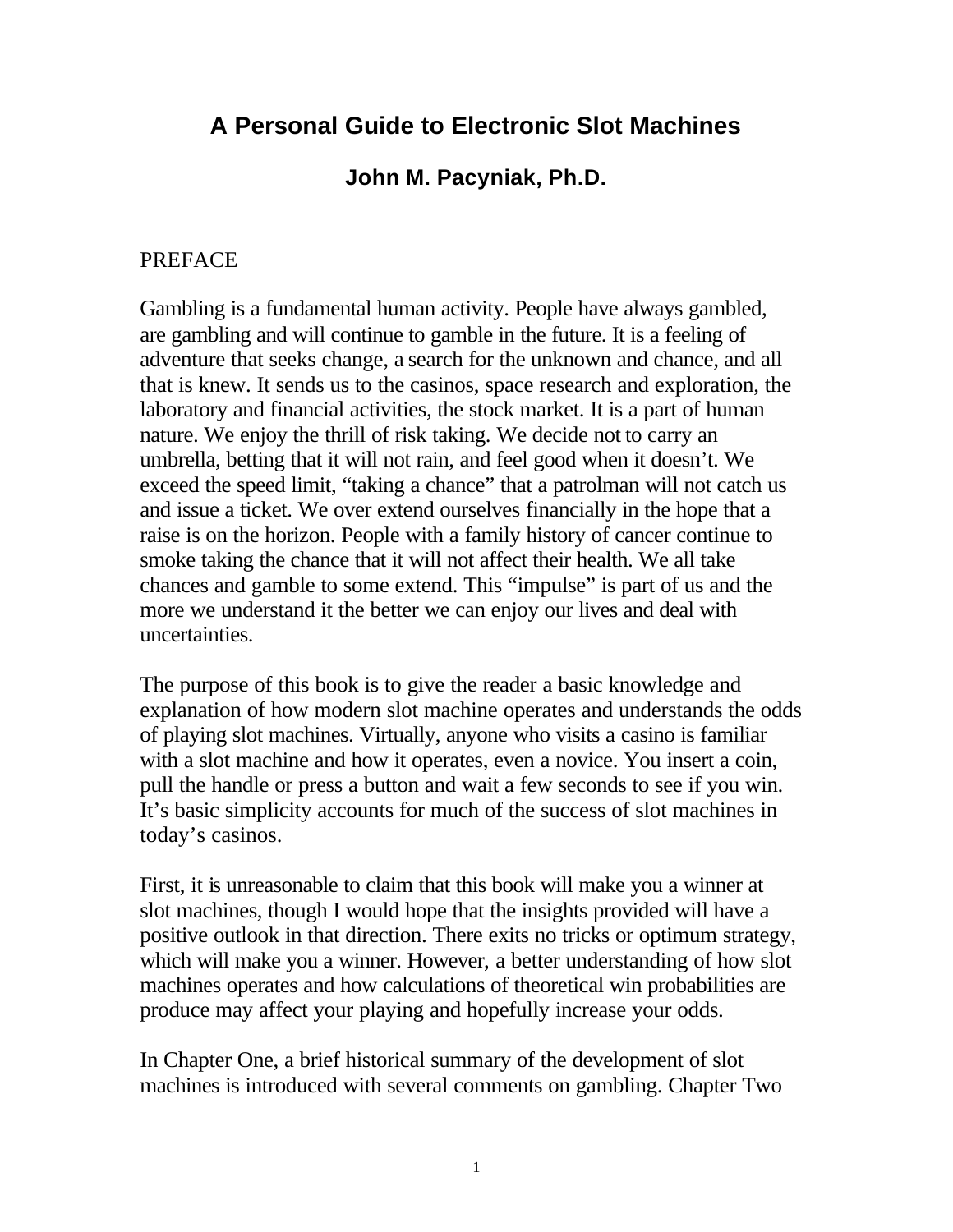deals with the basic mathematics of permutations, combinations and probability. We show the basic concepts of how to calculate pay out percentages and generalize it to a popular modern slot machine. Chapter III goes to the heart of a slot machine. A detail description is given without revealing any proprietary secrets of the industry. Chapter IV discusses the psychological effects of playing with a slot machine and suggestions for maintaining control and good sense while gambling with slot machine.

This book does not judge the morality of gambling though I am a enthusiastic player, I am even more enthusiastic about the design and outcome of an electronic slot machine. It is the latter enthusiasm that I hope will be carried by the reader.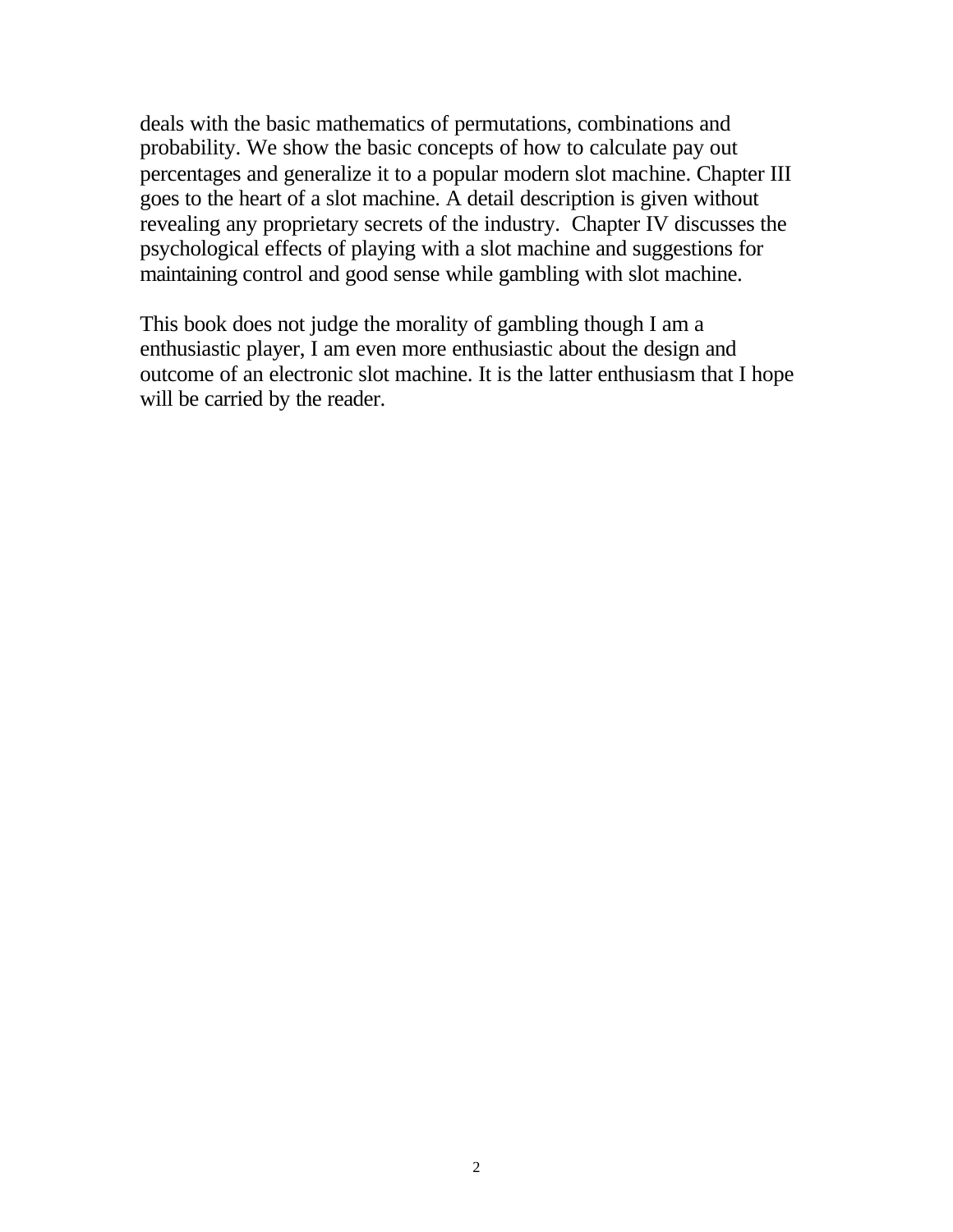## **A Personal Guide to Electronic Slot Machines**

#### **Contents**

#### **PREFACE**

Chapter I. Gambling and Slot machines

 A Short History Types of Machines

Chapter II. The Mathematics of Slot Machines

 Probability Permutations and Combinations Slot Machines and Combinations Pay Out Percentage Calculations Random Number Generators Internal Controls

Chapter III. The Electronic Three Reel Single Line Slot Machine

 Standard Model Operation Law of Averages Technological Advancements and Future Developments

Chapter IV. Slot Machine and Human Behavior

 Conditioning and Reinforcement Environmental Factors Remarks

Chapter V. Conclusion

Bibliography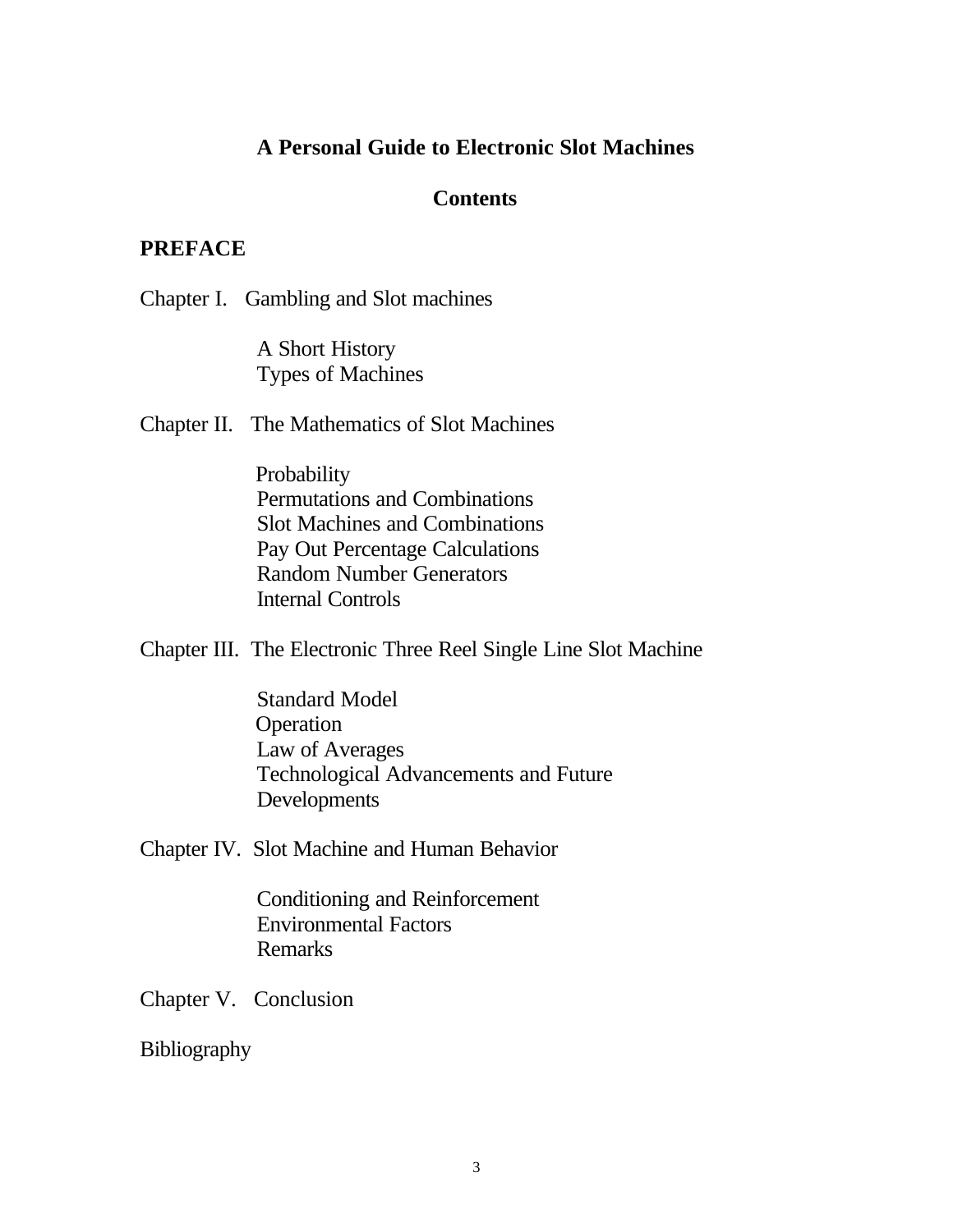## **CHAPTER 1**

### *Gambling and the Slot Machine*

#### *A Short History*

Gambling is a fundamental human activity. In the early history of man, prehistoric existence was a struggle of gambles against nature with the ultimate prize of survival. Today, with daily routines, man's necessity to gamble is getting involved in the action of every day living. It is a feeling of adventure that seeks changes, a search for the unknown and a fascination with games of chance. In random games such as bingo and slot machines, there is an equal chance for everyone to perhaps win for the first time in their life. Gambling has become a vital part of some lives and in some cases has lead to destructive and potentially addictive consequences while in others a delight and a diversion for modern man and woman.

Charles Fey, (1862-1944), is considered the Thomas Edison of Slots. He created his first machine in 1895, the same year X-rays were discovered by Wilham Roentgen, in the basement of his home, in San Francisco. He placed a few on location and did so well that he devoted full time to inventing, manufacturing and operating slot machines. In 1896, he opened a factory in San Francisco where he created many machines including the famous Liberty Bell, Draw Poker, Three Spindle and the Klondike. The business was destroyed in the 1906 Earthquake and Fire. Today, the original site is memorialized as a California Historical Landmark 937.

The first three reel slot machine created by Charles Fey in 1898 was called the Liberty Bell Slot. This machine is the standard of over one million machine worldwide. The Liberty Bell is owned by Marshall and Frank Fey, the sons of Charles Fey and can be seen at the Liberty Bell Saloon and Restaurant in Reno, Nevada.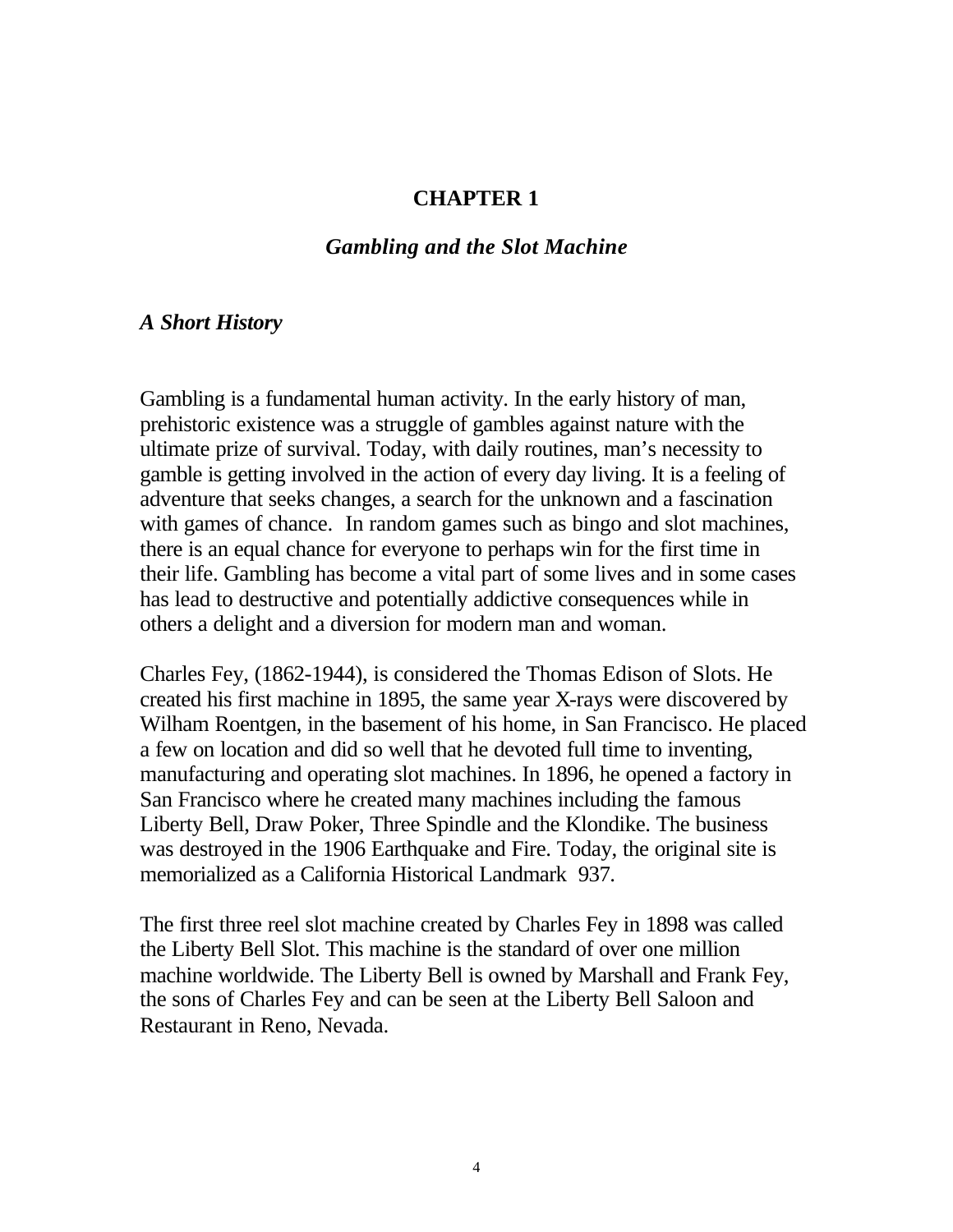Besides the nation's largest public display of vintage slot machines, many original items such as leaded glass shades, numerous beer tray, firearms, old photographs, Edison phonographs and massive cash registers can be seen. In addition to preserving the old slots produced by his father, Marshall Fey in 1983 wrote "Slot Machines: A Pictorial History of the First 100 years of the World's Most Popular Coin-Operated Gaming Device". The book is now in his fifth printing.

The term slot machine was originally used for automatic vending machines as well as for the gambling devices, but in the  $20<sup>th</sup>$  century, the term became restricted to gambling devices. The first such gambling device in the US were mere novelties that did not return coins but presented opportunities, such as two toy horses that would race after a coin was inserted. By the end of the nineteenth century, machines that paid off in coins were in existence, usually in the form of a circular display with a spinning indicator that came to rest or pointed to a number, color, or picture. Today's most popular slot machines are 3 reel forms with a window showing winning combinations for coins played into the machine.

In the 1920's, the faces of morality and their law opposed the operation of slot machines. It was believed that the distribution of slot machines were controlled by organized crime and legislation restricted their sale. Nevada was the only state where legalized gambling was allowed. As other states and countries permitted gambling, the slot machines came into wide use throughout the world. US manufacturers such as International Gaming Technology had a prime segment of the markets. For the slot enthusiast, the action of pulling the handle, the sound of the reels falling into line and the jingle of cascading coins were all part of the attraction. By the late 1970's, electronic machines operated by push button and having visual displays were common. In the 1980's, the popularity of slot machines and table games were running even, but by the 90's, slots had taken over and now account for over two thirds of casino revenue in the US. Slot machines gained their universal appeal in casino because unlike the other games, they are played at the pace of the player and don't require any specific skills. Commonly referred to as *one-armed bandit,* the goal of the game is to spin the reels so that symbols on all reels line up on a single line. If this happens, the slot machine pays out coins according to the pay off table posted on the front of the cabinet. The pay off table describes the amount base on how many coins have been played and the type of symbols lining up. Players have a much greater chance of hitting any of the lower paying combinations.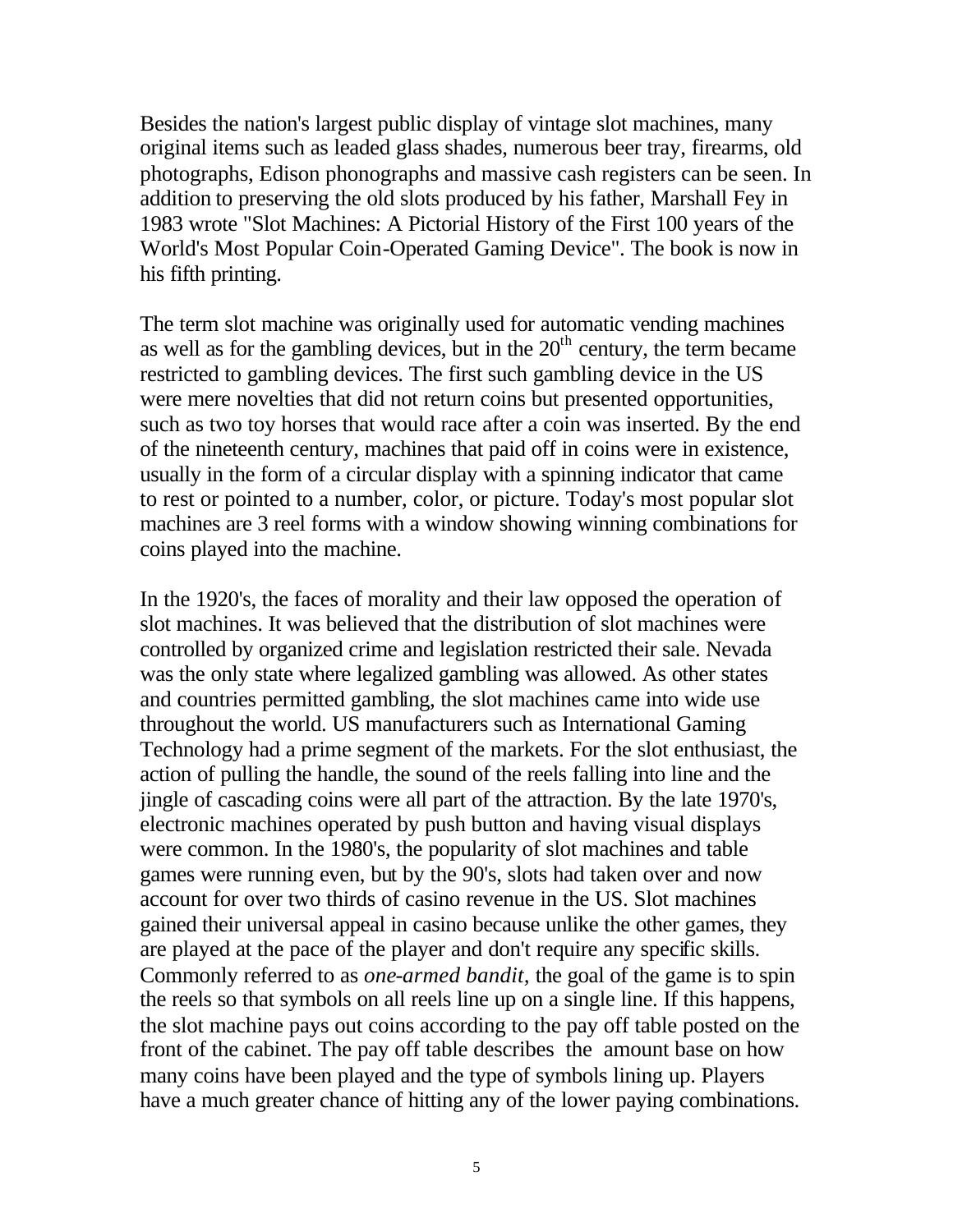### *Types of Machines*

There are two kinds of slot machines: straight slots and progressives. These machines are essentially the same, but for one feature: straight slots will pay the winner a predetermined amount, where as progressive slots have a jackpot that grows by a percentage of each coin played. In general, a number of progressive machines are linked to a single computer where a grouping of machines feed into one jackpot, and the jackpot grows to a very large dollar sum, hundred of thousands and even millions. These grouping make up a number of casinos with many machines throughout several states. Progressive machines can be identified by flashing electronic pay off signs displayed either on top of the machines or above a group of machines.

There are many different types of machines to choose from. Whether playing a progressive or straight slot, players will be faced with a number of choices. Machines vary on denominations of coins, the number of reels, how many coins to play, and single or multiple pay lines. The wages can be as low as a nickel and up to \$ 500.00 per coin. The most common machines are three reels types but some have four and five reels. When it comes to the odds of winning, one must look at the number of reels a machine has, and the jackpot pay off. The higher the number of reels and the higher the jackpot, the probability of hitting the jackpot decreases considerably. A computer programs the combination of symbols that will line up on a single line. In Chapter three, a detail description of a typical three-reel machine will be presented. Most machines are set out to pay from 83 percent up to 98 percent of the coins played averaged over a long period of time.

Most popular machines operate on a two and three coins maximum play. With some machines, the number of coins played is proportional to the pay off and with others the pay off is more than proportional. For example, the IGT popular Double Diamond machine jackpot pays 800 coins for one coin play and 1600 coins for two coins play, while the Triple Diamond slot machine pays a jackpot of 1000 coins for a single play and 2500 coins for the maximum two coin play. Another machine, called the "Wheel of fortune", requires that you play the maximum coins for you to win the jackpot. We have mentioned that most slot machines have one pay line but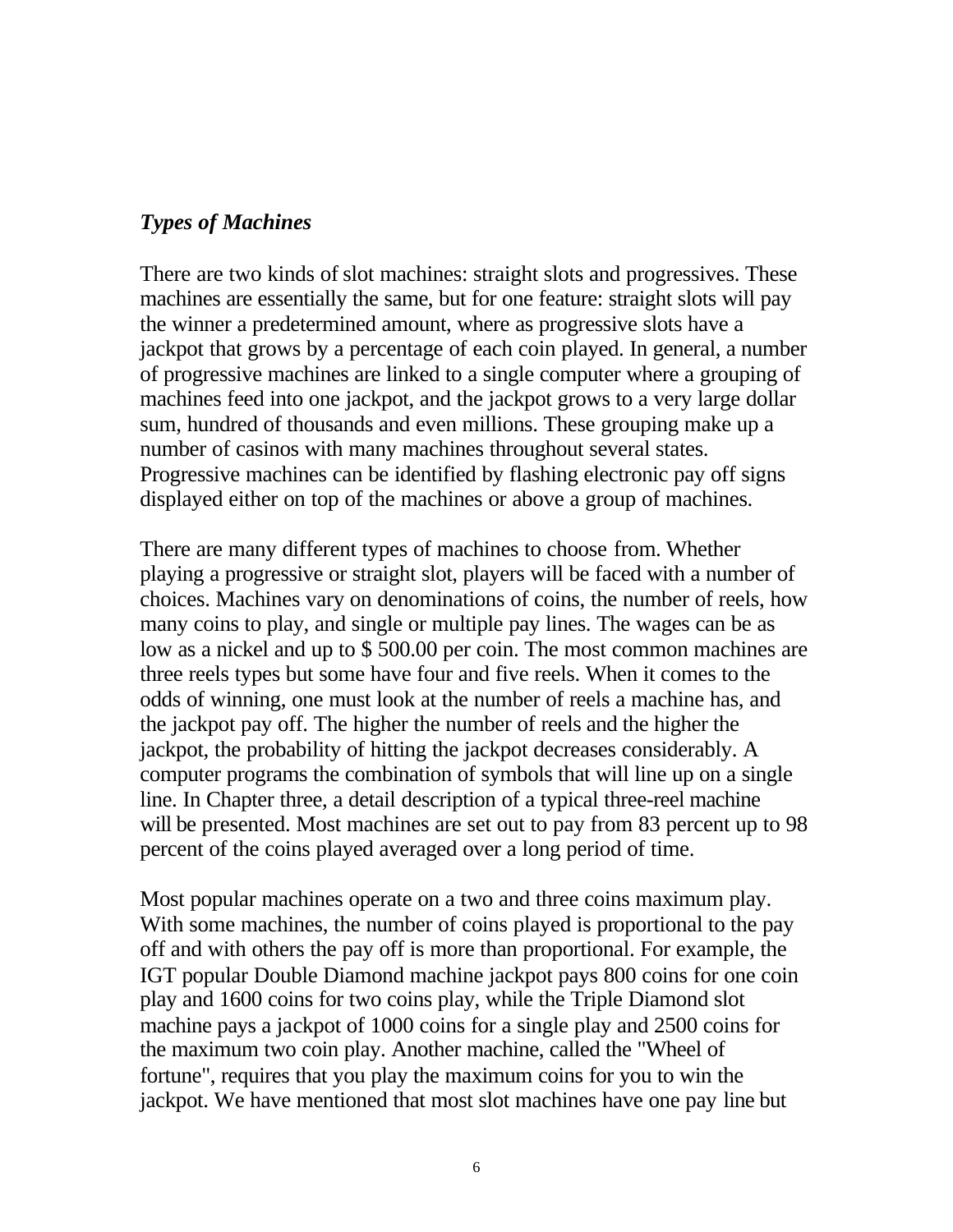three, five and nine lines are not uncommon. For these machines, the maximum coins have to be played in order to optimize a likely win.

Most casinos will place their liberal machines where they are likely to attract the most attention such as heavy traffic areas and in locations visible from many directions on the casino floor. This may or may not be the case everywhere. In the next chapter, we present some basic concepts of permutations and combination and show how to calculate the probability of winning with a three-reel slot machine. An introduction to random numbers and their use in determining a jackpot will be discussed.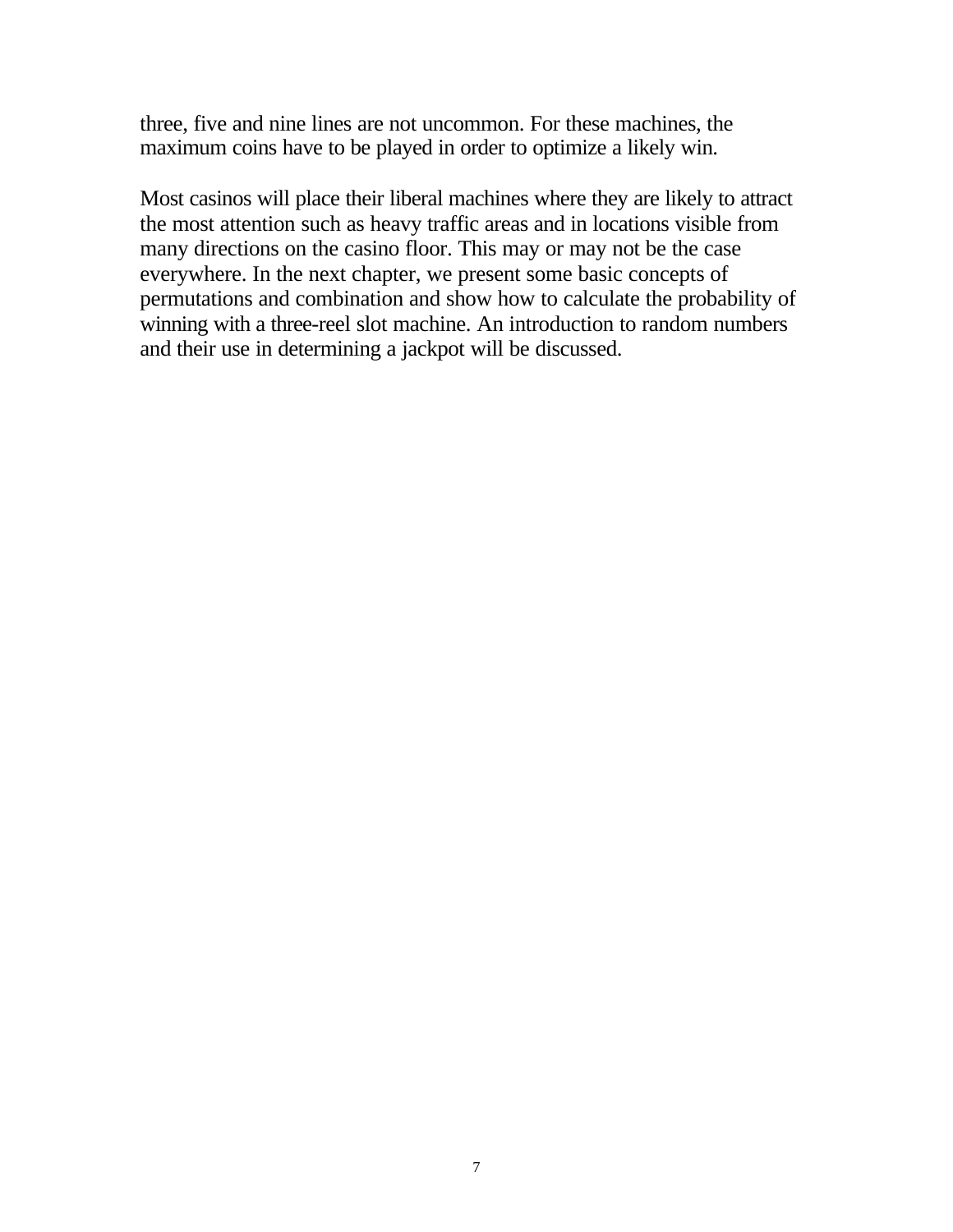## **Chapter II**

#### *The Mathematics of Slot Machines*

An electronic device called a random number generator determines today's electronic slot machines outcomes. Slot machines are programmed to reflect the desired pay out percentage determined by the casino, which cannot be set below the legal minimum. The Gambling Commission in the state to which the machine is delivered determines legal minimums. Some casinos advertise a 99% pay back on \$1.00 machines. What this means is that the casino will hold the difference between the stated pay back and 100% as their profit margin on all monies played on that machine. It does not mean that at any one time a player will get back 99% of the coins he put into the machine. So what is a random number generator and how does it work? Before we answer this question, it will be useful to review some basic concepts of probability and learn the fundamentals of permutations and combinations. These concepts will help us in understanding how to derive pay out percentages and establish hit and win frequencies for a given slot machine.

#### *Probability*

Probability is a branch of mathematics that deals with determining the likelihood that an event will have a particular outcome. It is based on the study of permutations and combinations and is the foundation for statistics. Two French mathematicians, Blaise Pascal and Pierre de Fermat are credited with the development of probability theory in the  $17<sup>th</sup>$ -century, but one can go back as early as the  $12<sup>th</sup>$  century B.C., where Chinese records indicate studies of square arrays of numbers with the property that the rows, columns, and diagonals add up to the same number. Over the centuries, the interest of probability theory grew in attempts to answer questions arising in games of chance such as how many times a pair of dice must be thrown before the chance that a six will appear is 50/50. A number between 0 and 1, inclusive, represents the probability of outcome with a probability 0 for an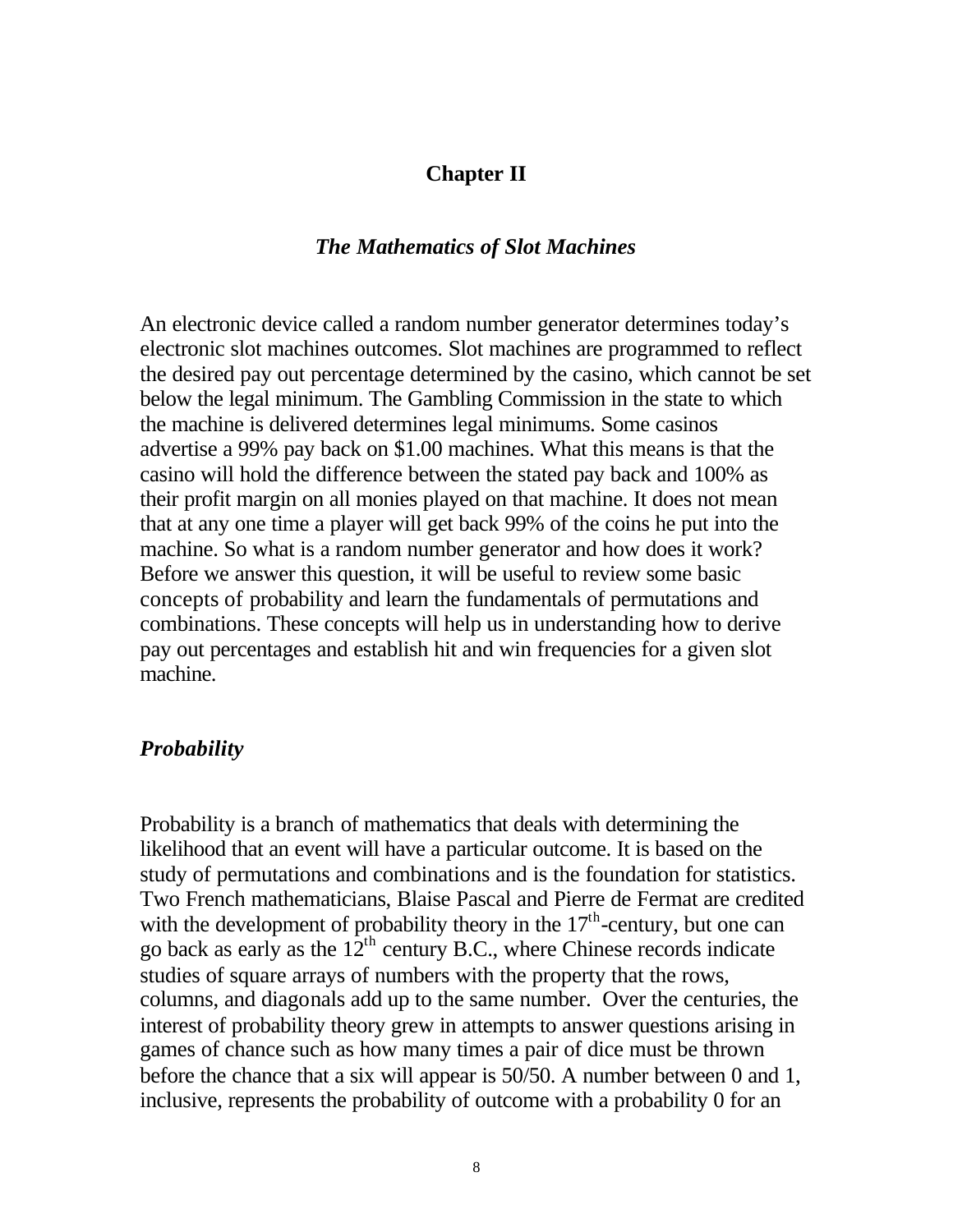event that will not occur and probability of 1 indicating certainty that it will occur.

If we represent impossibility by zero and certainty by one, we can represent probability as a line between zero and one. This is shown below.



Everything that is impossible is placed, at zero a person is not a bird, and everything that is certain is placed at one, people are mortals. The whole point of probability is to discuss uncertain events before they occur. After this event, things are completely different. When the weather forecast gives a 90% chance of rain, it may in fact not rain. The chance that an earthquake may happen this week in San Francisco is very small but it may occur today.

Before delving into the mathematics, we should ask what determines probability. Physics tells us that all events in nature are subject to physical laws, that their outcomes are therefore dictated by these laws and that, by correct application of these laws, we should be able to determine these outcomes. For instance, if a coin of a certain weight is flipped with a certain force, the laws of physics should tell us how many times it would turn over before it comes to rest on a certain surface and therefore, which side will be up. In reality, the problem may not contain all the information needed to solve it and chance comes into the solution. Part of the chance element in flipping a coin comes from a lack of information such as which side of the coin is up before the flip. In games of chance involving cards, coin, roulette wheels, etc. a random event is often called a "fair" event. In Slot machines random numbers provide a way for the game to be fair. The probability of selecting a winning combination is only based on the random number selected by the computer chip. There are very few aspects of life, the universe, or anything, in which chance is not in some way crucial to existence. It is becoming increasingly difficult to succeed in life whether one runs a business, practices medicine, deals in finances or engineering without a keen appreciation of chance and probability. For this reason if you are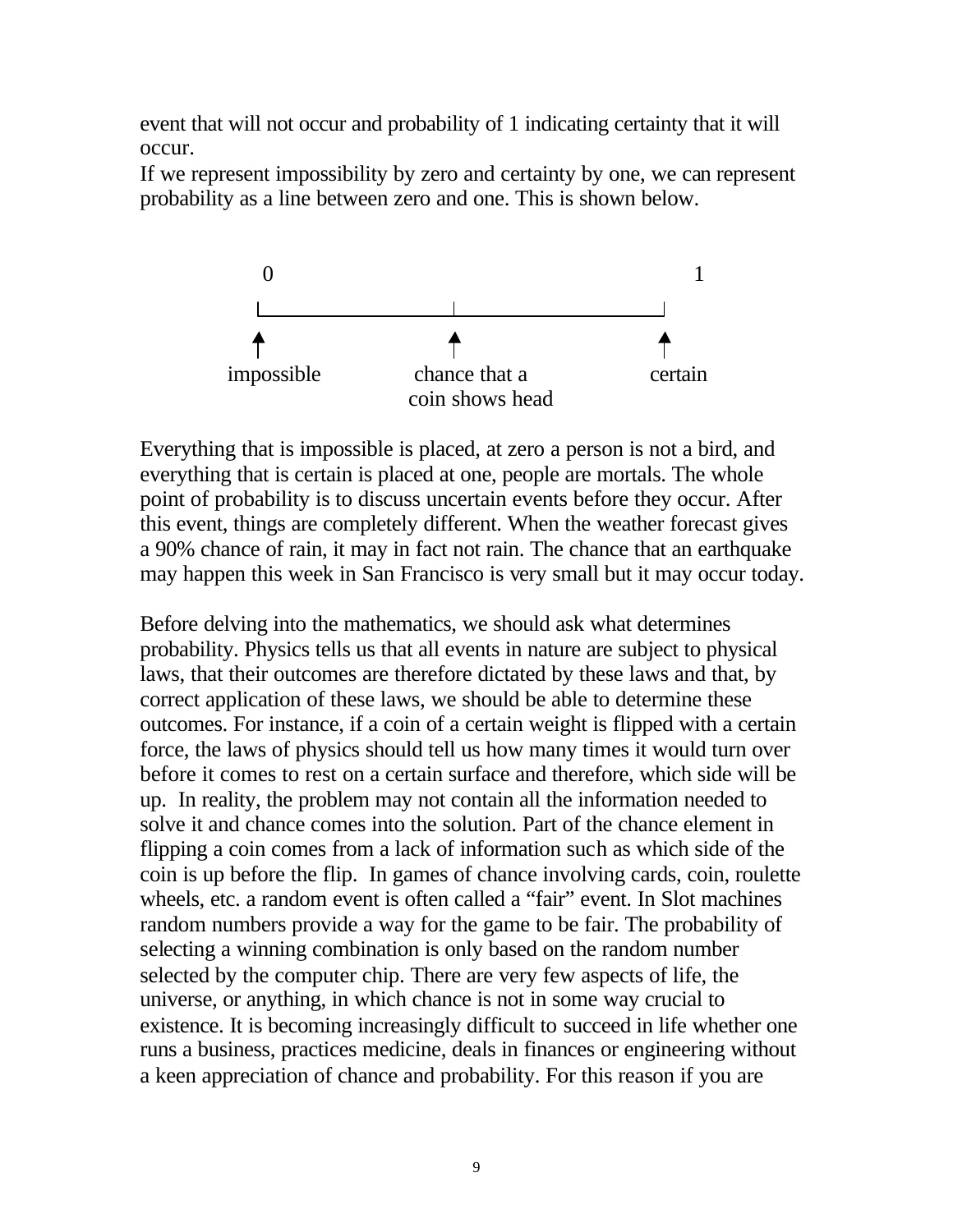going to play slot machines, you need to know what your risks and chances are and this is the goal of this chapter. *Permutations and Combinations*

Many problems in probability require some methods of counting. For example, how many five letter words, meaningful and meaningless, can be written with the 26 characters of the alphabet? For the first letter of word we have a choice among 26 different character. For the second letter we have the same choice, that is,  $26 \times 26 = 26^2$  possibilities. For the third letter we have again a choice among the 26 characters. Hence the total number of three letter words is  $26^2 \times 26 = 26^3$ . For a five letter word we have then  $26<sup>5</sup>$ . In general for n sorts of objects when an unlimited number of objects of each sort is available, the total number of ways we can find k distinct spaces, each with one object is given by

$$
n \times n \times \ldots \times n = n^k
$$

Now let's look at k distinct spaces and n different objects without repetition and assume that  $n>= k$ . The first space can be filled in n different ways. For the second space, only (n-1) objects are available and the first two spaces can be filled in

#### $n(n-1)$  ways

For the third space, we have  $(n - 2)$  remaining objects for each consecutive space the number of available objects decreases by 1. For the kth space, the choice is among

$$
n-k+1
$$

objects. The total number of possibilities to fill the k spaces with n objects is therefore

$$
_{n}P_{k} = n (n - 1) (n - 2) ... (n - k + 1)
$$
 (1)

If the number n objects is equal to the number of spaces, we obtain an important special case. Each arrangement is simply called a *permutation of the n objects.* From (1) it follows that they are

$$
_{n}P_{n} = n (n-1) (n-2) ... (3)(2)(1)
$$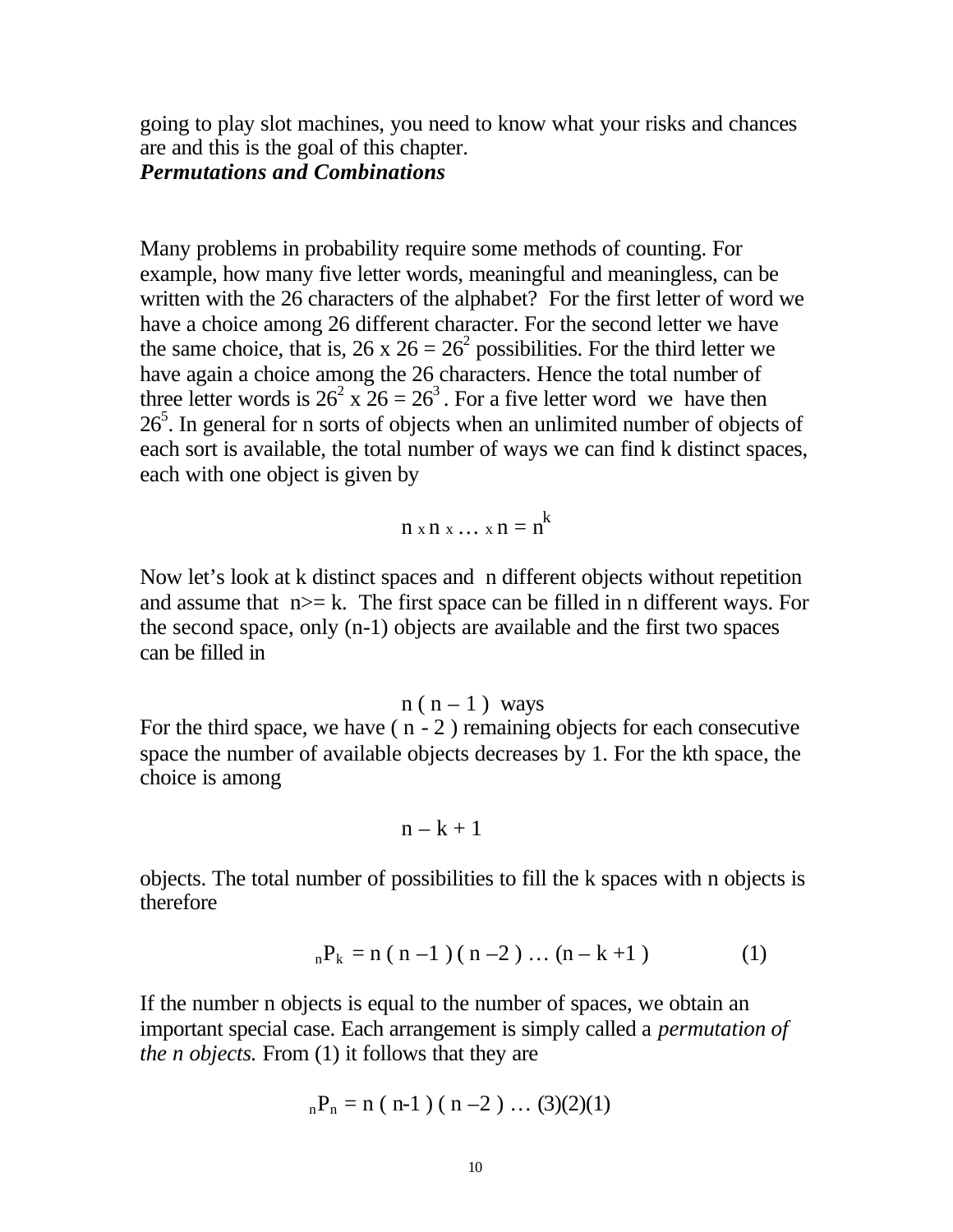! is the mathematical symbol for factorial and n ! is read as "n factorial"

#### Note: By definition  $0! = 1$

*Example 1: How many possible orderings are there in the letters a,b,c?*

 $n= 3$  and the permutation of 3 letters is calculated from equation (2)

$$
3 != 3 x 2 x 1 = 6
$$

The six orders are listed below

abc acb bac bca cab cba

Each of these arrangements is called a permutation of the letters, a, b, c. Suppose we want to find the number of ways to arrange the three letters a,b,c in different two-letter groups where ab is different from ba and there are no repeated letters?

Because order matters, we are finding the number of permutations of size 2 that can be taken from a set of size 3. We can list them as:

ab, ba, ca, ac, bc, cb

An arrangement of a set of n objects where order is important is called a permutation of the n objects. An arrangement of  $k \leq n$  objects in a given order is called a permutation of n objects taken k at a time.

Multiplying equation (1) by ( $n - k$ )( $n - k - 1$ ) ... 3. 2. 1 which is the same as  $(n - k)$ !, we have

$$
{}_{n}P_{k} = \{n (n - 1)... (n - k + 1) (n - k)...2.1\}/(n - k)!
$$
  
= n!/(n - k)! (2)

*Example 2: Determine the number of permutations of seven objects taken five at a time .*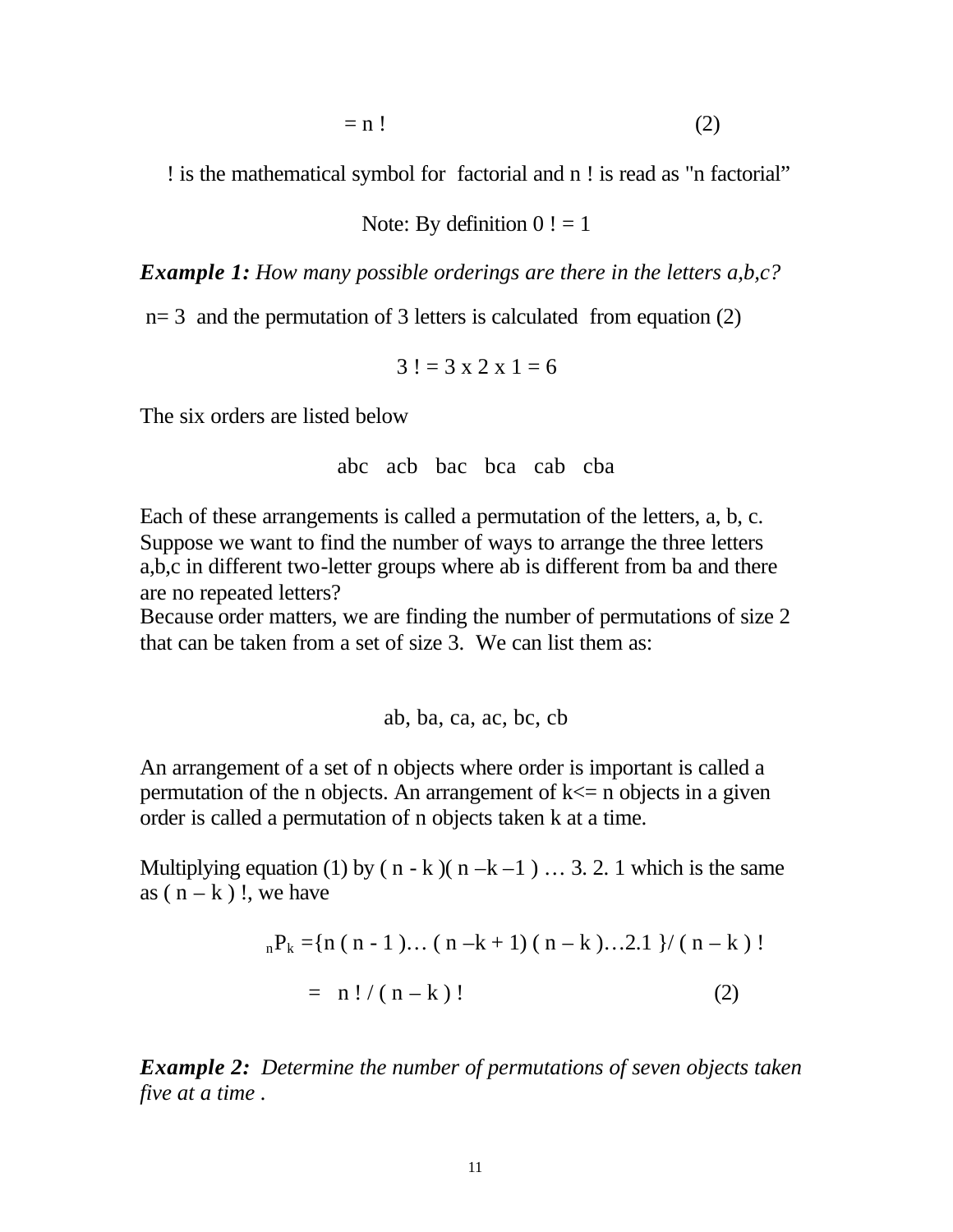$$
_{7}P_{5} = 7! / (7 - 5) ! = (7 \times 6 \times 5 \times 4 \times 3 \times 2 \times 1) / (2 \times 1)
$$
  
= 7 x 6 x 5 x 4 x 3  
= 2,520

**Note:** the slash shown here is the division sign. For example 9 ! / 5 ! is read 9 factorial divided by 5 factorial

We have seen in the previous discussion that permutations take into account the order of objects in a group. However, when the order is not important, we need to determine the number of combinations of n items taken k at a time. A combination of n objects taken k at a time is any subset of k times from the original n.In a study, participants are asked to select three letters from a list of four letters. How many possible grouping of three letters could a given participant select? To answer this, suppose we label the letters W,X,Y and Z.

Then we can list the combinations as follows:

| Combinations | Permutations                 |
|--------------|------------------------------|
| W, X, Y      | WXY, WYX, XWY, XYW, YXW, YWX |
| W,X,Z        | WXZ, WZX, XWZ, XZW, ZXW, ZWX |
| W.Y.Z        | WYZ, WZX, ZWY, ZYW, YWZ, YZW |
| X.Y.Z        | XYZ, XZY, ZXY, ZYX, YXZ, YZX |

We see that for each of the four possible combinations there are  ${}_{3}P_{3} = 3 ! = 6$ permutations. Using notations for combinations like that for permutations we get:

 $3!_{4}C_{3} = _{4}P_{3}$ 

To find the number of combinations without listing them, we use:

$$
{}_{4}C_{3} = {}_{4}P_{3} / 3!
$$
  
= 24 / 6  
= 4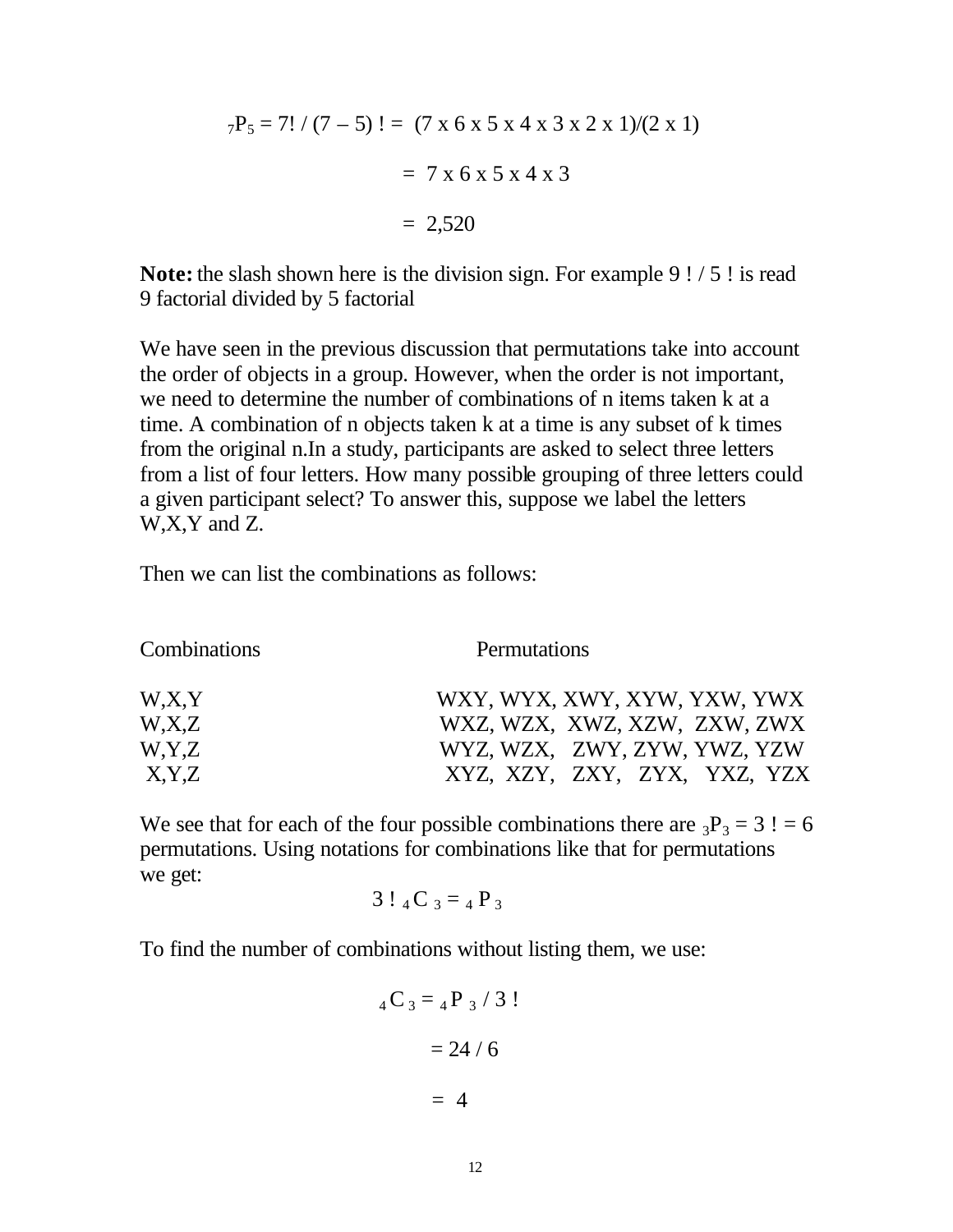In general notation we have the following formula for combinations:

$$
{}_{n}C_{k} = {}_{n}P_{r} / k ! = { n ! / (n - k ) ! } / k !
$$
  
= n ! / [ k ! (n - k) ! ] (3)

*Example 3: How many ways can we select three letters from the letters of RSTUV?*  $n=5$  k=3

$$
{}_{5}C_{3} = 5!/ (3!(5-3)!)
$$
  
= (5 x 4 x 3 x 2 x 1)/(3 x 2 x 1 (2 x 1)  
= 10

and they are: RST, RSU, RSV, RTU, RTV, RUV, STU, SUV,TUV, and TVU

*Example 4: How many combinations of the letters a b c d e are there taken:*

a) 5 at one time

 $5C_5 = 5$ !/((5 – 5)!x 5!) = 1

b) 2 at a time

 $5C_2 = 5! / ((5-2) \times 2!) = 5 \times 4 / 2 = 10$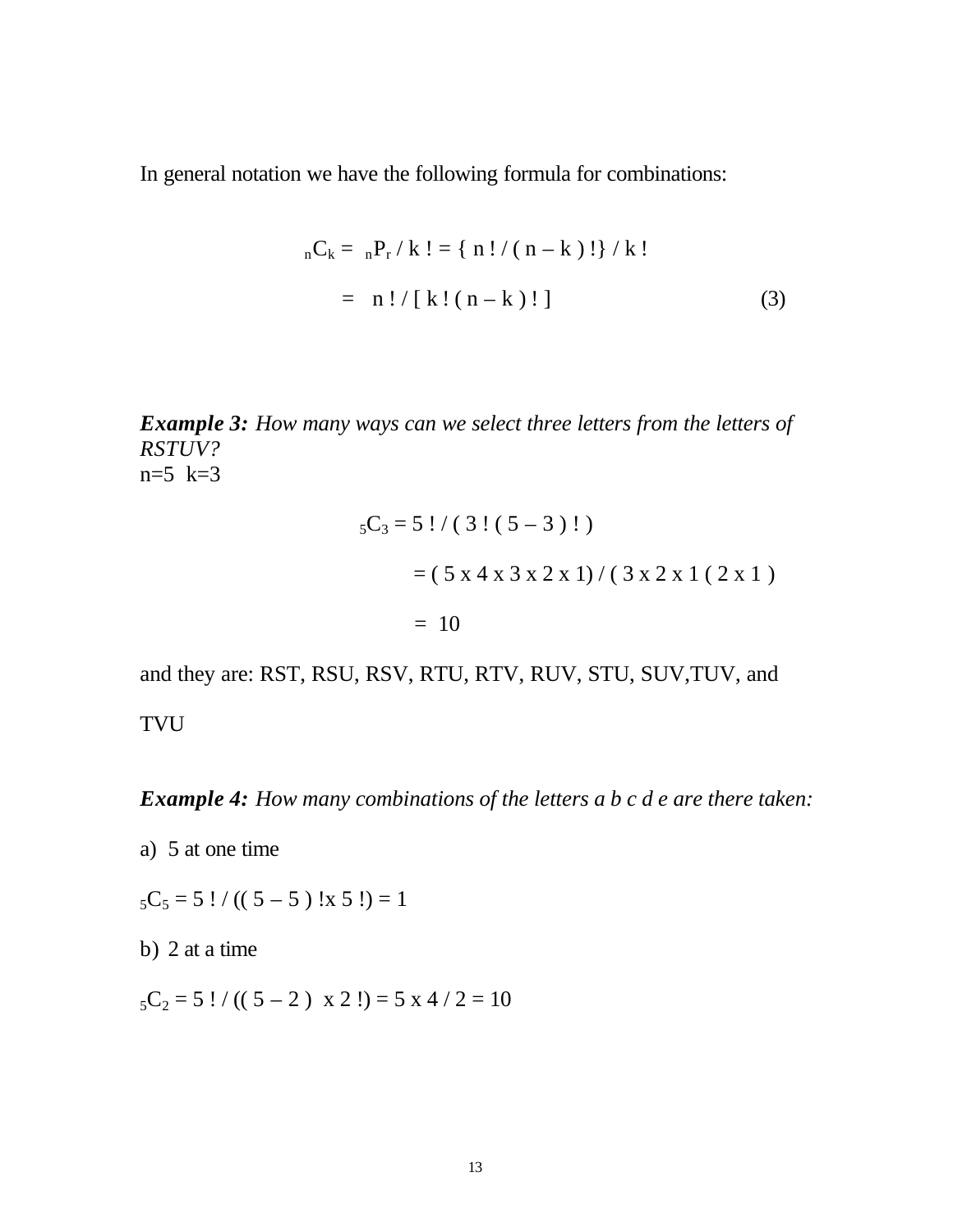*Example 5: In how many ways can 3 seven's come up in 8 spins of a roulette wheel?*

A typical configuration for three 7's might be the  $1<sup>st</sup>$ ,  $4<sup>th</sup>$ , and  $6<sup>th</sup>$  spins of the wheel. Here we are interested in 8 sets of slots which can be fitted by 7's. Order is unimportant here, since, switching the seven's from the  $1<sup>st</sup>$  to the  $6<sup>th</sup>$ will not result in a different event. Hence, the number of combination is

$$
{}_{8}C_{3} = \frac{8!}{3!(8-3)!} = \frac{8 \times 7 \times 6}{3 \times 2 \times 1} = 56
$$

**Example 6:** *Find the probability of a full house (three of a kind and two of another kind), say three kings and two aces*

Let A be the event "full house" then  $P(A) = n A / n$ 

Where  $A =$  the total probability of getting a "full house",  $n =$  the total number of outcomes (of selecting 5 cards out of 52)

 $n = 52$  ! / ( 5 ! ( 52 - 5) ! = ( 52 x 51 x 50 x 49 x 48 ) / (5 x 4 x 3 x 2 x 1)  $= 2,598,960$ 

The number of ways to be given three aces is  ${}_{4}C_{3}$ , that is

$$
{}_{4}C_{3} = 4!/(3!(4-3)!
$$
  
=  $(4 \times 3 \times 2 \times 1)/(3 \times 2 \times 1)(4-3)$   
= 4

and the number of ways to be given two kings is  ${}_{4}C_{2}$  or

$$
{}_{4}C_{2} = 4!/ (2!(4-2)!
$$
  
=  $(4 \times 3 \times 2 \times 1)/(2 \times 1)(2 \times 1)$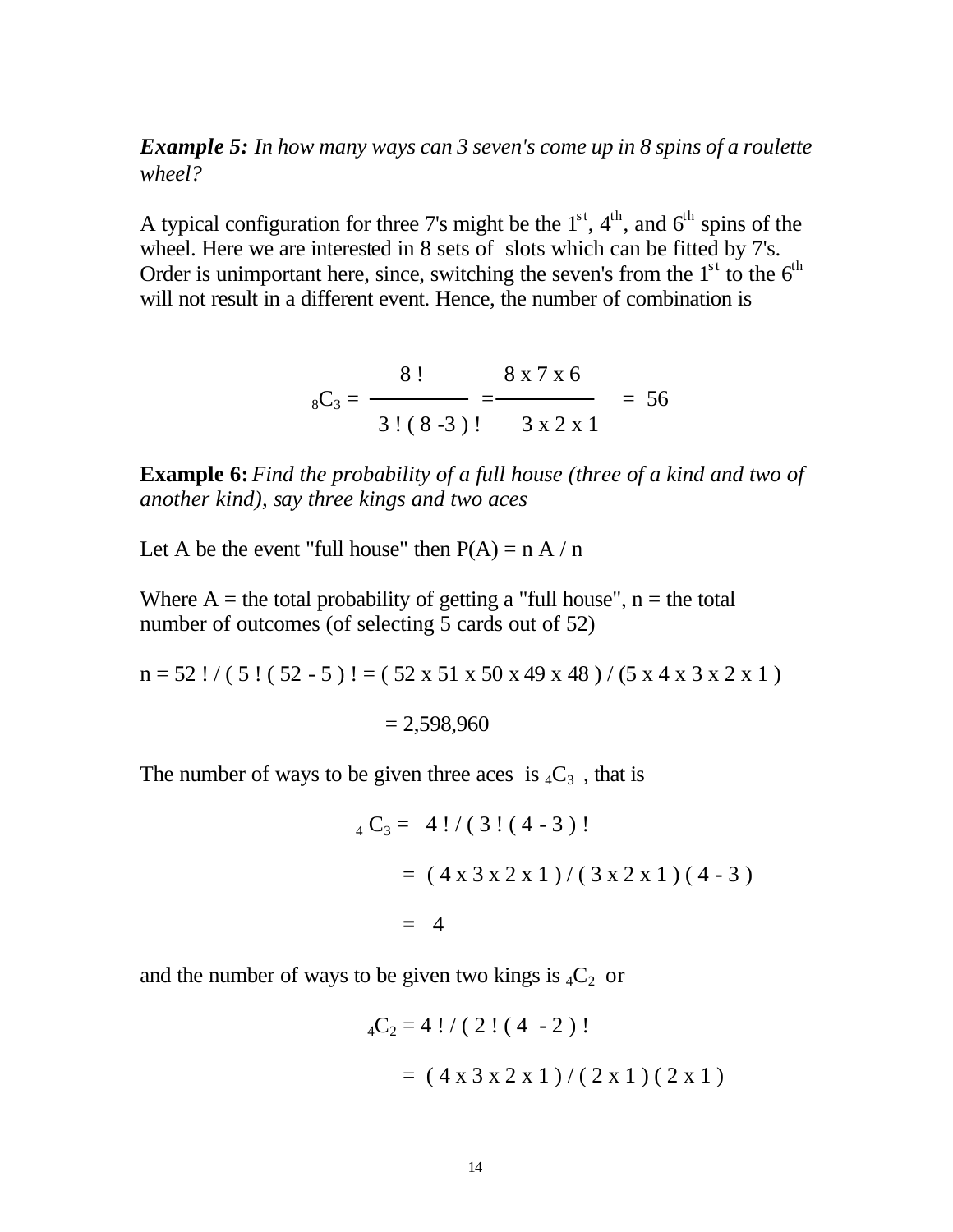The combined number of ways to be given three aces and two kings is

$$
{}_{4}C_{3} \times {}_{4}C_{2} = 6 \times 4 = 24
$$
  
P(a) = n A / n = k ( ${}_{4}C_{3} \times {}_{4}C_{2}$ )/  ${}_{52}C_{5}$ 

Where k is the number of different types of full houses (three of a kind and two of a kind),

With cards

2,3,4,5,6,7,8,9,10, J,Q,K,A

There are 13 x 12 possible types of full houses and  $k = 156$ 

$$
P(A) = 156 \times {}_{4}C_{3} \times {}_{4}C_{2} / {}_{52}C_{5}
$$

$$
= 156 \times 24 / 2,598,960
$$

$$
= 0.00144
$$

### *Slot Machines and Combinations*

Looking at the front of a slot machine cabinet, a pay table and description of winning combinations of symbols such as 7's, Triple Bars, Double Bars, single Bars, Blanks and Cherries are brightly displayed. This information is crucial if we want to determine how pay out percentages are generated for a given slot machine. There are many different playing machines and each one has its own game characteristics and pay out tables for a winning probabilities. In order to better understand the probabilities of getting a winning combination of symbols on a single line, we will apply some of the basic concepts of permutations and combinations we have discussed up to this point.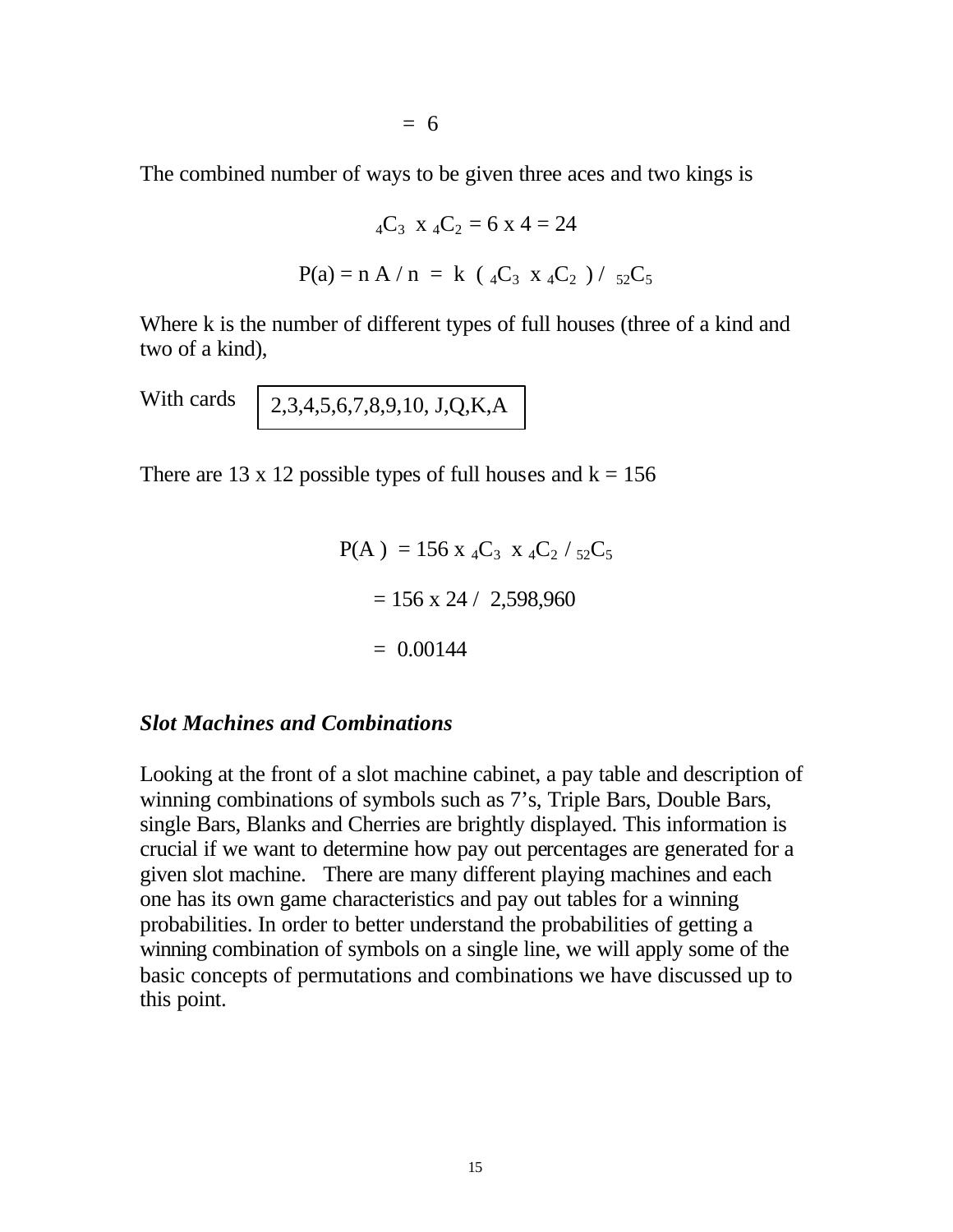Let's say that on a three reel machine, the pay table for the symbol of cherries is as follow:

| Symbols          | pay out (# of coins) |
|------------------|----------------------|
| Ch Ch<br>Ch      | 45                   |
| Any two Cherries | 18                   |
| Any one Cherry   |                      |

In how many ways can cherry symbols combine with any other symbols on a three reel pay line machine?

There is only one way for all three cherries to appear on a single line.

$$
Ch\quad Ch\quad Ch
$$

The next possible arrangements of cherries is as follows: we have one item to be displayed on three windows, that is, the total number of permutation is given by n!

Here n=3 and using equation (1), we have  $3! = 3 \times 2 \times 1 = 6$ 

The six permutations are listed below:

|  | Ch Ch Any  |            |
|--|------------|------------|
|  | Any Any Ch |            |
|  | Ch Any Ch  |            |
|  |            | Any Ch Any |
|  |            | Ch Any Any |
|  |            | Any Any Ch |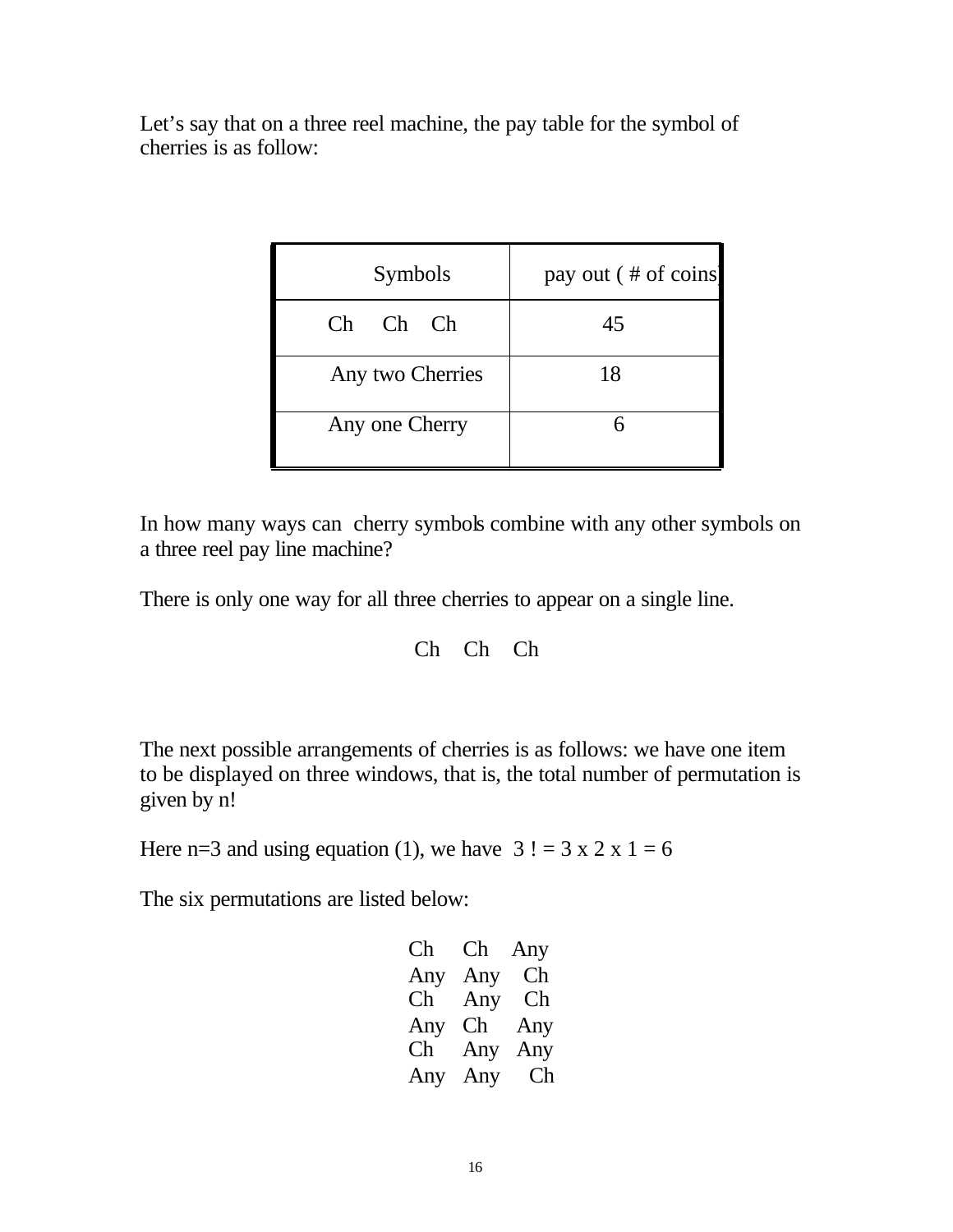(Note: **Any** stands for any other symbols on the physical reel)

Hence, there are 6 ways that cherries align on the pay line

If we at look at bar symbols such as the TB (*triple bar*), DB (*double bar*), SB (*single bar*), the total number of combinations for all three types of symbols aligning on the pay line is listed below:

| Single Bars | Double Bars                 | <b>Triple Bars</b>                  |
|-------------|-----------------------------|-------------------------------------|
| R1 R2 R3    | R <sub>1</sub><br>$R2$ $R3$ | R <sub>2</sub> R <sub>3</sub><br>R1 |
| <b>SB</b>   | DB                          | <b>TB</b>                           |
| <b>SB</b>   | DB                          | TB                                  |
| <b>SB</b>   | DB                          | TB                                  |
| <b>SB</b>   | <b>SB</b>                   | <b>SB</b>                           |
| <b>SB</b>   | DB                          | TB                                  |
| DB          | DB                          | TВ                                  |
| <b>SB</b>   | <b>SB</b>                   | <b>SB</b>                           |
| DB          | DB                          | TB                                  |
| <b>SB</b>   | DB                          | TB                                  |
| <b>SB</b>   | DB                          | TB                                  |
| <b>SB</b>   | TB                          | TB                                  |
| <b>TB</b>   | DB                          | DB                                  |
| <b>SB</b>   | DB                          | <b>TB</b>                           |
| <b>SB</b>   | DB                          | DB                                  |
| <b>TB</b>   | TB                          | TB                                  |
| <b>SB</b>   | SB                          | <b>SB</b>                           |
| DB          | DB                          | DB                                  |
| TB          | TB                          | TB                                  |
| <b>SB</b>   | <b>SB</b>                   | <b>SB</b>                           |
| DB          | TB                          | TB                                  |
| TB          | DB                          | DB                                  |
| <b>SB</b>   | <b>SB</b>                   | DB                                  |
| DB          | <b>SB</b>                   | DB                                  |
| DB          | DB                          | TB                                  |
| <b>SB</b>   | DB                          | <b>SB</b>                           |
| <b>TB</b>   | TВ                          | <b>SB</b>                           |
| TB          | TB                          | TВ                                  |

There are 27 ways of aligning any bars on the pay line.

Some slot machines, have a "wild" symbol added to the reels. These symbols not only substitute for any other symbols on the line but can also double or triple the pay out of the combination it is substituting for. These "wild" symbols increase the number of ways symbols line up on a single line:

 Let us derive all the possible combinations for a slot machine containing a "wild" symbols such as a 3X which triples the value of the win. First, let us look at a pay table that has a 3X symbol and their corresponding winning amounts :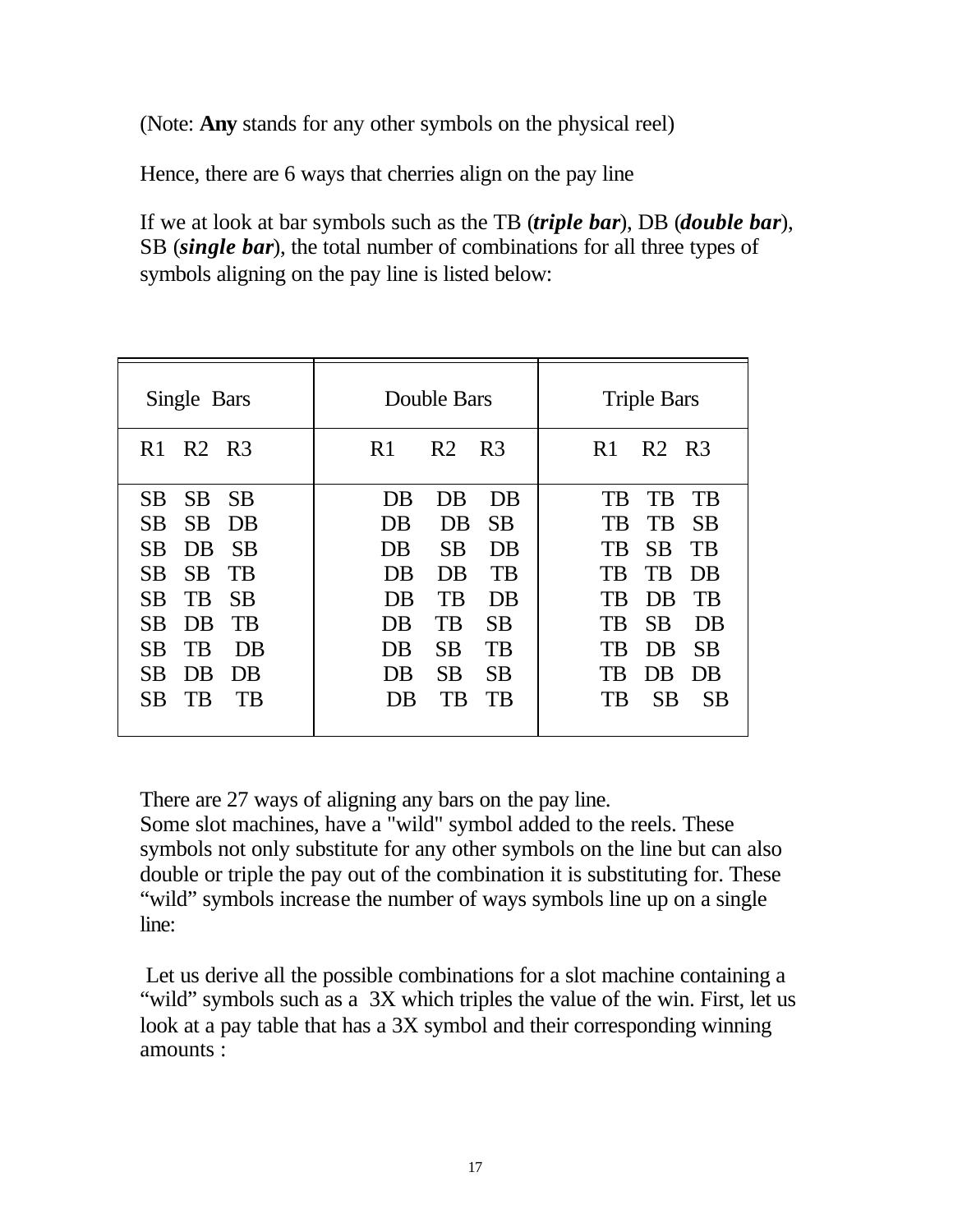| <b>SYMBOLS</b> |           |            | PAY OUT |
|----------------|-----------|------------|---------|
| 3X             | 3X        | 3X         | 2500    |
|                |           |            | 200     |
| TB             | <b>TB</b> | <b>TB</b>  | 80      |
| DB             | DB        | DB         | 40      |
| <b>SB</b>      | <b>SB</b> | <b>SB</b>  | 20      |
| Any            | Any       | Any        |         |
| <b>bar</b>     | bar       | bar        | 10      |
| Two $3X$ 's    |           | blank      | 20      |
|                | One $3X$  | two blanks |         |
|                |           |            |         |

Table I. Pay Out Table for Wild 3X symbols with two coins

Let's start with similar symbols. As we said earlier. there will be only one way to align three like symbols on a single line, that is,

| 3X 3X 3X                 |
|--------------------------|
| 7 7 7                    |
| TB TB TB                 |
| DB DB DB                 |
| SB SB SB                 |
| <b>Blank Blank Blank</b> |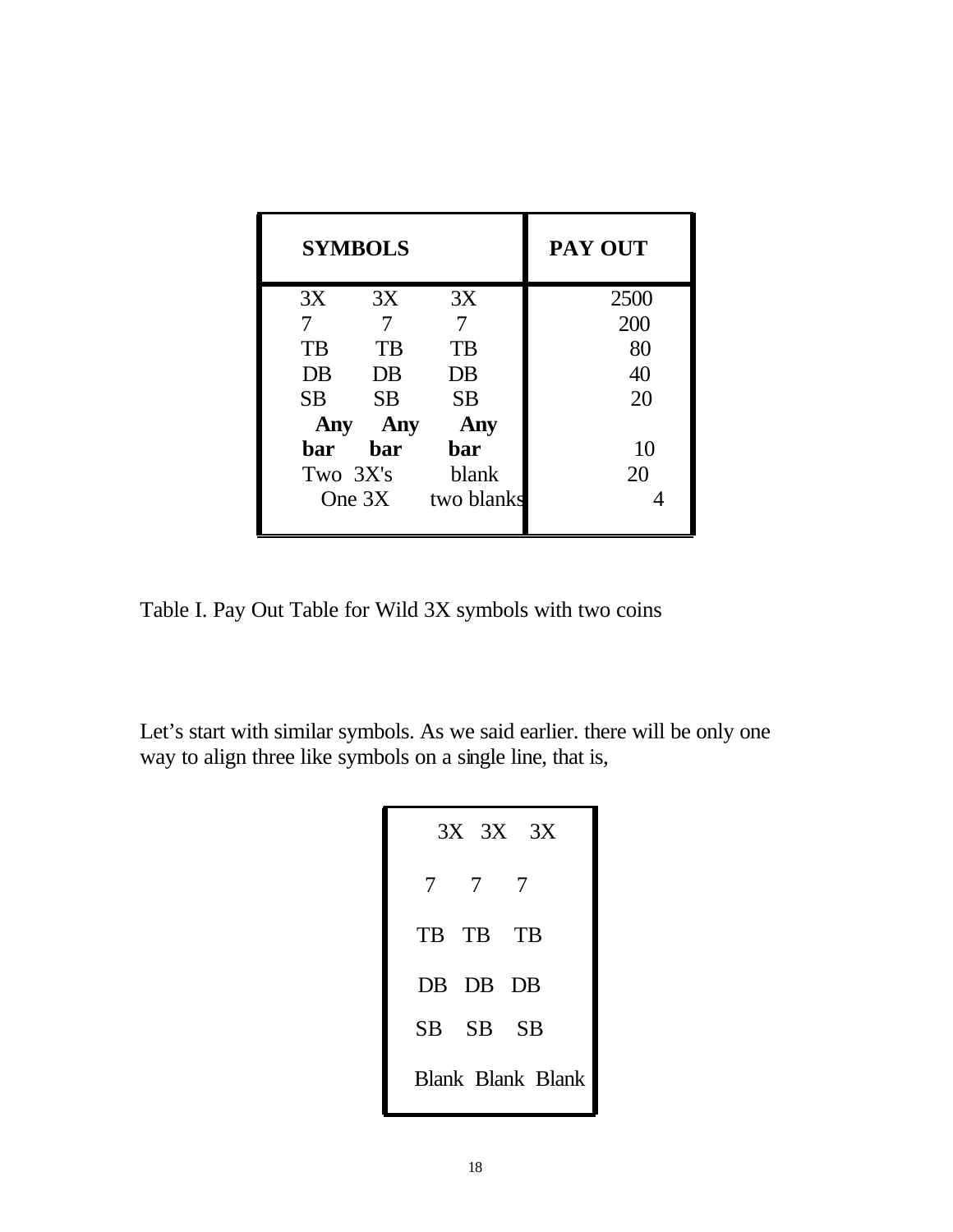There are 3 ways of combining a 3X with a single bar

| 3X SB SB |  |
|----------|--|
| SB 3X SB |  |
| SB SB 3X |  |
|          |  |

And the same for two x 3X's wild symbols,

| $3X \t3X \tSB$ |  |
|----------------|--|
| $3X$ $3X$ $SB$ |  |
| SB 3X 3X       |  |
|                |  |

There are then six ways for any symbols to combine with a single 3X or two 3X symbols.

Applying the same concepts to the other symbols ( SB,DB,TB, 7's and blanks), we have  $6 \times 5 = 30$  combinations. Now we are ready to sum all possible combinations:

*A) Number of similar symbol combinations on a single line (6)*

| $3X \quad 3X \quad 3X$ |    |   |  |
|------------------------|----|---|--|
| $\overline{7}$<br>7    |    | 7 |  |
| TB TB TB               |    |   |  |
| DB DB DB               |    |   |  |
|                        |    |   |  |
|                        |    |   |  |
|                        | 19 |   |  |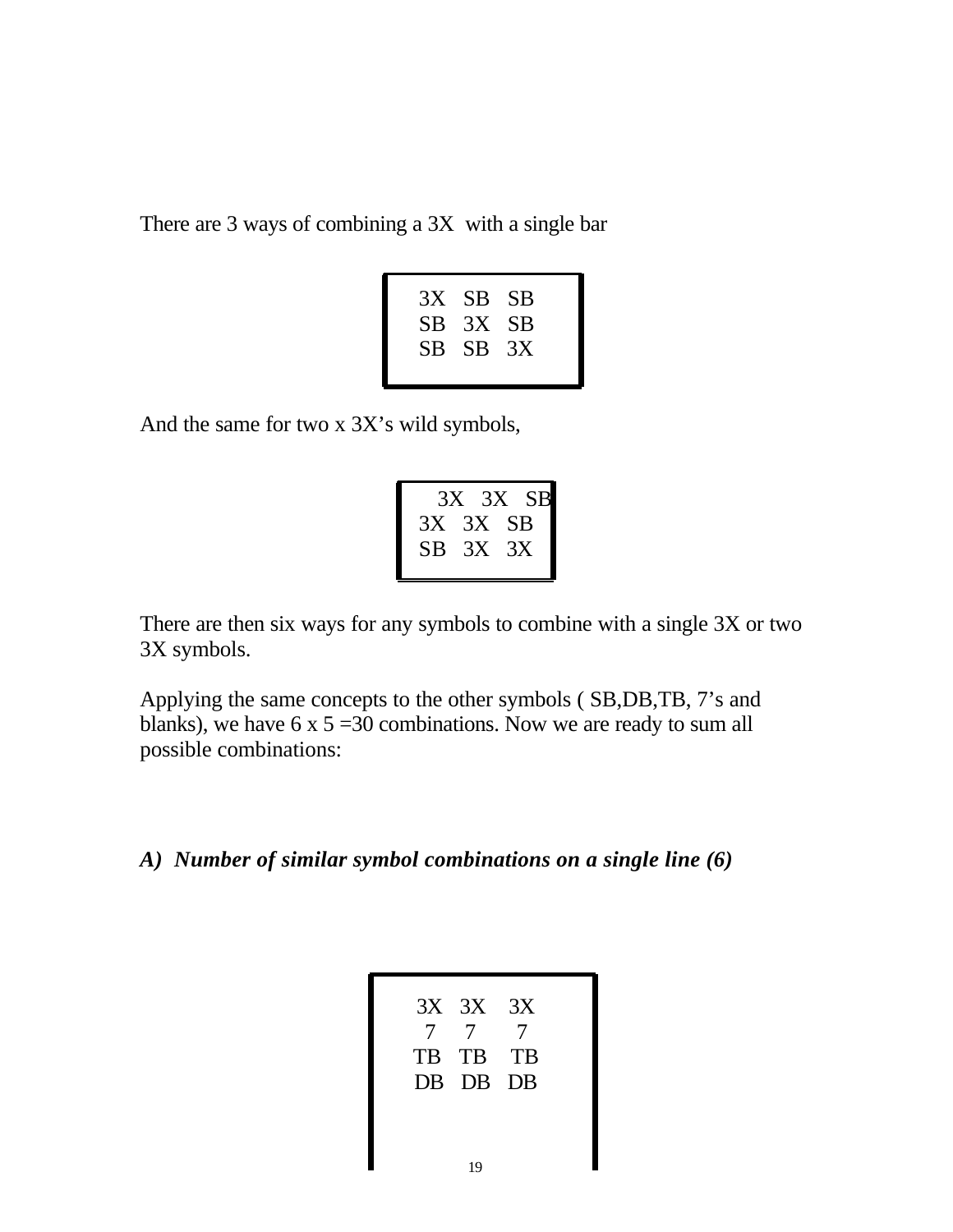## SB SB SB Blank Blank Blank *B) Number of combinations for any symbols with 3X's (48)*

Since there are 6 ways of combining 3X's with two SB's and two 3X's with one SB:

| $3X$ SB SB | 3X 3X SB     |
|------------|--------------|
| SB 3X SB   | $3X$ SB $3X$ |
| SB SB 3X   | $SB$ 3X 3X   |

With 5 different symbols (7,TB,DB,SB,and Blank), the total number of combinations is just

$$
6 \times 5 = 30
$$

In addition, any two bars can also combine with a 3X symbols as well, that is:

|  | $3X$ SB DB SB $3X$ DB SB DB $3X$ |  |
|--|----------------------------------|--|
|  | $3X$ DB SB DB $3X$ SB DB SB $3X$ |  |
|  |                                  |  |
|  | 3X DB TB DB 3X TB DB TB 3X       |  |
|  | 3X TB DB TB 3X DB TB DB 3X       |  |
|  |                                  |  |
|  | 3X SB TB SB 3X TB SB TB 3X       |  |
|  | 3X TB SB TB 3X SB TB SB 3X       |  |

The total number of ways 3X's that can combine with any two bars is 18. The total number of combinations for any symbols with a 3 X is 48.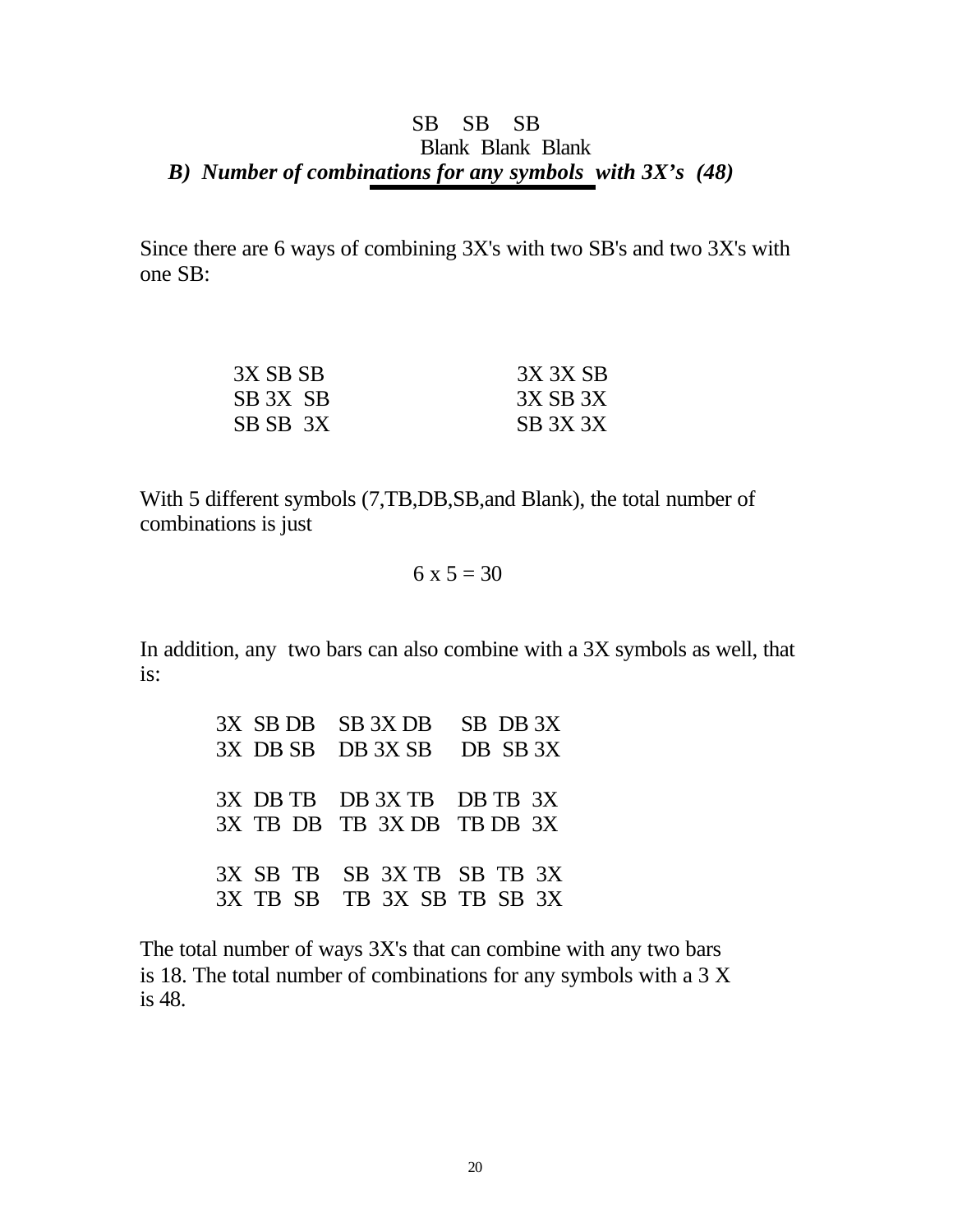| Single Bars                                                                                                                                                                                                                                                           | Double Bars                                                                                                                                                                                                            | <b>Triple Bars</b>                                                                                                                                                   |
|-----------------------------------------------------------------------------------------------------------------------------------------------------------------------------------------------------------------------------------------------------------------------|------------------------------------------------------------------------------------------------------------------------------------------------------------------------------------------------------------------------|----------------------------------------------------------------------------------------------------------------------------------------------------------------------|
| SB DB<br><b>SB</b><br><b>SB</b><br>D <sub>B</sub><br><b>SB</b><br><b>SB</b><br><b>SB</b><br><b>TB</b><br><b>SB</b><br><b>SB</b><br><b>TB</b><br><b>SB</b><br><b>TB</b><br>DB<br><b>SB</b><br>TB<br>DB<br><b>SB</b><br>DB<br>DB<br><b>SB</b><br><b>TB</b><br><b>TB</b> | -SB<br>DB.<br>DB<br><b>SB</b><br>DB<br>DB<br>DB<br><b>DB</b><br>TB<br>DB<br><b>TB</b><br>- DB<br><b>TB</b><br><b>SB</b><br>DB<br><b>SB</b><br><b>TB</b><br>DB<br><b>SB</b><br><b>SB</b><br>DB<br><b>TB</b><br>TB<br>DR | TB.<br>-SB<br>TB.<br>SB.<br>TB<br>- TB<br>TB<br>TB DB<br>TB<br>DB TB<br><b>SB</b><br>TB<br>- DB<br><b>SB</b><br>TB<br>DB<br>DB<br>TB<br>DB<br><b>SB</b><br>-SB<br>TB |

## *C) Number of combinations for any bars (24)*

In this example , we have shown that there are 78 ways of arranging any winning symbols listed on the pay out table. This information will be necessary in deriving calculations of pay out percentages. It is interesting to note that today's slot machines make it possible to use the many combinations of symbols possible by using random numbers to select the pay out probabilities and adding an unlimited number of "virtual" stops to map these winning combinations.

The next analysis will deal with the calculation of a percentage pay out based on Table I and the symbols we have created above. A physical reel strip generally consists of 22 positions or "stops". The symbols on the reel are placed to correspond with certain Stop positions. Between each symbol is a space referred to as a "Blank". Blanks are treated as symbols. Referring to our pay y table for the 3X slot machines, there will be 11 "Blank" with the rest of our symbols making up the remaining 11 Stops for a total of 22 Stops.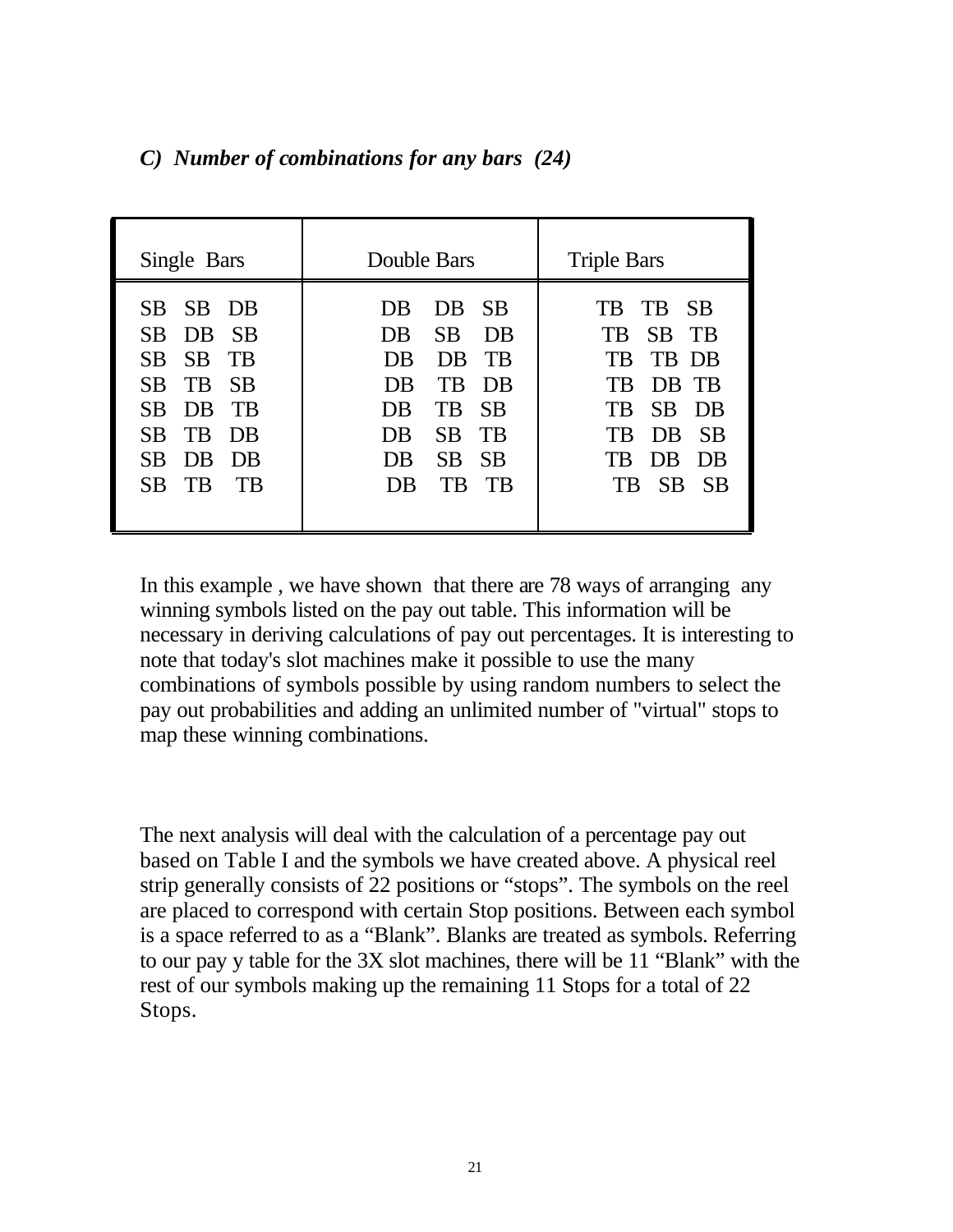| Stop           | Reel 1       | Reel 2       | Reel 3       |
|----------------|--------------|--------------|--------------|
| $\mathbf{1}$   | <b>Blank</b> | <b>Blank</b> | <b>Blank</b> |
|                | 3X           | 3X           | 3X           |
| $\frac{2}{3}$  | <b>Blank</b> | <b>Blank</b> | <b>Blank</b> |
| $\frac{4}{5}$  | 7            | 7            | 7            |
|                | <b>Blank</b> | <b>Blank</b> | <b>Blank</b> |
| 6              | TB           | TB           | TB           |
| $\overline{7}$ | <b>Blank</b> | <b>Blank</b> | <b>Blank</b> |
| 8              | DB           | DB           | DB           |
| 9              | <b>Blank</b> | <b>Blank</b> | <b>Blank</b> |
| 10             | <b>Blank</b> | <b>Blank</b> | <b>Blank</b> |
| 11             | <b>SB</b>    | <b>SB</b>    | <b>SB</b>    |
| 12             | <b>Blank</b> | <b>Blank</b> | <b>Blank</b> |
| 13             | <b>SB</b>    | <b>SB</b>    | <b>SB</b>    |
| 14             | <b>Blank</b> | <b>Blank</b> | <b>Blank</b> |
| 15             | DB           | DB           | DB           |
| 16             | <b>Blank</b> | <b>Blank</b> | <b>Blank</b> |
| 17             | TB           | TB           | TB           |
| 18             | <b>SB</b>    | <b>SB</b>    | <b>SB</b>    |
| 19             | <b>Blank</b> | <b>Blank</b> | <b>Blank</b> |
| 20             | <b>SB</b>    | <b>SB</b>    | <b>SB</b>    |
| 21             | DB           | DB           | DB           |
| 22             | <b>Blank</b> | <b>Blank</b> | <b>Blank</b> |

Our reel strips will have the following Stops:

Next we determine the number of possible hits for every combination in order to calculate the pay outs in one cycle. We do this by setting up a table that will describe the number of hits per reel and pay out per cycle of play. We are using the pay table containing the wild symbol 3X. Blanks do not return any coins.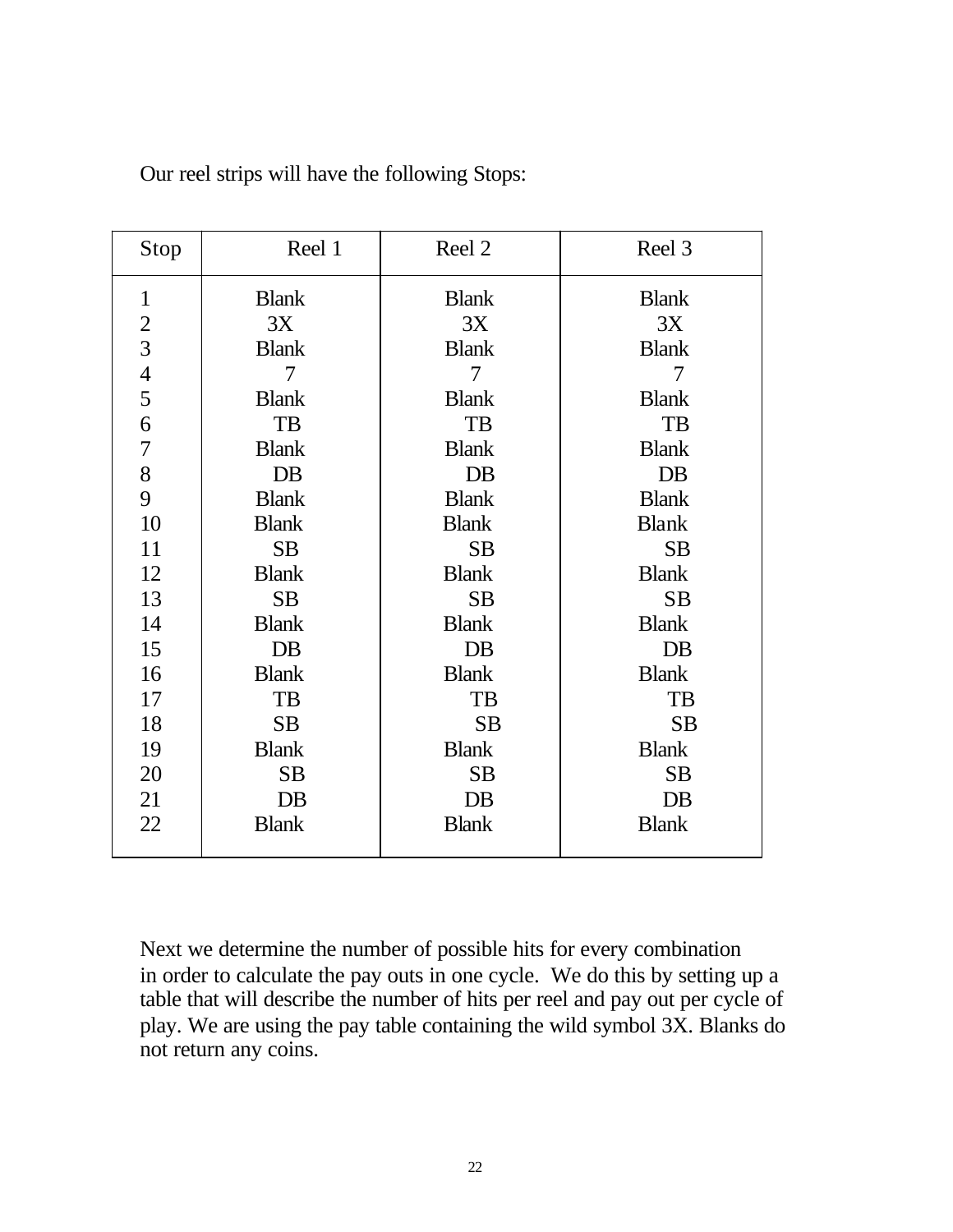# **Pay Table Calculation Sheet**

|                  | <b>WIINNING COMBINATIONS</b> |                         |                | HITS PER REEL  |                | <b>HITS</b>      | <b>PAYS</b><br><b>TOTAL</b> |       |
|------------------|------------------------------|-------------------------|----------------|----------------|----------------|------------------|-----------------------------|-------|
| 3X               | 3X                           | 3X                      | 1              | 1              | 1              | 1                | 2500                        | 2500  |
| $\overline{7}$   | $\overline{\mathbf{r}}$      | $\overline{\mathbf{r}}$ | 1              | 1              | 1              | 1                | 200                         | 200   |
| 3X               | 3X                           | $\overline{7}$          | 1              | 1              | 1              | 1                | 1800                        | 1800  |
| $\overline{7}$   | 3X                           | 3X                      | 1              | 1              | 1              | 1                | 1800                        | 1800  |
| 3X               | $\overline{7}$               | 3X                      | 1              | 1              | 1              | 1                | 1800                        | 1800  |
| 3X               | 3X                           | TB                      | 1              | 1              | $\mathbf{2}$   | $\mathbf{2}$     | 720                         | 1440  |
| TB               | 3X                           | 3X                      | $\overline{c}$ | 1              | 1              | $\overline{c}$   | 720                         | 1440  |
| 3X               | ТB                           | 3X                      | 1              | $\overline{2}$ | 1              | $\overline{c}$   | 720                         | 1440  |
| 3X               | 3X                           | DB                      | 1              | 1              | 3              | 3                | 360                         | 1080  |
| DB               | 3X                           | 3X                      | 3              | 1              | 1              | 3                | 360                         | 1080  |
| 3X               | DB                           | 3X                      | 1              | 3              | 1              | 3                | 360                         | 1080  |
| 3X               | 3X                           | SB                      | 1              | 1              | 4              | 4                | 180                         | 720   |
| <b>SB</b>        | 3X                           | 3X                      | 4              | 1              | 1              | 4                | 180                         | 720   |
| 3X               | <b>SB</b>                    | 3X                      | 1              | 4              | 4              | 4                | 180                         | 720   |
| 3X               | $\overline{7}$               | $\overline{7}$          | 1              | 1              | 1              | 1                | 600                         | 600   |
| $\boldsymbol{7}$ | 3X                           | $\overline{7}$          | 1              | 1              | 1              | 1                | 600                         | 600   |
| $\overline{7}$   | $\overline{7}$               | 3X                      | 1              | 1              | 1              | 1                | 600                         | 600   |
| 3X               | ТB                           | TB                      | 1              | $\overline{2}$ | $\overline{c}$ | 4                | 240                         | 960   |
| TB               | 3X                           | ТB                      | 1              | 1              | 1              | 1                | 240                         | 960   |
| TB               | TB                           | 3X                      | $\overline{c}$ | $\overline{2}$ | $\mathbf 1$    | 4                | 240                         | 960   |
| 3X               | DB                           | DB                      | 1              | 3              | 3              | 9                | 120                         | 1080  |
| DB               | 3X                           | DB                      | 3              | 1              | 3              | 9                | 120                         | 1080  |
| DB               | DB                           | 3X                      | 3              | 3              | 1              | $\boldsymbol{9}$ | 120                         | 1080  |
| 3X               | <b>SB</b>                    | <b>SB</b>               | 1              | 4              | 4              | 16               | 60                          | 960   |
| <b>SB</b>        | 3X                           | <b>SB</b>               | 4              | 1              | 4              | 16               | 60                          | 960   |
| <b>SB</b>        | <b>SB</b>                    | 3X                      | 4              | 4              | 1              | 16               | 60                          | 960   |
| 3X               | <b>BLANK</b>                 | 3X                      | 1              | 11             | 1              | 11               | 20                          | 220   |
| 3X               | 3X                           | <b>BLANK</b>            | 1              | 1              | 11             | 11               | 20                          | 220   |
| <b>BLANK</b>     | 3X                           | 3X                      | 11             | 1              | $\mathbf 1$    | 11               | 20                          | 220   |
| 3X               | <b>BLANK</b>                 | <b>BLANK</b>            | 1              | 11             | 11             | 121              | 10                          | 1210  |
| <b>BLANK</b>     | 3X                           | <b>BLANK</b>            | 11             | 1              | 11             | 121              | 10                          | 1210  |
| <b>BLANK</b>     | <b>BLANK</b>                 | 3X                      | 11             | 11             | $\mathbf 1$    | 121              | 10                          | 1210  |
| 3X               |                              | ANY BAR ANY BAR         | 9              | 9              | 9              | 729              | 30                          | 21870 |
| <b>BLANK</b>     | <b>BLANK</b>                 | <b>BLANK</b>            | 11             | 11             | 11             | 1331             | 0                           | 0     |
| ANY BAR          | 3X                           | <b>ANY BAR</b>          | 9              | 9              | 9              | 729              | 30                          | 21870 |
|                  | ANY BAR ANY BAR              | 3X                      | 9              | 9              | 9              | 729              | 30                          | 21870 |
| TB               | TB                           | TB                      | $\overline{2}$ | $\overline{2}$ | $\overline{2}$ | 8                | 40                          | 320   |
| DB               | DB                           | DB                      | 3              | 3              | 3              | 27               | 20                          | 540   |
| <b>SB</b>        | <b>SB</b>                    | <b>SB</b>               | 4              | 4              | 4              | 64               | 10                          | 640   |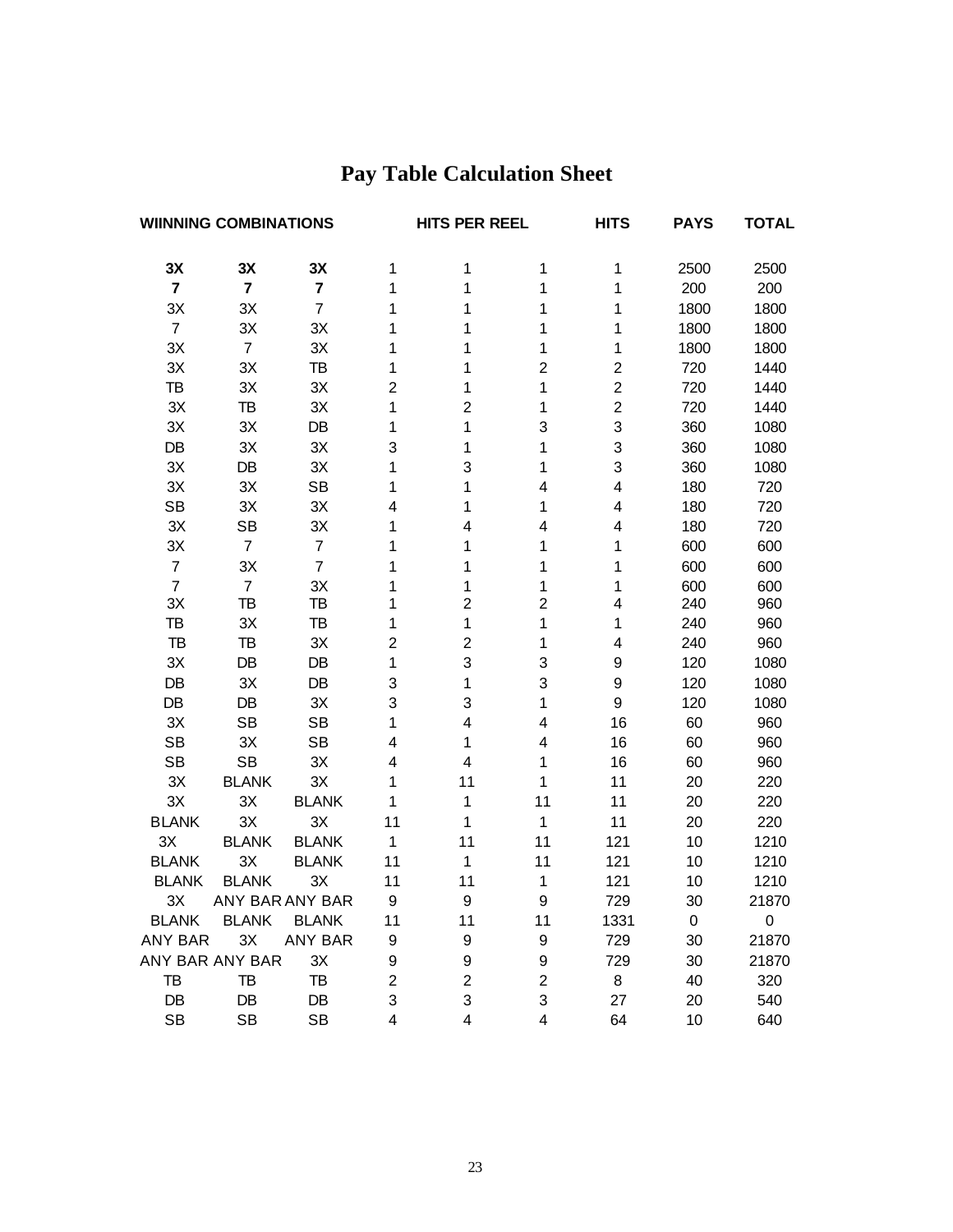# *Pay Out Percentage:*

With 22 stop positions on each reel, there will be a total of 22 x 22 x 22 = 10,648 cycles generated by the mechanical slot machine. The pay out percentage is calculated as follow:

Cycle: 10,648

 $Pays = 107,310$ 

**Pay Out Percentage** = ( pays/cycle) x 100

 $= (107,310/10,648)X10$ 

 $= 1008 %$ 

**Hold Percentage** = 100- Pay Out Percentage

$$
= 100 - 1008
$$

$$
= -908\%
$$

The hit frequency is calculated to be

Number of hits: 168

**Hit Frequency** = (Number of Hits/ Number of Cycle) x 100

 $= (4,346/10,648) \times 100$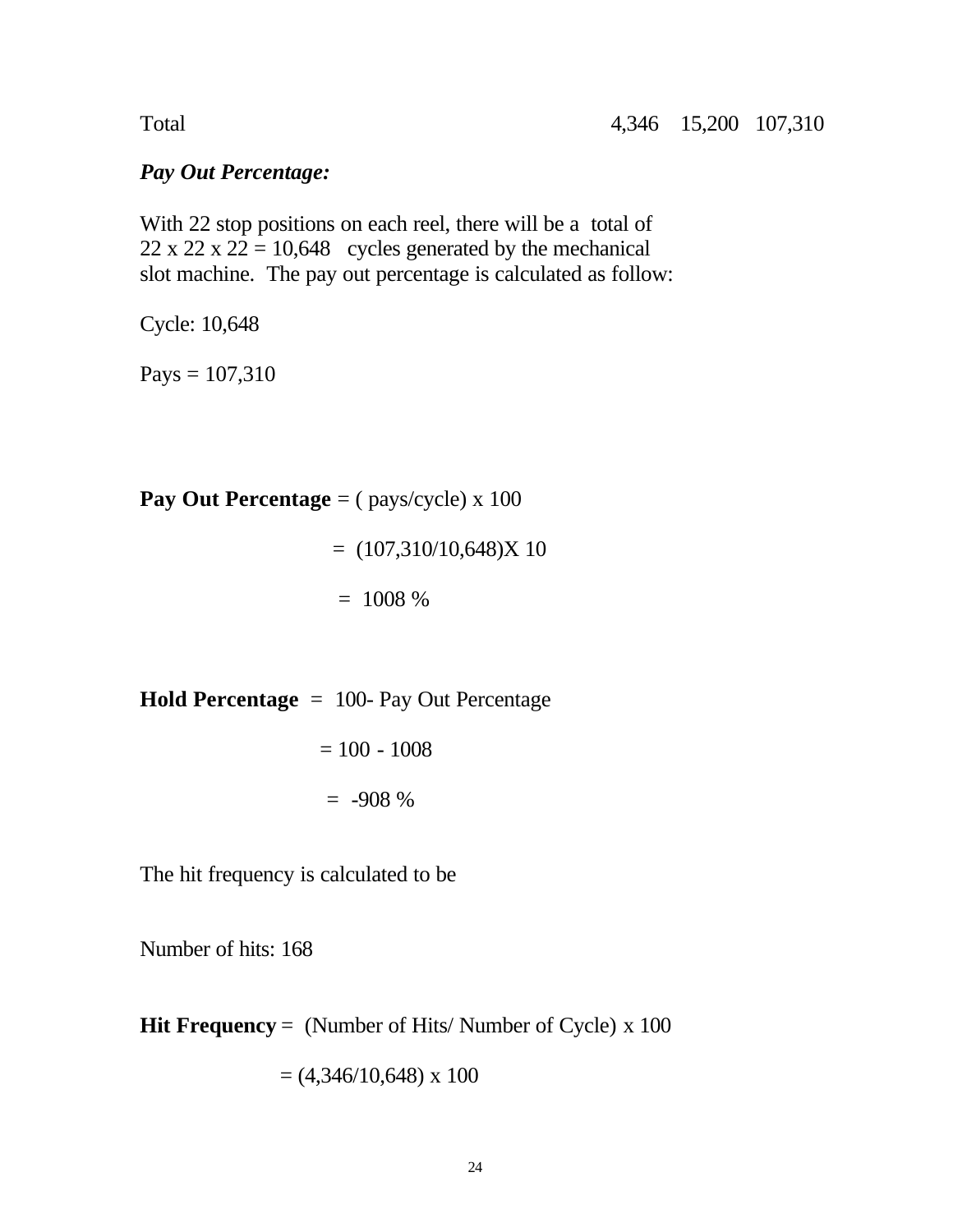$= 40.8 %$ 

The Win Frequency is equal to one divided by the Hit Frequency

**Win Frequency** = 1/(Hit Frequency)

$$
= (1/40.8) \times 100
$$

$$
=2.451
$$

With this type of machine, the player will win and the casino will loose money. The pay out is greater than the number of cycles and the slot machine will generate no profit for the casino, unless the pay out is drastically reduced. In order to make money, the number of cycles will have to be increased. For this to happen and maintain the look and feel of a real mechanical slot machine, the industry came up with an electro-mechanical device, that is, a slot machine that controls the winning percentage for the casino.

This is achieved with a computer inside the slot machine which controls the actual slot game as well as the theoretical pay out percentage. High tech stepper motors, similar to those used in the space industry, operate the reels. A stepper motor is a special type of motor that is capable of stopping at a precise, predetermined point in its rotation. It is this ability that makes the modern slot machine possible. The reel symbols come to rest at their exact location as determined by the MPU control board. Mechanical devices inside the machine enable physical reels to spins and control the pay out of coins and reject invalid coins. A detailed discussion of the inside of slot machine will be introduced in the next chapter.

As we have seen, the mechanical slot machine with 22 physical stops has not enough cycles to generate a high pay out and is further limited by its physical size. Larger machines and increased number of reels have shown to be unpopular and perceived to have an unfair advantage. Microprocessor have changed the nature of slot machines and have created an unlimited amount of stops per reel, regardless of physical limitations.

Returning to our pay table as a reference, the only way to increase the hit frequency and lower the win frequency is to add more cycles to the reel.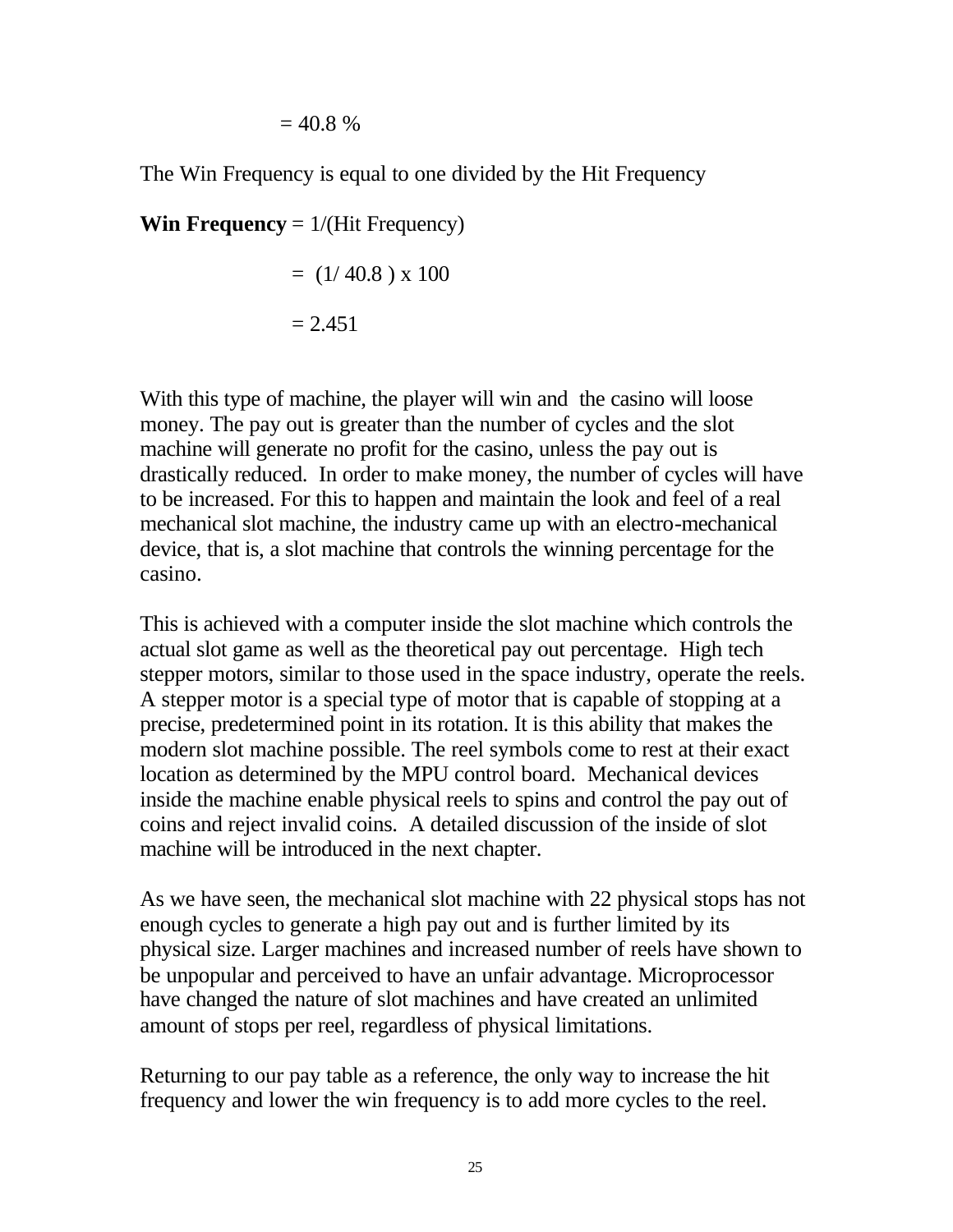This can be readily achieved by extending our physical reel to include "soft stops" or virtual stops. The microprocessor must randomly generate a number that will fall between two physical stops. This is easily done with random number generators. The standard stops per reel in the industry are 32, 64, 72, 128 and 256. The table below give the number of cycles generated by different number of virtual stops.

| No. of Stops per Reel | Number of Cycles |
|-----------------------|------------------|
| (32x32x32)            | 32,768           |
| (64x64x64)            | 262,144          |
| (72x72x72)            | 373,248          |
| (128x128x128)         | 2,097,152        |
| (256x256x256)         | 16,777,216       |

#### *Win Combinations for Virtual Reels*

Thus far, we have shown how to calculate the percentage pay out for a mechanical slot machine having 22 stops per reel. In this section we will look at a physical reel that has 128 virtual stops. These multiple positions within the virtual reel are assigned to the same position upon the actual reel. A virtual reel table provides a mechanism for varying the odds of occurrence for an actual reel position by assigning different numbers of virtual reel positions to each actual reel position. For instance, the jackpot " 3X" may be assigned to one virtual reel position, that is one random number. During the operation, the virtual reel obtains a number from the random number generator and uses this number as an index into the virtual reel table to obtain a corresponding actual reel position. The standard physical reel within the machine is stopped at the indexed actual reel position. This process is repeated for every reel within the machine and the outcome is then determined from the chosen reel positions. Again, referring to our original pay table (see Table I), we generate all possible win combinations for a 128 virtual reel stops.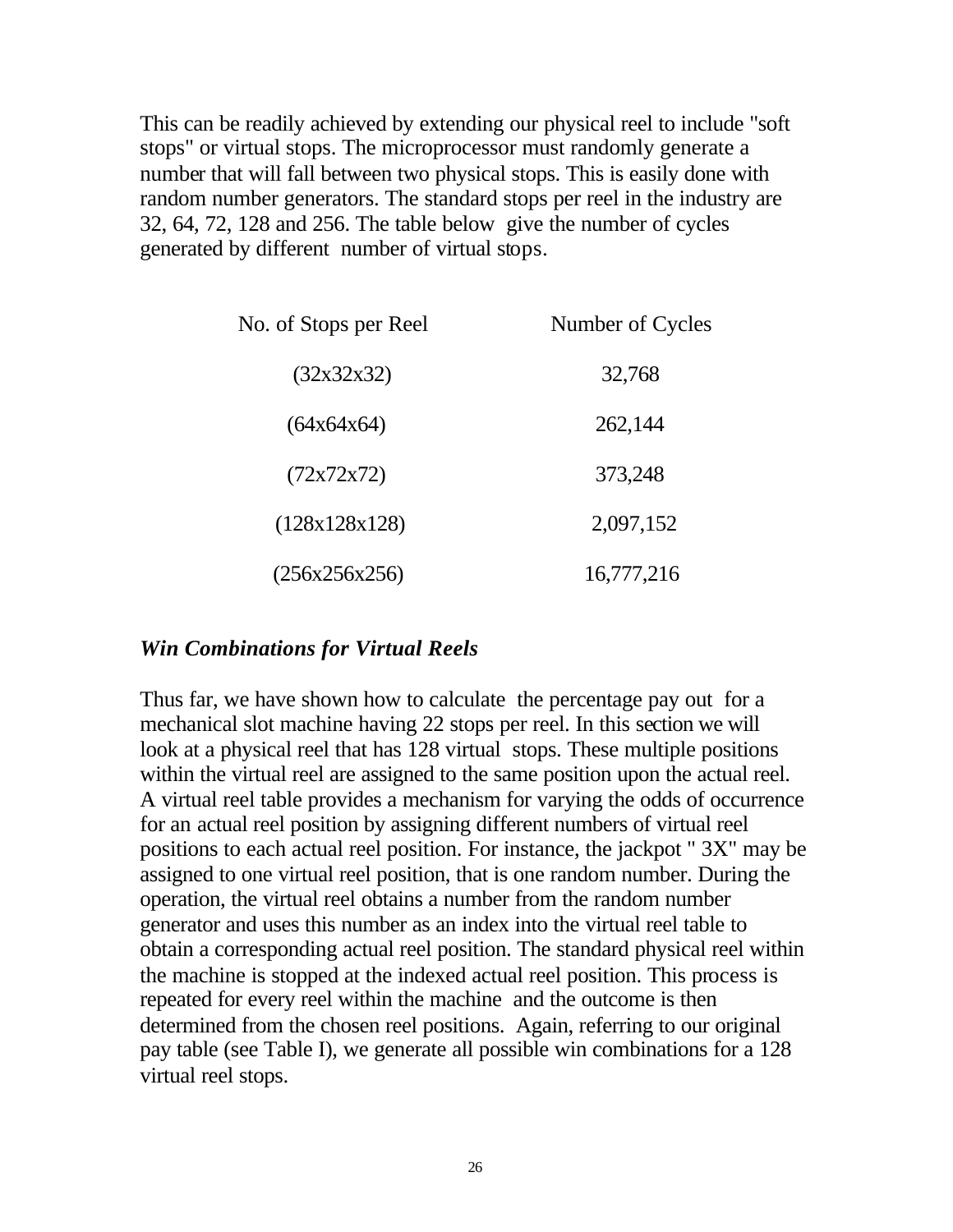# **Pay Table Calculation Sheet**

| R <sub>1</sub> | R <sub>2</sub>  | R <sub>3</sub>   |                   | # of Hits<br>Per Reel |                   | <b>TOTAL</b>   | <b>PAY</b> | <b>TOTAL</b>  |
|----------------|-----------------|------------------|-------------------|-----------------------|-------------------|----------------|------------|---------------|
|                |                 |                  |                   |                       |                   | <b>HITS</b>    |            |               |
| 3X             | 3X              | 3X               | 1                 | 1                     | 1                 | 1              | 2500       | 2500          |
| $\overline{7}$ | $\overline{7}$  | $\overline{7}$   | 6                 | $\,8\,$               | $\overline{7}$    | 336            | 200        | 67200         |
| 3X             | 3X              | $\overline{7}$   | 1                 | 1                     | $\overline{7}$    | $\overline{7}$ | 1800       | 12600         |
| $\overline{7}$ | 3X              | 3X               | 6                 | 1                     | 1                 | 6              | 1800       | 10800         |
| 3X             | 7               | 3X               | 1                 | 8                     | 1                 | 8              | 1800       | 14400         |
| 3X             | $\overline{7}$  | $\boldsymbol{7}$ | 1                 | 8                     | $\overline{7}$    | 56             | 600        | 33600         |
| $\overline{7}$ | 3X              | $\overline{7}$   | 6                 | 1                     | 7                 | 42             | 600        | 25200         |
| $\overline{7}$ | 7               | 3X               | 6                 | 8                     | 1                 | 48             | 600        | 28800         |
| 3X             | 3X              | TB               | 1                 | 1                     | 8                 | 8              | 720        | 5760          |
| TB             | 3X              | 3X               | 8                 | 1                     | 1                 | 8              | 720        | 5760          |
| 3X             | TB              | 3X               | 1                 | 8                     | 1                 | 8              | 720        | 5760          |
| 3X             | TB              | TB               | 1                 | 8                     | 8                 | 64             | 240        | 15360         |
| TB             | 3X              | TB               | 8                 | 1                     | 8                 | 64             | 240        | 15360         |
| TB             | TB              | 3X               | 8                 | 8                     | 1                 | 64             | 240        | 15360         |
| 3X             | 3X              | DB               | 1                 | 1                     | 14                | 14             | 360        | 5040          |
| DB             | 3X              | 3X               | 14                | 1                     | 1                 | 14             | 360        | 5040          |
| DB             | 3X              | 3X               | 14                | 1                     | 1                 | 14             | 360        | 5040          |
| 3X             | DB              | DB               | 1                 | 13                    | 14                | 182            | 120        | 21840         |
| DB             | 3X              | DB               | 14                | 1                     | 14                | 196            | 120        | 23520         |
| DB             | DB              | 3X               | 14                | 13                    | 1                 | 182            | 120        | 21840         |
| 3X             | 3X              | SB               | 1                 | 1                     | 25                | 25             | 180        | 4500          |
| <b>SB</b>      | 3X              | 3X               | 25                | 1                     | 1                 | 25             | 180        | 4500          |
| 3X             | <b>SB</b>       | 3X               | 1                 | 21                    | 1                 | 21             | 180        | 3780          |
| 3X             | <b>SB</b>       | SB               | 1                 | 21                    | 25                | 525            | 60         | 31500         |
| <b>SB</b>      | 3X              | SB               | 25                | $\mathbf{1}$          | 25                | 625            | 60         | 37500         |
| <b>SB</b>      | <b>SB</b>       | 3X               | 25                | 21                    | $\mathbf{1}$      | 525            | 60         | 31500         |
| 3X             | <b>SB</b>       | DB               | $\mathbf{1}$      | 21                    | 14                | 294            | 30         | 8820          |
| <b>SB</b>      | 3X              | DB               | 25                | $\mathbf{1}$          | 14                | 350            | 30         | 10500         |
| <b>SB</b>      | DB              | 3X               | 25                | 13                    | $\mathbf{1}$      | 325            | 30         | 9750          |
| 3X             | DB              | <b>SB</b>        | 1                 | 13                    | 25                | 325            | 30         | 9750          |
| DB             | 3X              | <b>SB</b>        | 14                | $\mathbf 1$           | 25                | 350            | 30         | 10500         |
| DB             | <b>SB</b>       | 3X               | 14                | 21                    | 1                 | 294            | 30         | 8820          |
| 3X             | <b>SB</b>       | TB               | 1                 | 21                    | 8                 | 168            | 30         | 5040          |
| <b>SB</b>      | 3X              | TB               | 25                | 1                     | 8                 | 200            | 30         | 6000          |
| <b>SB</b>      | ТB              | 3X               | 25                | 8                     | 1                 | 200            | 30         | 6000          |
| 3X             | ТB              | <b>SB</b>        | 1                 | 8                     | 25                | 200            | 30         | 6000          |
| ТB             | 3X              | SВ<br>3X         | 8                 | $\mathbf 1$           | 25                | 200            | 30         | 6000          |
| ТB<br>$3X$     | <b>SB</b><br>DB | TB               | 8<br>$\mathbf{1}$ | 21<br>13              | $\mathbf 1$<br>8  | 168<br>104     | 30         | 5040          |
|                |                 |                  |                   |                       |                   |                | 30         | 3120          |
| DB<br>DB       | 3X<br>TB        | ТB<br>3X         | 14<br>14          | 12<br>8               | 8<br>$\mathbf{1}$ | 1344<br>112    | 30<br>30   | 40320<br>3360 |
| 3X             | TB              | DB               |                   | 8                     | 14                | 112            | 30         | 3360          |
| ТB             | 3X              | DB               | 1                 | 1                     | 14                | 112            | 30         |               |
| ТB             | DB              | 3X               | 8<br>8            | 13                    | $\mathbf 1$       | 104            | 30         | 3360<br>3120  |
| TB             | TB              | TB               | 8                 | 8                     | 8                 | 512            | 80         | 40960         |
| DB             | DB              | DB               | 14                | 13                    | 14                | 2548           | 40         | 101920        |
| SB             | <b>SB</b>       | SB               | 25                | 21                    | 25                | 13125          | 20         | 262500        |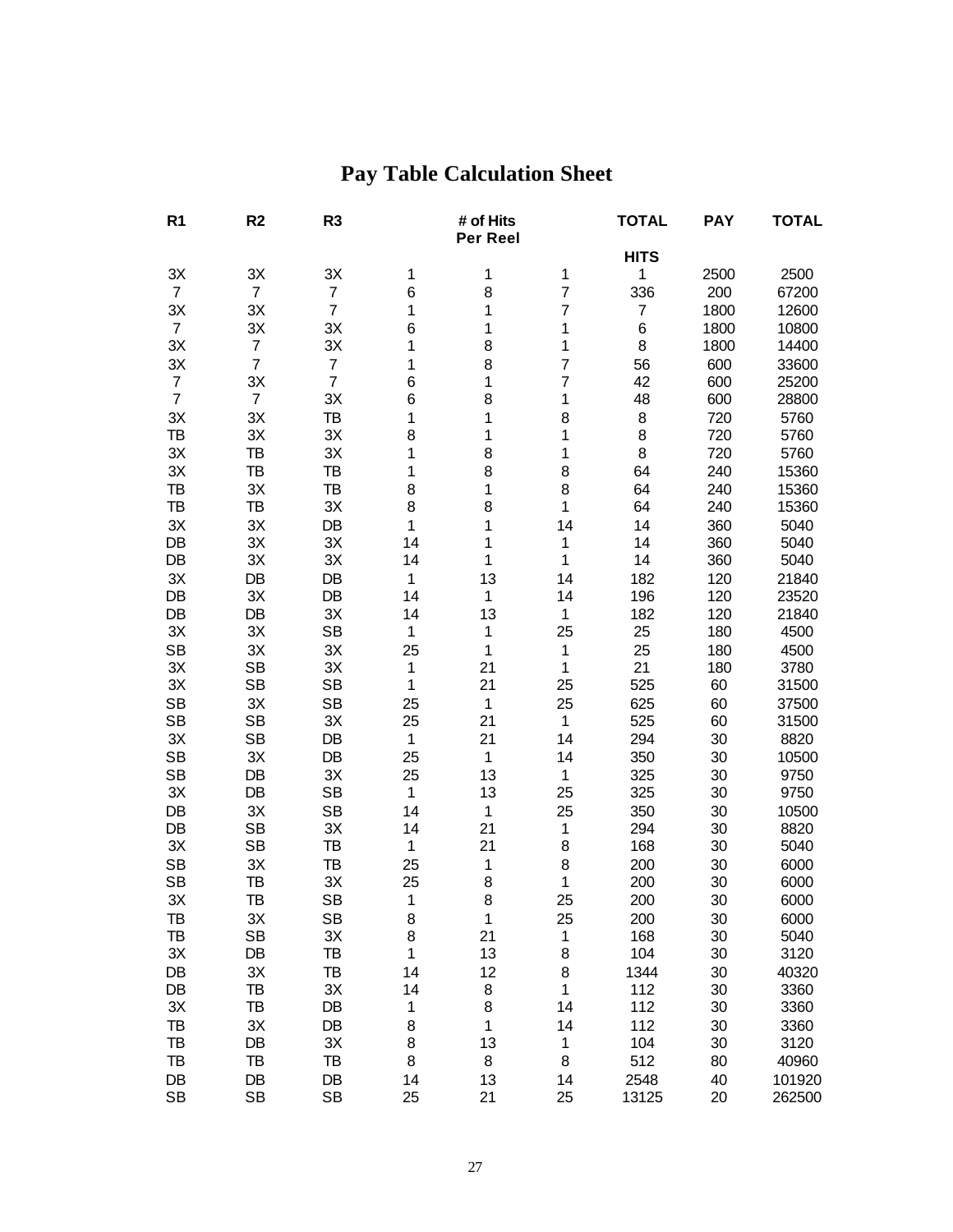| 3X                           | 3X             | <b>BLANK</b>   | $\mathbf{1}$ | $\mathbf 1$  | 73             | 73   | 20 | 1460           |
|------------------------------|----------------|----------------|--------------|--------------|----------------|------|----|----------------|
| <b>BLANK</b>                 | $3X$           | 3X             | 74           | 1            | 1              | 74   | 20 | 1480           |
| 3X                           | <b>BLANK</b>   | 3X             | $\mathbf 1$  | 77           | 1              | 77   | 20 | 1540           |
| 3X                           | <b>BLANK</b>   | <b>BLANK</b>   | $\mathbf{1}$ | 77           | 73             | 5621 | 4  | 22484          |
| <b>BLANK</b><br><b>BLANK</b> | 3X             | <b>BLANK</b>   | 74<br>74     | $\mathbf 1$  | 73             | 5402 | 4  | 21608<br>22792 |
|                              | <b>BLANK</b>   | 3X             |              | 77           | 1              | 5698 | 4  |                |
| $3X$                         | <b>BLANK</b>   | <b>SB</b>      | $\mathbf{1}$ | 77           | 25             | 1925 | 4  | 7700           |
| <b>SB</b>                    | 3X             | <b>BLANK</b>   | 25           | $\mathbf{1}$ | 73             | 1825 | 4  | 7300           |
| <b>BLANK</b>                 | <b>SB</b>      | 3X             | 74           | 21           | 1              | 1554 | 4  | 6216           |
| $3X$                         | <b>SB</b>      | <b>BLANK</b>   | $\mathbf{1}$ | 21           | 73             | 1533 | 4  | 6132           |
| <b>BLANK</b>                 | 3X             | <b>SB</b>      | 74           | $\mathbf{1}$ | 25             | 1850 | 4  | 7400           |
| <b>SB</b>                    | <b>BLANK</b>   | 3X             | 25           | 77           | $\mathbf{1}$   | 1925 | 4  | 7700           |
| $3X$                         | <b>BLANK</b>   | DB             | $\mathbf{1}$ | 77           | 14             | 1078 | 4  | 4312           |
| DB                           | 3X             | <b>BLANK</b>   | 14           | $\mathbf 1$  | 73             | 1022 | 4  | 4088           |
| <b>BLANK</b>                 | DB             | $3X$           | 74           | 13           | $\mathbf{1}$   | 962  | 4  | 3848           |
| $3\mathrm{X}$                | DB             | <b>BLANK</b>   | $\mathbf{1}$ | 13           | 73             | 949  | 4  | 3796           |
| <b>BLANK</b>                 | 3X             | DB             | 74           | $\mathbf{1}$ | 24             | 1776 | 4  | 7104           |
| DB                           | <b>BLANK</b>   | 3X             | 14           | 77           | 1              | 1078 | 4  | 4312           |
| $3\!\!\!\!\!\times$          | <b>BLANK</b>   | TB             | $\mathbf{1}$ | 77           | 8              | 616  | 4  | 2464           |
| TB                           | 3X             | <b>BLANK</b>   | 8            | $\mathbf 1$  | 73             | 584  | 4  | 2336           |
| <b>BLANK</b>                 | TB             | 3X             | 74           | 8            | $\mathbf{1}$   | 592  | 4  | 2368           |
| $3X$                         | TB             | <b>BLANK</b>   | $\mathbf{1}$ | 8            | 73             | 584  | 4  | 2336           |
| <b>BLANK</b>                 | 3X             | TB             | 74           | $\mathbf 1$  | 8              | 592  | 4  | 2368           |
| 3X                           | $\overline{7}$ | SB             | $\mathbf{1}$ | 8            | 25             | 200  | 4  | 800            |
| $3X$                         | <b>SB</b>      | $\overline{7}$ | 1            | 21           | $\overline{7}$ | 147  | 4  | 588            |
| $3X$                         | 7              | DB             | 1            | 8            | 14             | 112  | 4  | 448            |
| $3X$                         | DB             | $\overline{7}$ | 1            | 13           | $\overline{7}$ | 91   | 4  | 364            |
| $3X$                         | $\overline{7}$ | TB             | 1            | 8            | 8              | 64   | 4  | 256            |
| $3X$                         | TB             | $\overline{7}$ | 1            | 8            | 7              | 56   | 4  | 224            |
| $\overline{7}$               | 3X             | <b>SB</b>      | 6            | 1            | 25             | 150  | 4  | 600            |
| <b>SB</b>                    | 3X             | $\overline{7}$ | 25           | 1            | $\overline{7}$ | 175  | 4  | 700            |
| $\overline{7}$               | 3X             | DB             | 6            | 1            | 14             | 84   | 4  | 336            |
| DB                           | 3X             | $\overline{7}$ | 14           | 1            | 7              | 98   | 4  | 392            |
| $\overline{7}$               | 3X             | TB             | 6            | 1            | 8              | 48   | 4  | 192            |
| ТB                           | 3X             | $\overline{7}$ | 8            | $\mathbf 1$  | 7              | 56   | 4  | 224            |
| SB                           | $\overline{7}$ | 3X             | 25           | 8            | 1              | 200  | 4  | 800            |
| $\overline{7}$               | <b>SB</b>      | 3X             | 6            | 21           | 1              | 126  | 4  | 504            |
| DB                           | $\overline{7}$ | 3X             | 14           | 8            | 1              | 112  | 4  | 448            |
| $\overline{7}$               | DB             | 3X             | 6            | 13           | 1              | 78   | 4  | 312            |
| $\overline{7}$               | TB             | 3X             | 6            | 8            | 1              | 48   | 4  | 192            |
| TB                           | $\overline{7}$ | 3X             | 12           | 8            | 1              | 96   | 4  | 384            |
| SB                           | <b>SB</b>      | DB             | 25           | 21           | 14             | 7350 | 10 | 73500          |
| DB                           | SB             | SB             | 14           | 21           | 25             | 7350 | 10 | 73500          |
|                              |                |                |              |              |                |      |    |                |
| SB                           | DB             | <b>SB</b>      | 25           | 13           | 25             | 8125 | 10 | 81250          |
| SB                           | <b>SB</b>      | TB             | 25           | 21           | 8              | 4200 | 10 | 42000          |
| TB                           | <b>SB</b>      | SB             | 8            | 21           | 25             | 4200 | 10 | 42000          |
| SB                           | TB             | SB             | 25           | 8            | 25             | 5000 | 10 | 50000          |
| DB                           | DB             | TB             | 14           | 13           | 8              | 1456 | 10 | 14560          |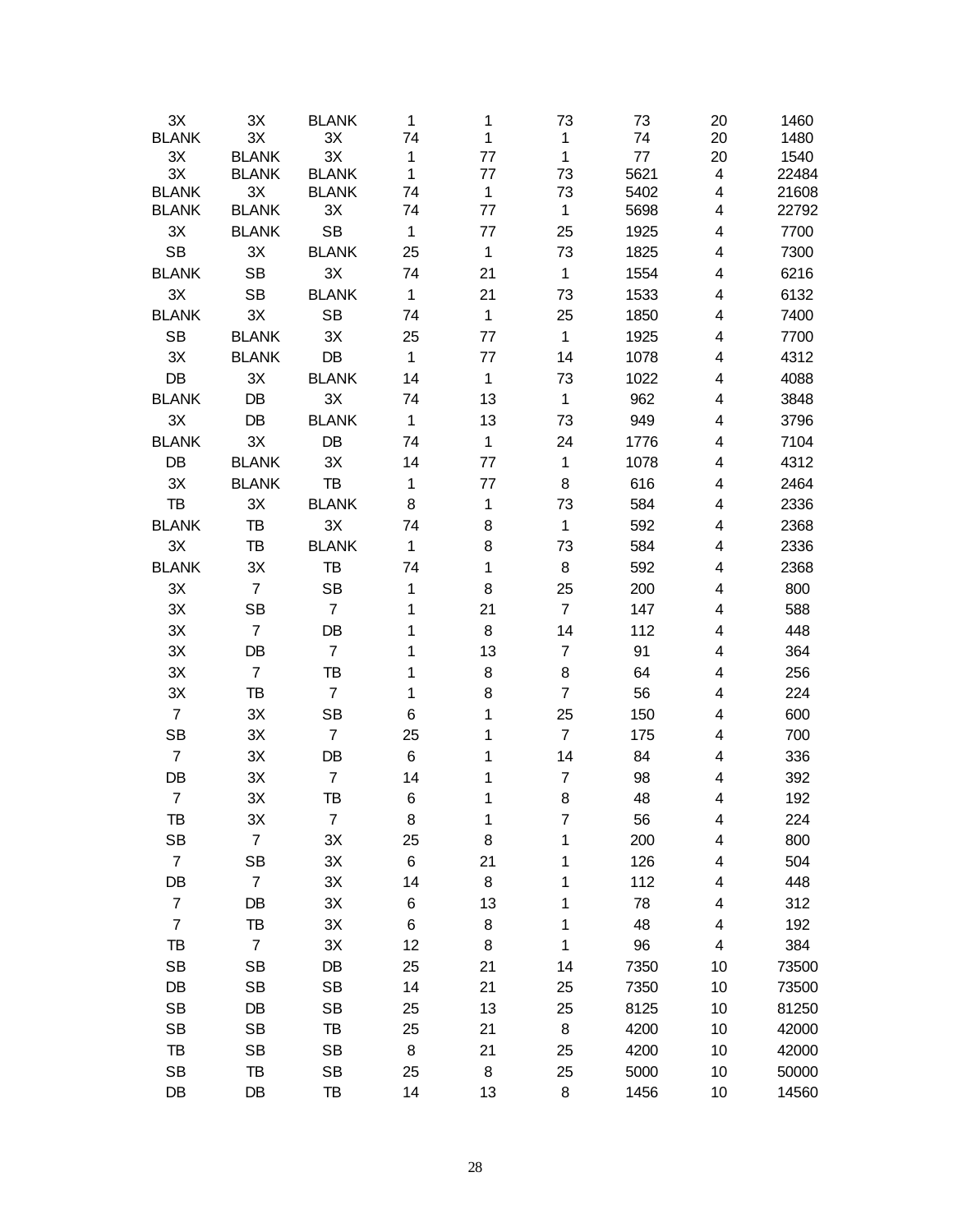| TOTAL     |           |    | 1692 | 1579 | 1719 | 140811 | 16072 | 1941858 |
|-----------|-----------|----|------|------|------|--------|-------|---------|
|           |           |    |      |      |      |        |       |         |
| TB        | DB        | SВ | 8    | 13   | 25   | 2600   | 10    | 26000   |
| ТB        | <b>SB</b> | DB | 8    | 21   | 14   | 2352   | 10    | 23520   |
| <b>SB</b> | ТB        | DB | 8    | 8    | 14   | 896    | 10    | 8960    |
| DB        | ТB        | SВ | 14   | 8    | 25   | 2800   | 10    | 28000   |
| DB        | <b>SB</b> | ТB | 14   | 21   | 8    | 2352   | 10    | 23520   |
| SB        | DB        | TB | 25   | 13   | 8    | 2600   | 10    | 26000   |
| ТB        | SB        | ТB | 8    | 21   | 8    | 1344   | 10    | 13440   |
| <b>SB</b> | ТB        | ТB | 25   | 18   | 8    | 3600   | 10    | 36000   |
| TB        | ТB        | SB | 8    | 8    | 25   | 1600   | 10    | 16000   |
| TB        | DB        | ТB | 8    | 13   | 8    | 832    | 10    | 8320    |
| DB        | ТB        | ТB | 14   | 8    | 8    | 896    | 10    | 8960    |
| TB        | ТB        | DB | 8    | 8    | 23   | 1472   | 10    | 14720   |
| DB        | <b>SB</b> | DB | 14   | 21   | 14   | 4116   | 10    | 41160   |
| <b>SB</b> | DB        | DB | 25   | 13   | 14   | 4550   | 10    | 45500   |
| DB        | DB        | SB | 14   | 13   | 25   | 4550   | 10    | 45500   |
| DB        | ТB        | DB | 14   | 8    | 14   | 1568   | 10    | 15680   |
| ТB        | DB        | DB | 8    | 13   | 14   | 1456   | 10    | 14560   |
|           |           |    |      |      |      |        |       |         |

## *Pay Out Percentage:*

With 128 virtual stop positions on each reel, there will be a total of 128 x 128 x 128 =  $2,097,152$  cycles. The pay out percentage is calculated as follow:

Cycle: 2,097,152

 $Pays = 1,941,858$ 

**Pay Out Percentage** = ( pays/cycle) x 100

 $=$  (1,941,858/2,097,152) x 100

 $= 92.60 %$ 

The H**old Percentage** by the casino is equal to

100- Pay Out Percentage

 $= 100 - 92.6$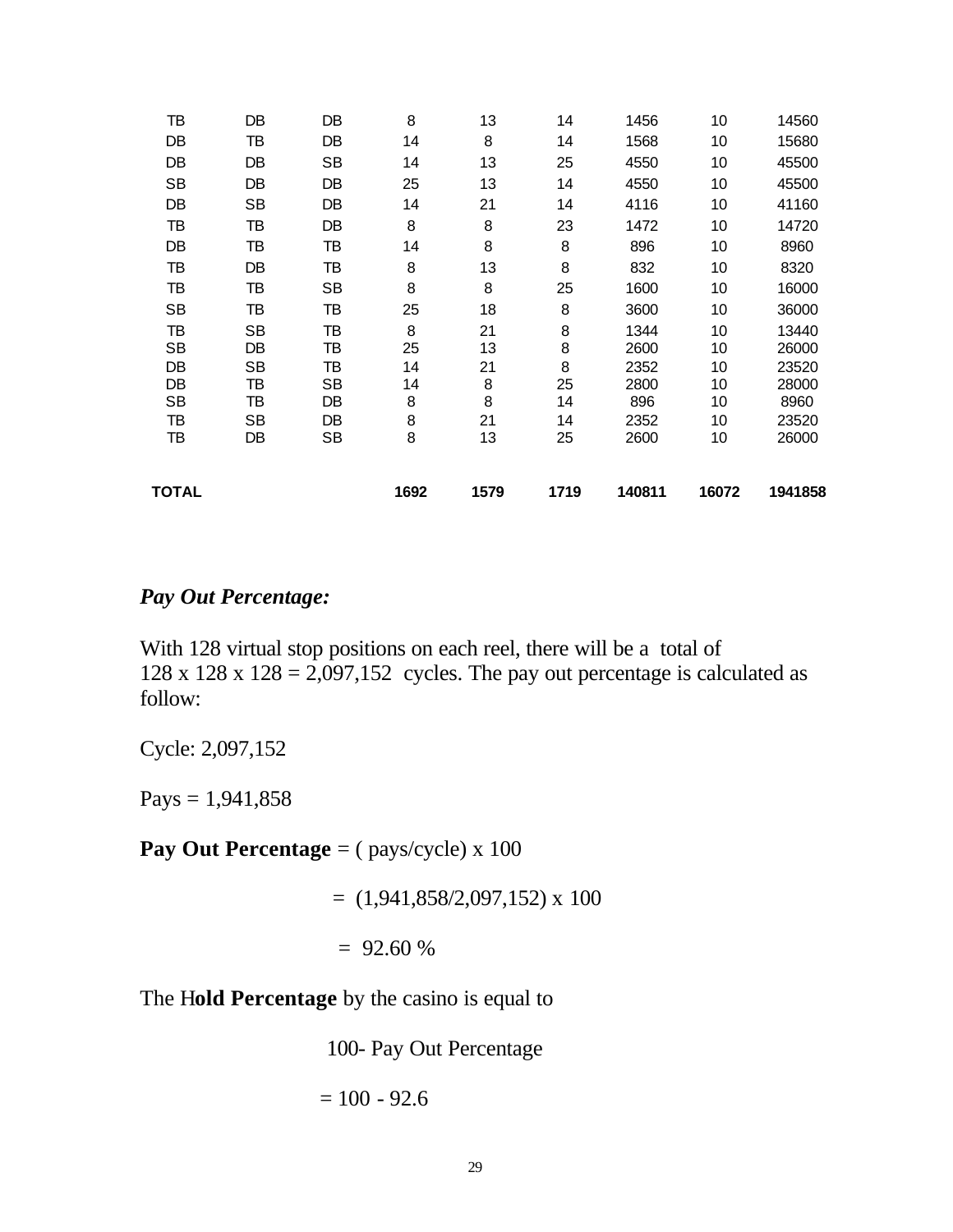$= 7.40 %$ 

The hit frequency is calculated to be

Number of hits: 140,811

**Hit Frequency** = (Number of Hits/ Number of Cycle) x 100

 $= (140,811/2,097,152) \times 100$ 

 $= 6.71 %$ 

**Win Frequency** = 1/(Hit Frequency)

 $= (1/6.71) \times 100$  $= 14.89$ 

As we can see from this exercise, the casino will make a profit. We have taken an hypothetical slot machine and determined its percentage pay out, based on the number of virtual stops, the combinations of symbols aligning on a single line and the pay out for each winning combination. In the last section of this chapter, we will discuss random number generators and how these numbers are used to determine a winning combination .

#### *Random Number Generator*

At the beginning of this chapter, we mentioned that the random number generator is the most important part of the slot machine because it determines the outcome of every game. All modern slot machines are controlled by a computer, and one of the computer functions is to generate random numbers. However, computers are not random in any way at all, they follow a fixed sequence of instructions which is predictable. Starting from a set of conditions a computer will generate exactly the same sequence of random numbers time after time. In reality, there are very few things that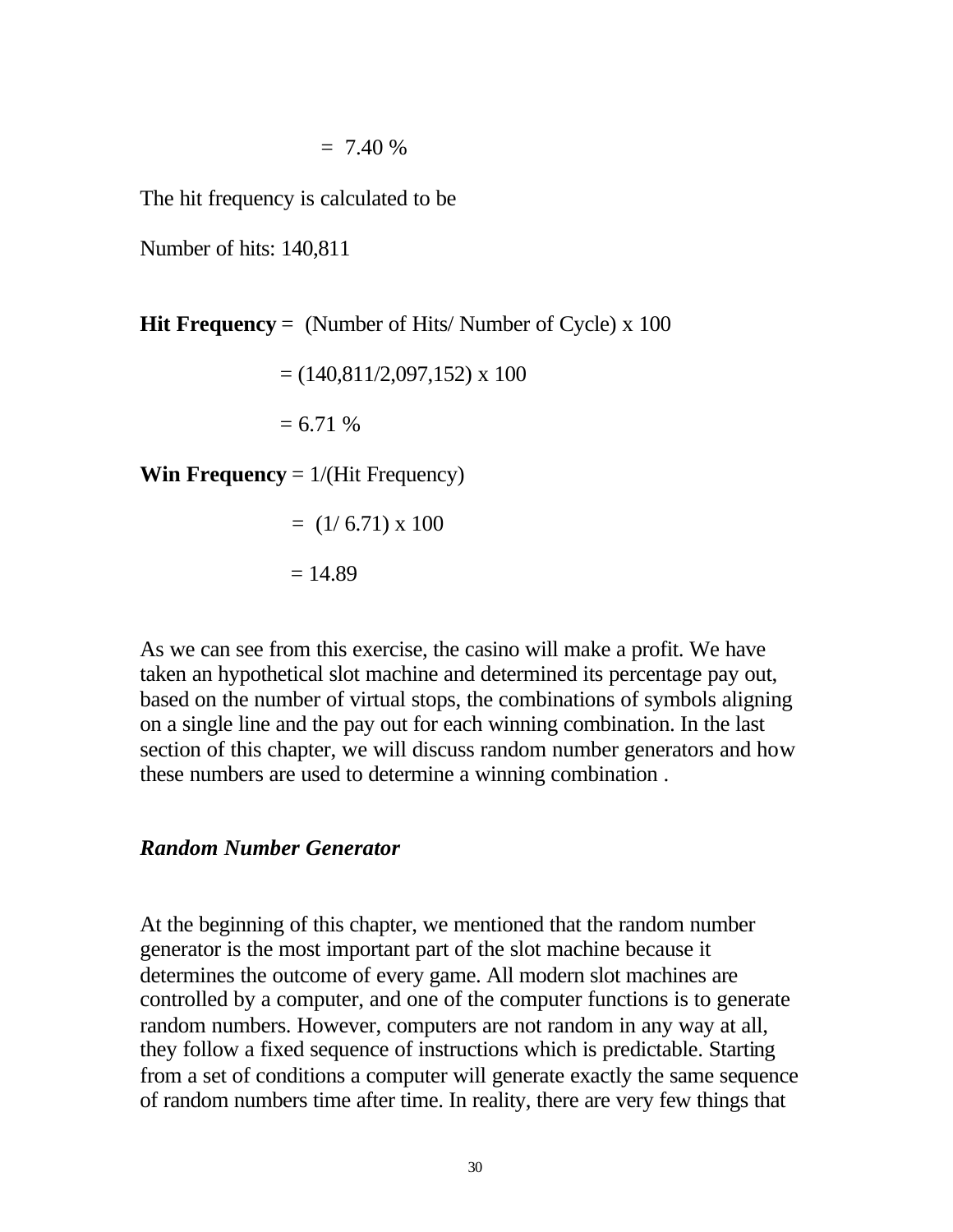are truly random. Real random numbers are non-deterministic. A Geiger counter generates a pulse every time it detects a radioactive decay. The time between decays has a strong pure random component. The known exponential distribution can be easily removed mathematically but the mean time between decays in background radiation rises early in the morning and falls at night. There are non random patterns lying hidden in the data which could be exploited by an analyst attempting to reduce his uncertainty for the next number in the sequence. An electronic slot machine needs a sequence that is unpredictable to the left; that is, the player cannot determine the next spin based on pattern analysis of previous spins. Unpredictability to the right is not required since it makes no difference if the player could infer an earlier sequence from a later sequence. Pure random numbers are found in nature such as "quantum" events that happen inside individual atoms. For example, the gas inside a laser which stores bundles of "quanta" of energy and gives back as light. The time it takes for each atom to give back the energy is a random quantum event. Signal noises are also pure random events. In a slot machine, the random number generator is a mathematical formula that produces a long sequence of numbers that appear as random. Theoretically, if one knew the formula and what the last number was, one could calculate the next one and so on. To avoid this possibility, the slot machine runs its pseudo random number generator continually whether it is played or not, so nobody has any idea what number it has generated at any one time. The sequence for these numbers has a finite time and always repeat itself. A 32 binary number (2 raised to the 32 power) produces 4.3 billion numbers. If the slot machine runs the RNG 1000 times a second, a typical value, it will take 50 days to complete the sequence and start over. There are three types of random number generation methods:

- 1. Toy generators provided by most programming languages and many software packages. These RNG are used for small computer simulations such as waiting times for a queuing network.
- 2. Serious generators which use 32 and 64 bits are found in video games and in slot machines.
- 3. Truly random number generators which employ electronic circuits for measurements of natural phenomenon. These are used in the field of research (physics and even finance) and cryptography where security is vital for national defense.

For our purpose, we will examine the serious random number generators. Earlier, we said that most slot machines have 22 stop positions on each reel,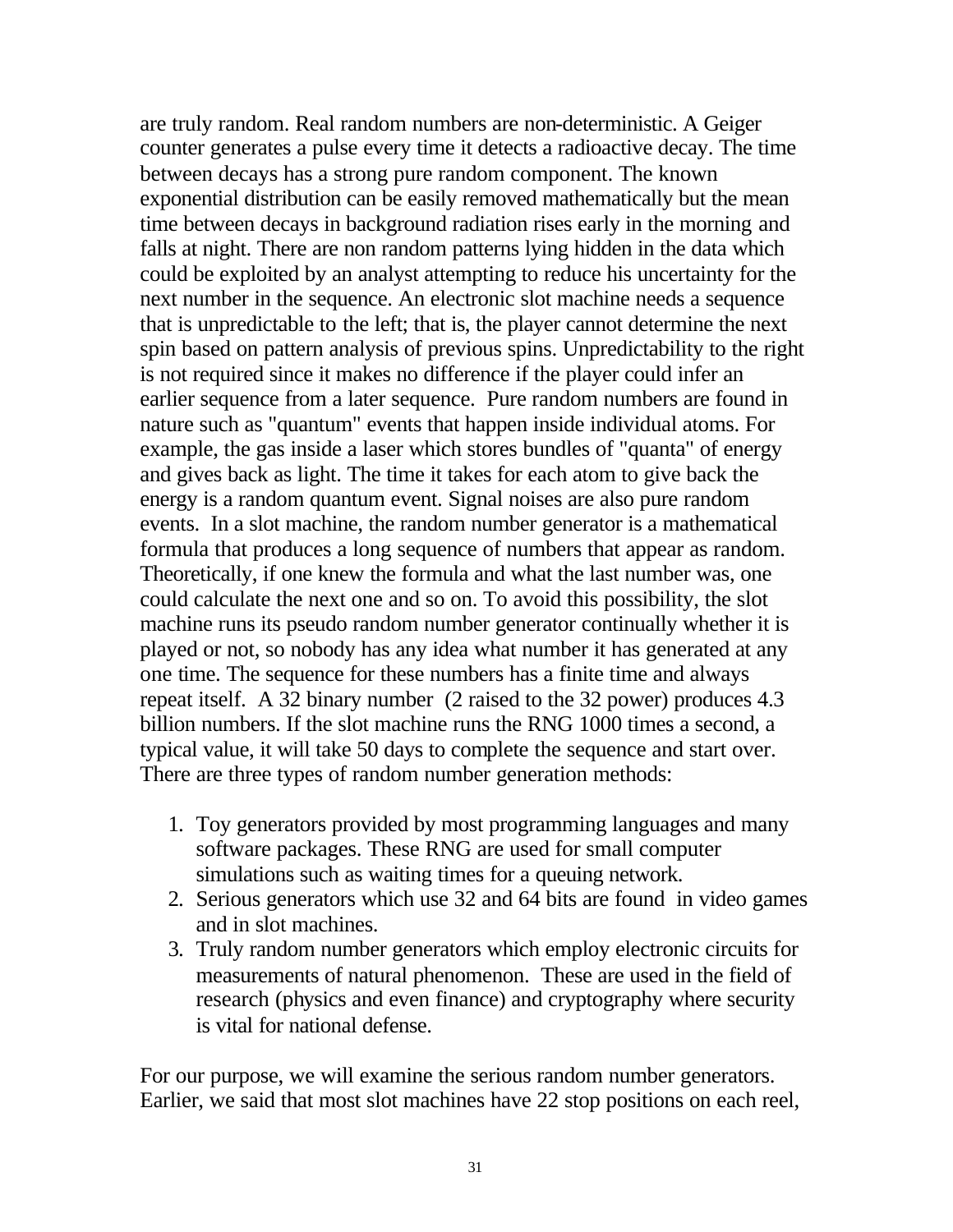11 symbols and 11 spaces (blank). However, we saw that internally, they have hidden virtual stops with many more positions. These positions are list of numbers in the program of the computer. Each position is mapped to a stop on the physical reel, and when a particular number is chosen, the machine makes the physical reel stop at the corresponding place. When a coin or coins are inserted into the machine, the reels begin to spin and the computer pulls three numbers out of the subset of pseudo random numbers. They are very large numbers, anywhere between 1 and 4.3 billion. These numbers are then divided by the number of virtual stops and the remainder is kept in a memory block. Using our slot machine with 128 virtual stops, an "index" from 0 to 127 is used to look up a number in each virtual reel data and map it on the physical reel. The reduction from 4.3 billion to 127 means that every position on the virtual reel is pointed to by 34 million random numbers. Dropping a coin or hitting the button happens at a random time and the chances are very small that one can hit a particular number even if you knew it was about to come because the computer is generating numbers at a rate of about 1000 or more cycles per second.

The selection of numbers is taken from a computer program and using our previous example, we have set up table pay out based on those selected random numbers.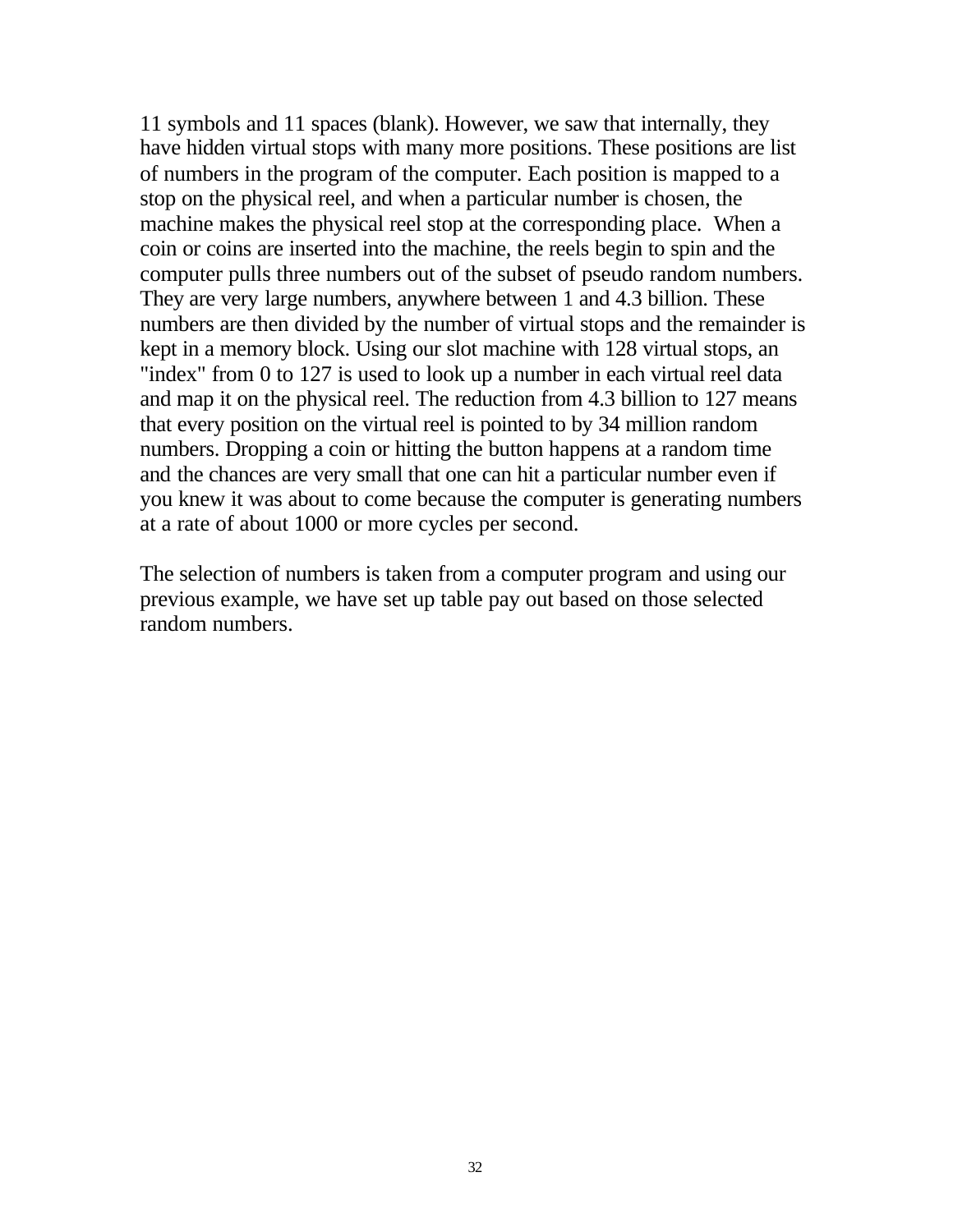| R <sub>1</sub> | R <sub>2</sub> | R <sub>3</sub> |               |           | Weight  | Probability | <b>PAY</b> |
|----------------|----------------|----------------|---------------|-----------|---------|-------------|------------|
|                |                |                | <b>Subset</b> |           |         |             |            |
|                |                |                | From          | To        |         |             |            |
| <b>BLANK</b>   | <b>BLANK</b>   | <b>BLANK</b>   | 0             | 6341725   | 6341726 | 0.0236248   | 0          |
| <b>BLANK</b>   | <b>BLANK</b>   | <b>SB</b>      | 6341726       | 12683451  | 6341726 | 0.0236248   | 0          |
| <b>BLANK</b>   | <b>BLANK</b>   | DB             | 12683452      | 19025177  | 6341726 | 0.0236248   | 0          |
| <b>BLANK</b>   | <b>BLANK</b>   | TB             | 19025178      | 25366903  | 6341726 | 0.0236248   | 0          |
| <b>BLANK</b>   | <b>SB</b>      | 7              | 25366904      | 31708629  | 6341726 | 0.0236248   | 0          |
| <b>BLANK</b>   | DB             | DB             | 31708630      | 38050355  | 6341726 | 0.0236248   | 0          |
| <b>BLANK</b>   | DB             | TB             | 38050356      | 44392081  | 6341726 | 0.0236248   | 0          |
| <b>BLANK</b>   | TB             | <b>SB</b>      | 44392082      | 50733807  | 6341726 | 0.0236248   | 0          |
| <b>BLANK</b>   | TB             | DB             | 50733808      | 57075533  | 6341726 | 0.0236248   | 0          |
| <b>BLANK</b>   | <b>SB</b>      | TB             | 57075534      | 63417259  | 6341726 | 0.0236248   | 0          |
| <b>BLANK</b>   | TB             | TB             | 63417260      | 69758985  | 6341726 | 0.0236248   | 0          |
| <b>BLANK</b>   | TB             | $\overline{7}$ | 69758986      | 76100711  | 6341726 | 0.0236248   | 0          |
| <b>BLANK</b>   | DB             | <b>BLANK</b>   | 76100712      | 82442437  | 6341726 | 0.0236248   | 0          |
| <b>BLANK</b>   | TB             | <b>BLANK</b>   | 82442438      | 88784163  | 6341726 | 0.0236248   | 0          |
| <b>BLANK</b>   | <b>SB</b>      | <b>BLANK</b>   | 88784164      | 95125889  | 6341726 | 0.0236248   | 0          |
| <b>BLANK</b>   | <b>SB</b>      | <b>SB</b>      | 95125890      | 101467615 | 6341726 | 0.0236248   | 0          |
| 3X             | 3X             | 3X             | 101467616     | 101467747 | 132     | 0.0000005   | 2500       |
| $\overline{7}$ | 7              | 7              | 101467748     | 101571876 | 104129  | 0.0003879   | 200        |
| 3X             | 3X             | $\overline{7}$ | 101571877     | 101583275 | 11399   | 0.0000425   | 1800       |
| $\overline{7}$ | 3X             | 3X             | 101583276     | 101594674 | 11399   | 0.0000425   | 1800       |
| 3X             | $\overline{7}$ | 3X             | 101594675     | 101606073 | 11399   | 0.0000425   | 1800       |
| 3X             | $\overline{7}$ | $\overline{7}$ | 101606074     | 101640730 | 34657   | 0.0001291   | 600        |
| 7              | 3X             | $\overline{7}$ | 101640731     | 101675387 | 34657   | 0.0001291   | 600        |
| $\overline{7}$ | $\overline{7}$ | 3X             | 101675388     | 101710044 | 34657   | 0.0001291   | 600        |
| 3X             | 3X             | TB             | 101710045     | 101738890 | 28846   | 0.0001075   | 720        |
| TB             | 3X             | 3X             | 101738891     | 101767736 | 28846   | 0.0001075   | 720        |
| 3X             | TB             | 3X             | 101767737     | 101796582 | 28846   | 0.0001075   | 720        |
| 3X             | TB             | TB             | 101796583     | 101893935 | 97353   | 0.0003627   | 240        |
| TB             | 3X             | TB             | 101893936     | 101991288 | 97353   | 0.0003627   | 240        |
| TB             | TB             | 3X             | 101991289     | 102088641 | 97353   | 0.0003627   | 240        |
| 3X             | 3X             | DB             | 102088642     | 102153543 | 64902   | 0.0002418   | 360        |
| DB             | 3X             | 3X             | 102153544     | 102218445 | 64902   | 0.0002418   | 360        |
| DB             | 3X             | 3X             | 102218446     | 102283347 | 64902   | 0.0002418   | 360        |
| 3X             | DB             | DB             | 102283348     | 102456418 | 173071  | 0.0006447   | 120        |
| DB             | 3X             | DB             | 102456419     | 102629489 | 173071  | 0.0006447   | 120        |
| DB             | DB             | 3X             | 102629490     | 102802560 | 173071  | 0.0006447   | 120        |
| ЗΧ             | 3X             | <b>SB</b>      | 102802561     | 102917941 | 115381  | 0.0004298   | 180        |
| SB             | 3X             | 3X             | 102917942     | 103033322 | 115381  | 0.0004298   | 180        |
| 3X             | SB             | 3X             | 103033323     | 103148703 | 115381  | 0.0004298   | 180        |
| 3X             | <b>SB</b>      | <b>SB</b>      | 103148704     | 103494844 | 346141  | 0.0012895   | 60         |
| SB             | 3X             | SB             | 103494845     | 103840985 | 346141  | 0.0012895   | 60         |
| <b>SB</b>      | <b>SB</b>      | 3X             | 103840986     | 104187126 | 346141  | 0.0012895   | 60         |
| 3X             | <b>SB</b>      | DB             | 104187127     | 104884012 | 696886  | 0.0025961   | 30         |
| <b>SB</b>      | 3X             | DB             | 104884013     | 105580898 | 696886  | 0.0025961   | 30         |
| <b>SB</b>      | DB             | 3X             | 105580899     | 106277784 | 696886  | 0.0025961   | 30         |
| 3X             | DB             | <b>SB</b>      | 106277785     | 106974670 | 696886  | 0.0025961   | 30         |
| DB             | 3X             | SB             | 106974671     | 107671556 | 696886  | 0.0025961   | 30         |
| DB             | <b>SB</b>      | 3X             | 107671557     | 108368442 | 696886  | 0.0025961   | 30         |
| 3X             | <b>SB</b>      | TB             | 108368443     | 109065328 | 696886  | 0.0025961   | 30         |
| <b>SB</b>      | 3X             | ТB             | 109065329     | 109762214 | 696886  | 0.0025961   | 30         |
|                |                |                |               |           |         |             |            |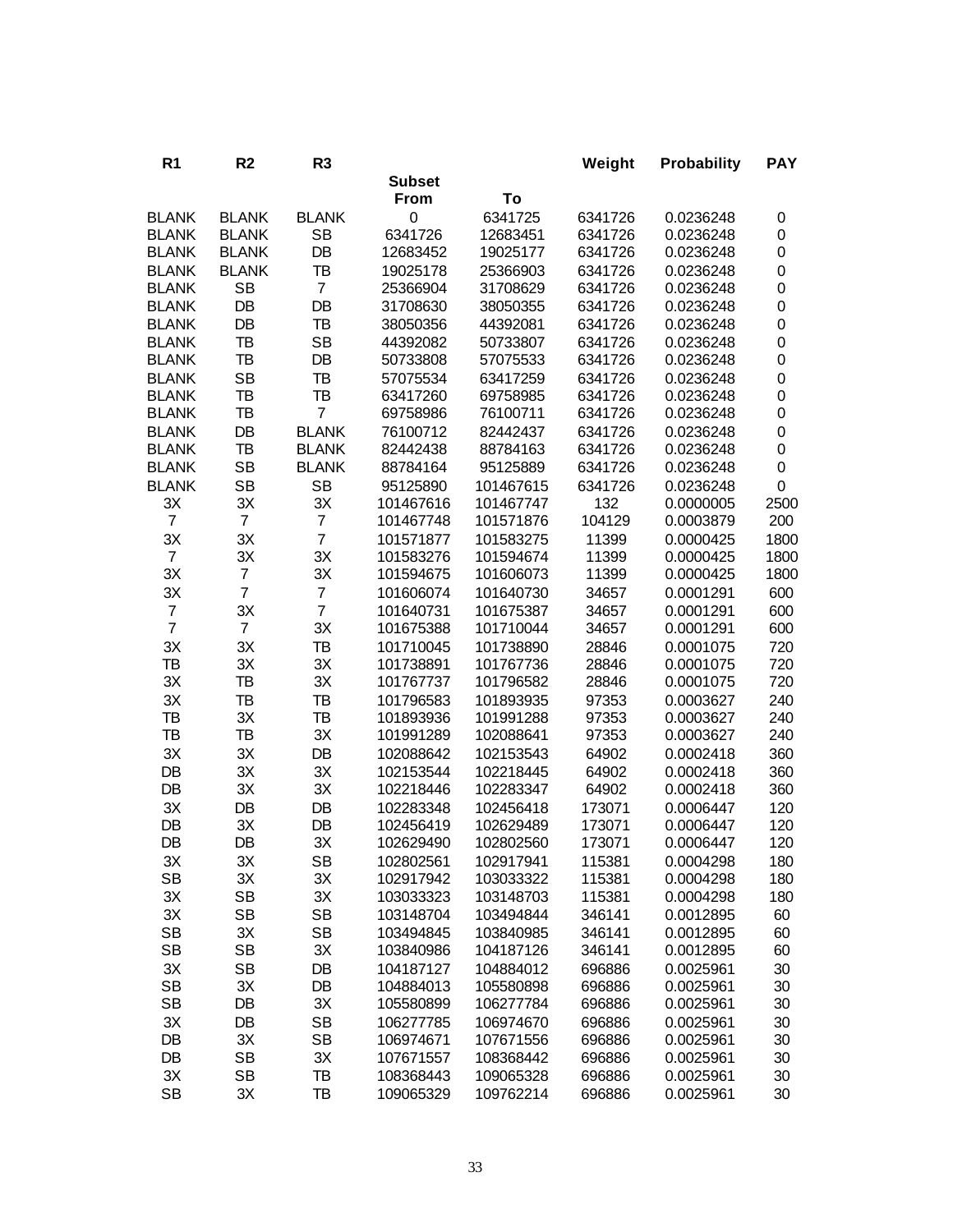| <b>SB</b>                    | TB                 | 3X                 | 109762215              | 110459100              | 696886             | 0.0025961              | 30       |
|------------------------------|--------------------|--------------------|------------------------|------------------------|--------------------|------------------------|----------|
| 3X                           | TB                 | SB                 | 110459101              | 111155986              | 696886             | 0.0025961              | 30       |
| TB                           | 3X                 | <b>SB</b>          | 111155987              | 111852872              | 696886             | 0.0025961              | 30       |
| TB                           | <b>SB</b>          | 3X                 | 111852873              | 112549758              | 696886             | 0.0025961              | 30       |
| 3X                           | DB                 | ТB                 | 112549759              | 113246644              | 696886             | 0.0025961              | 30       |
| DB<br>DB                     | 3X<br>TB           | ТB<br>3X           | 113246645<br>113943531 | 113943530<br>114640416 | 696886<br>696886   | 0.0025961<br>0.0025961 | 30<br>30 |
| 3X                           | TB                 | DB                 | 114640417              | 115337302              | 696886             | 0.0025961              | 30       |
| TB                           | 3X                 | DB                 | 115337303              | 116034188              | 696886             | 0.0025961              | 30       |
| TB                           | DB                 | 3X                 | 116034189              | 116731074              | 696886             | 0.0025961              | 30       |
| TB                           | TB                 | ТB                 | 116731075              | 116990680              | 259606             | 0.0009671              | 80       |
| DB                           | DB                 | DB                 | 116990681              | 117309891              | 319211             | 0.0011892              | 40       |
| <b>SB</b>                    | <b>SB</b>          | <b>SB</b>          | 117309892              | 117899128              | 589237             | 0.0021951              | 20       |
| 3X                           | 3X                 | <b>BLANK</b>       | 117899129              | 118488365              | 589237             | 0.0021951              | 20       |
| <b>BLANK</b>                 | 3X                 | 3X                 | 118488366              | 119077602              | 589237             | 0.0021951              | 20       |
| 3X                           | <b>BLANK</b>       | 3X                 | 119077603              | 119666839              | 589237             | 0.0021951              | 20       |
| 3X                           | <b>BLANK</b>       | <b>BLANK</b>       | 119666840              | 122798843              | 3132004            | 0.0116676              | 4        |
| <b>BLANK</b><br><b>BLANK</b> | 3X<br><b>BLANK</b> | <b>BLANK</b><br>3X | 122798844<br>125930848 | 125930847<br>129062851 | 3132004<br>3132004 | 0.0116676<br>0.0116676 | 4<br>4   |
|                              |                    | <b>SB</b>          |                        |                        |                    |                        | 4        |
| 3X                           | <b>BLANK</b>       |                    | 129062852              | 132194855              | 3132004            | 0.0116676              |          |
| <b>SB</b>                    | 3X                 | <b>BLANK</b>       | 132194856              | 135326859              | 3132004            | 0.0116676              | 4        |
| <b>BLANK</b>                 | <b>SB</b>          | 3X                 | 135326860              | 138458863              | 3132004            | 0.0116676              | 4        |
| 3X                           | <b>SB</b>          | <b>BLANK</b>       | 138458864              | 141590867              | 3132004            | 0.0116676              | 4        |
| <b>BLANK</b>                 | 3X                 | <b>SB</b>          | 141590868              | 144722871              | 3132004            | 0.0116676              | 4        |
| <b>SB</b>                    | <b>BLANK</b>       | 3X                 | 144722872              | 147854875              | 3132004            | 0.0116676              | 4        |
| 3X                           | <b>BLANK</b>       | DB                 | 147854876              | 150986879              | 3132004            | 0.0116676              | 4        |
| DB                           | 3X                 | <b>BLANK</b>       | 150986880              | 154118883              | 3132004            | 0.0116676              | 4        |
| <b>BLANK</b>                 | DB                 | 3X                 | 154118884              | 157250887              | 3132004            | 0.0116676              | 4        |
| 3X                           | DB                 | <b>BLANK</b>       | 157250888              | 160382891              | 3132004            | 0.0116676              | 4        |
| <b>BLANK</b>                 | 3X                 | DB                 | 160382892              | 163514895              | 3132004            | 0.0116676              | 4        |
| DB                           | <b>BLANK</b>       | 3X                 | 163514896              | 166646899              | 3132004            | 0.0116676              | 4        |
| 3X                           | <b>BLANK</b>       | ТB                 | 166646900              | 169778903              | 3132004            | 0.0116676              | 4        |
| TB                           | 3X                 | <b>BLANK</b>       | 169778904              | 172910907              | 3132004            | 0.0116676              | 4        |
| <b>BLANK</b>                 | TB                 | 3X                 | 172910908              | 176042911              | 3132004            | 0.0116676              | 4        |
| 3X                           | TB                 | <b>BLANK</b>       | 176042912              | 179174915              | 3132004            | 0.0116676              | 4        |
|                              |                    | ТB                 |                        |                        | 3132004            | 0.0116676              |          |
| <b>BLANK</b>                 | 3X                 |                    | 179174916              | 182306919              |                    |                        | 4        |
| ЗX                           | 7                  | SB                 | 182306920              | 185438923              | 3132004            | 0.0116676              | 4        |
| 3X                           | <b>SB</b>          | 7                  | 185438924              | 188570927              | 3132004            | 0.0116676              | 4        |
| 3X                           | $\overline{7}$     | DB                 | 188570928              | 191702931              | 3132004            | 0.0116676              | 4        |
| 3X                           | DB                 | $\overline{7}$     | 191702932              | 194834935              | 3132004            | 0.0116676              | 4        |
| 3X                           | $\overline{7}$     | ТB                 | 194834936              | 197966939              | 3132004            | 0.0116676              | 4        |
| 3X                           | TB                 | 7                  | 197966940              | 201098943              | 3132004            | 0.0116676              | 4        |
| 7                            | 3X                 | SB                 | 201098944              | 204230947              | 3132004            | 0.0116676              | 4        |
| <b>SB</b>                    | 3X                 | 7                  | 204230948              | 207362951              | 3132004            | 0.0116676              | 4        |
| 7                            | 3X                 | DB                 | 207362952              | 210494955              | 3132004            | 0.0116676              | 4        |
| DB                           | 3X                 | 7                  | 210494956              | 213626959              | 3132004            | 0.0116676              | 4        |
| $\overline{7}$               | 3X                 | ТB                 | 213626960              | 216758963              | 3132004            | 0.0116676              | 4        |
| TB                           | 3X                 | 7                  | 216758964              | 219890967              | 3132004            | 0.0116676              | 4        |
| SB                           | $\overline{7}$     | 3X                 | 219890968              | 223022971              | 3132004            | 0.0116676              | 4        |
|                              |                    |                    |                        |                        |                    |                        |          |
| 7                            | SB                 | 3X                 | 223022972              | 226154975              | 3132004            | 0.0116676              | 4        |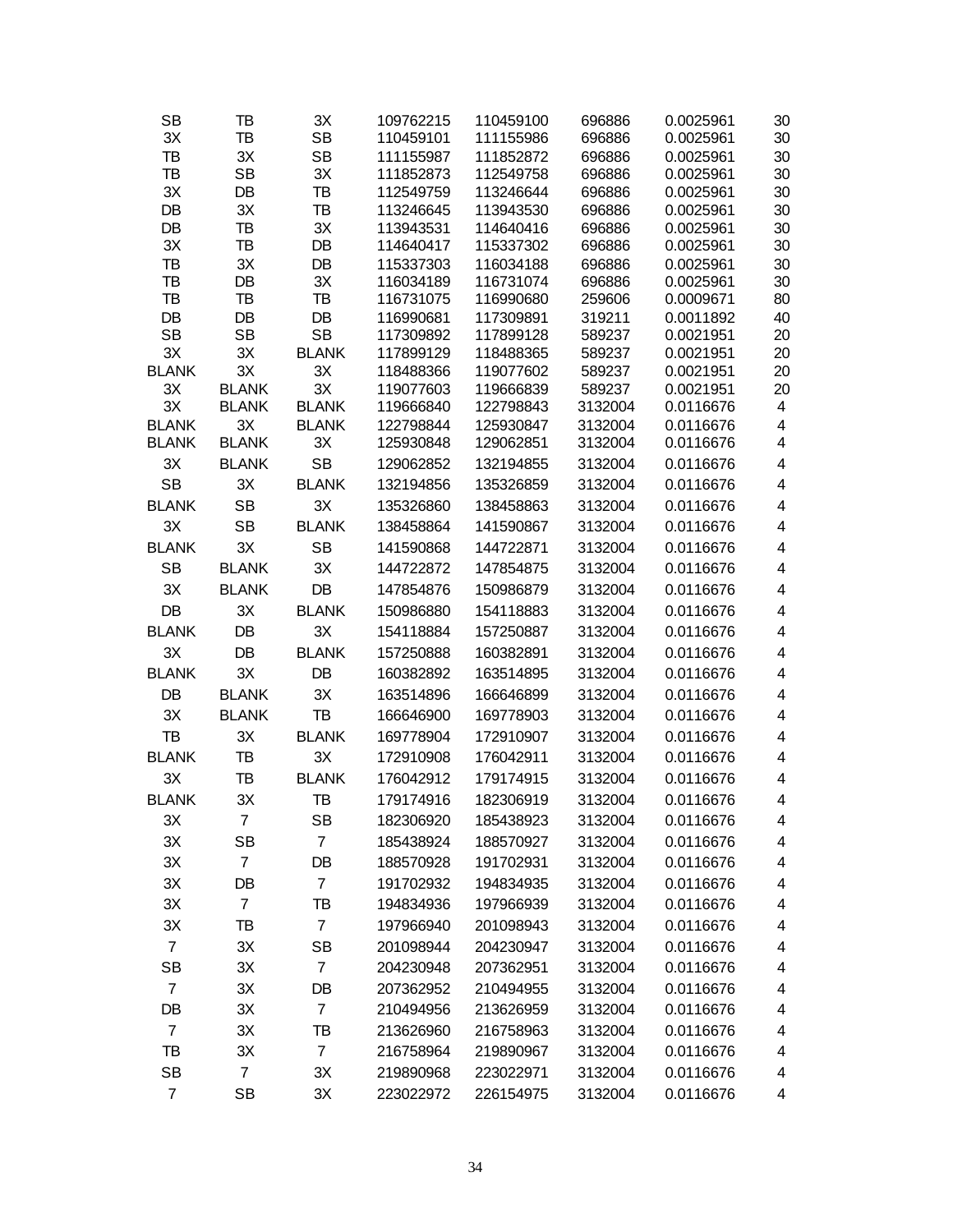| DB             | $\overline{7}$ | 3X | 226154976 | 229286979 | 3132004 | 0.0116676 | 4  |
|----------------|----------------|----|-----------|-----------|---------|-----------|----|
| $\overline{7}$ | DB             | 3X | 229286980 | 232418983 | 3132004 | 0.0116676 | 4  |
| $\overline{7}$ | ТB             | 3X | 232418984 | 235550987 | 3132004 | 0.0116676 | 4  |
| TB             | $\overline{7}$ | 3X | 235550988 | 238682991 | 3132004 | 0.0116676 | 4  |
| SB             | <b>SB</b>      | DB | 238682992 | 239922677 | 1239686 | 0.0046182 | 10 |
| DB             | SВ             | SВ | 239922678 | 241162363 | 1239686 | 0.0046182 | 10 |
| SB             | DB             | SB | 241162364 | 242402049 | 1239686 | 0.0046182 | 10 |
| SB             | SB             | TB | 242402050 | 243641735 | 1239686 | 0.0046182 | 10 |
| TB             | SB             | SB | 243641736 | 244881421 | 1239686 | 0.0046182 | 10 |
| SB             | TB             | SB | 244881422 | 246121107 | 1239686 | 0.0046182 | 10 |
| DB             | DB             | TB | 246121108 | 247360793 | 1239686 | 0.0046182 | 10 |
| TB             | DB             | DB | 247360794 | 248600479 | 1239686 | 0.0046182 | 10 |
| DB             | TB             | DB | 248600480 | 249840165 | 1239686 | 0.0046182 | 10 |
| DB             | DB             | SB | 249840166 | 251079851 | 1239686 | 0.0046182 | 10 |
| <b>SB</b>      | DB             | DB | 251079852 | 252319537 | 1239686 | 0.0046182 | 10 |
| DB             | SB             | DB | 252319538 | 253559223 | 1239686 | 0.0046182 | 10 |
| TB             | TB             | DB | 253559224 | 254798909 | 1239686 | 0.0046182 | 10 |
| DB             | TB             | TB | 254798910 | 256038595 | 1239686 | 0.0046182 | 10 |
| TB             | DB             | TB | 256038596 | 257278281 | 1239686 | 0.0046182 | 10 |
| TB             | TB             | SB | 257278282 | 258517967 | 1239686 | 0.0046182 | 10 |
| SB             | ТB             | TB | 258517968 | 259757653 | 1239686 | 0.0046182 | 10 |
| TB             | SB             | TB | 259757654 | 260997339 | 1239686 | 0.0046182 | 10 |
| SB             | DB             | TB | 260997340 | 262237025 | 1239686 | 0.0046182 | 10 |
| DB             | SB             | TB | 262237026 | 263476711 | 1239686 | 0.0046182 | 10 |
| DB             | ТB             | SB | 263476712 | 264716397 | 1239686 | 0.0046182 | 10 |
| <b>SB</b>      | ТB             | DB | 264716398 | 265956083 | 1239686 | 0.0046182 | 10 |
| TB             | SB             | DB | 265956084 | 267195769 | 1239686 | 0.0046182 | 10 |
| TB             | DB             | SB | 267195770 | 268435455 | 1239686 | 0.0046182 | 10 |

**TOTAL 268435456 1.0000000 16072**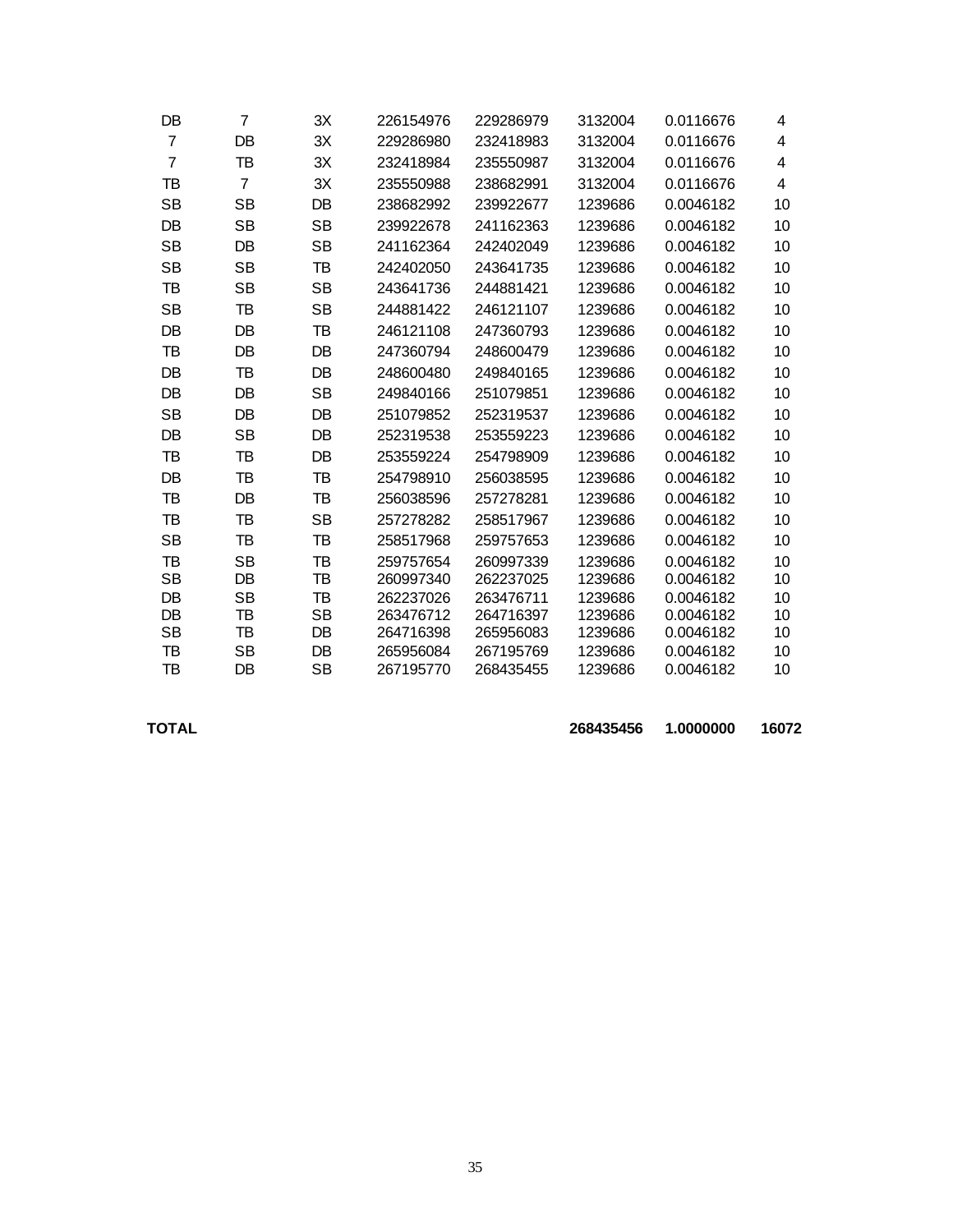The fundamental function of a random number generator can be shown in FIG. 1. At any time instant when the start button is actuated, a random number is sampled. The sampled value is in turn referred to a winning probability table to generate a request. Then referring to the symbol arrangement table and the winning table, each reel R1 to R3 is controlled so as to provide a win corresponding to the request.

## *Internal Controls*

Gaming Control Boards (GCB) have developed strict planning and rigorous internal control of casino audits. Because of limited documentation of casino revenues, analytical reviews are used to test casino revenues. This is accomplished by comparing slot machines theoretical hold results to the actual results. As we mentioned earlier, theoretical hold or win as computed by reference to its payout schedule and reel setting are used as standards for the casinos. Deviation of the actual hold from theoretical hold percentage is a sign of either mechanical electrical or other performance problems. Some of the minimum requirements include testing of the following:

- 1) Coin in meter is functioning correctly
- 2) Coin in meter is read at least weekly and review for correctness
- 3) Theoretical/actual hold comparison made once a month
- 4) Statistical report reviewed by slot managers monthly
- 5) Any variation are to be investigated and resolved in a timely manner

These internal control are established by casinos in order to comply with GCB inspectors and if not followed, casinos may loose their license. Our next chapter will take us inside the slot machine and provide the reader with a detail description of the many components that make up a modern three reel slot machine. Our next chapter will take us inside the slot machine and provide the reader with a detail description of the many components that make up a modern electronic slot machine.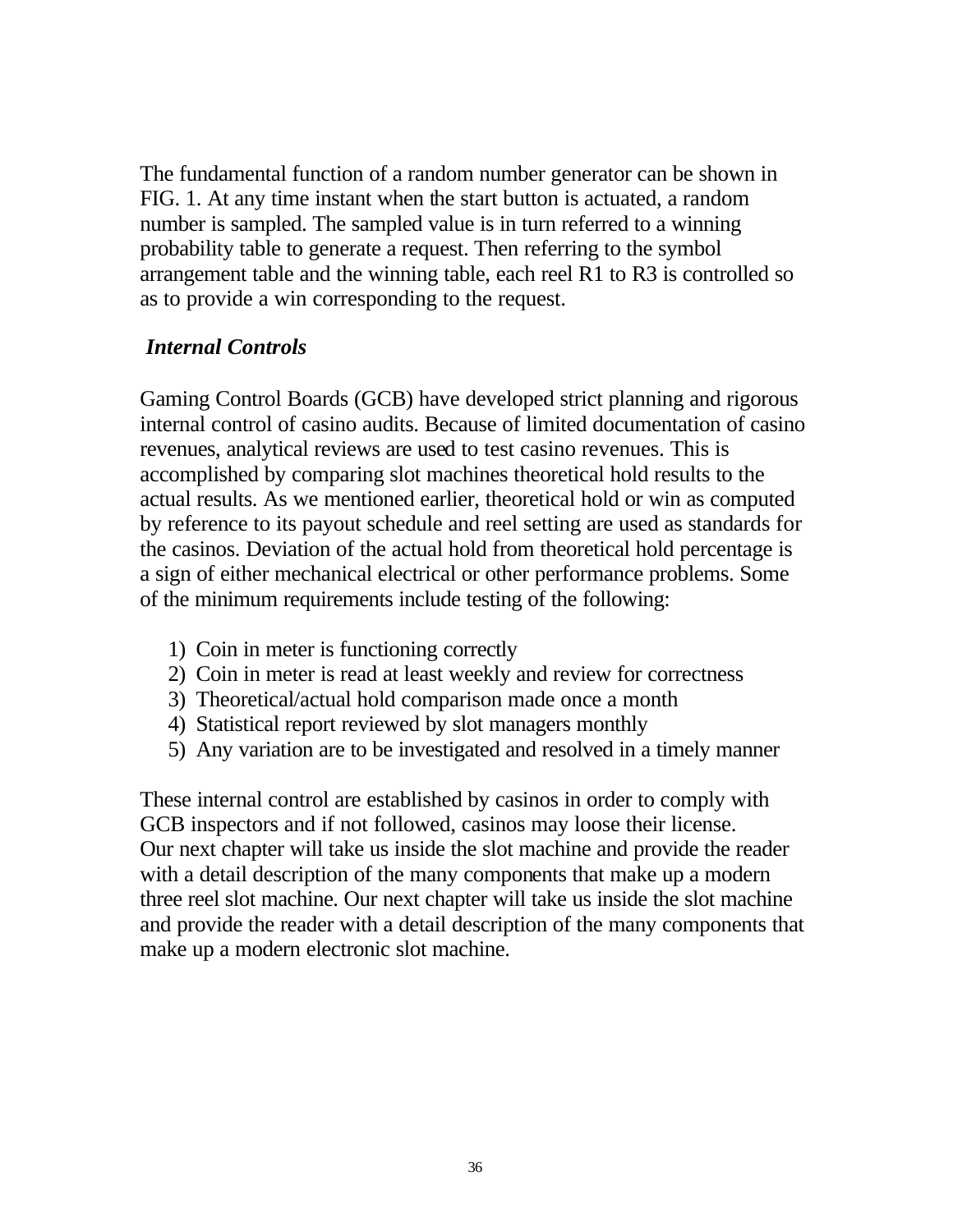

FIG. 1 Block diagram showing the functions of a random generator in a slot Machine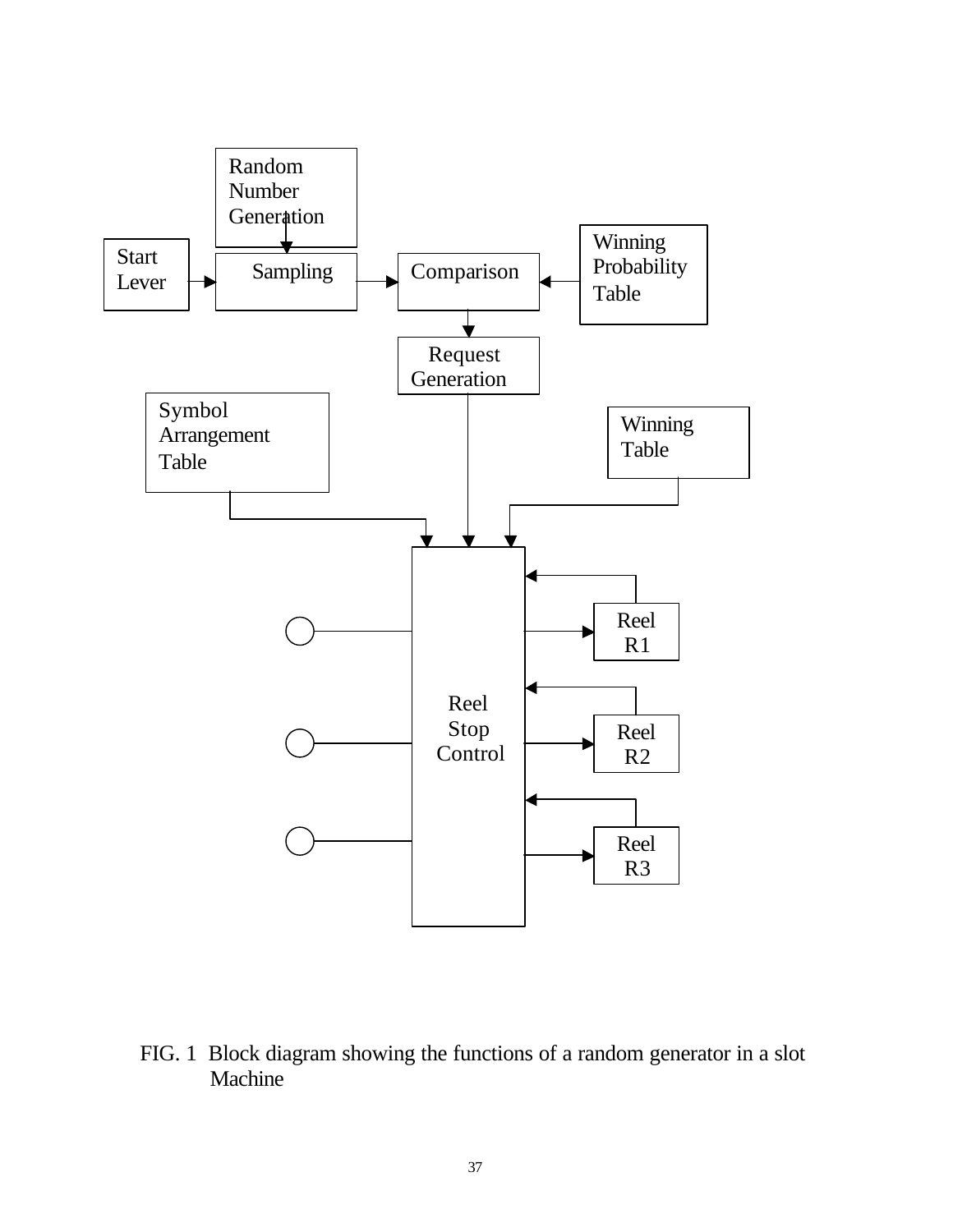#### **CHAPTER III**

#### *The Electronic Three Reel Single Line Slot Machine*

#### *Standard Model*

A slot machine is essentially an electro-mechanical device. FIG 2. shows the basic external components of a slot machine. First we have the slot machine cabinet which comes in various styles and sizes, from tall upright machines to low narrow body machines. The top part of the cabinet is named the top box . This is where the Pay Table Glass (FIG. 3) is located and winning combinations are displayed. A bright light illuminates the Pay Table. Below the top box and covering the front of the machine we have the slot door which protects the inside of the machine. The lock is well secure so it will not easily be opened. There are two other illuminated display glasses, the reel glass and the called belly glass (FIGS.  $4 \& 5$ ). The reel glass covers the reels of the machine, indicating a single line or multiple lines where the reel symbols have to line up to make a winning combination. The belly glass is a decorative display glass which advertises the type of game being played. Located between the reel glass and the belly glass is a button panel where the buttons are situated as well as the coin insert mouth. Most machines have a bet one button, a max button, a spin button and a coin attendant button. The size of the coin insert mouth varies according to the size of the coins played. A bill acceptor is situated next to or above the belly glass, enabling one to insert bills instead of coins. Also, a play card insert is located for the player to keep a running count of the number of cycles played on that machine. The coin tray is located below the belly glass. To the right of the slot machine, we find the handle which operates the same spin button found between the reel glass and the belly glass. The handle is there for cosmetic reason only and does not influence the outcome of the game in any way. On top of the cabinet, we have the tower light. This light has two shades of color. One is for the jackpot and the other is for malfunctions which requires the assistance of a floor attendant. The colors also describes the type of coin denomination being played.

#### *Operation*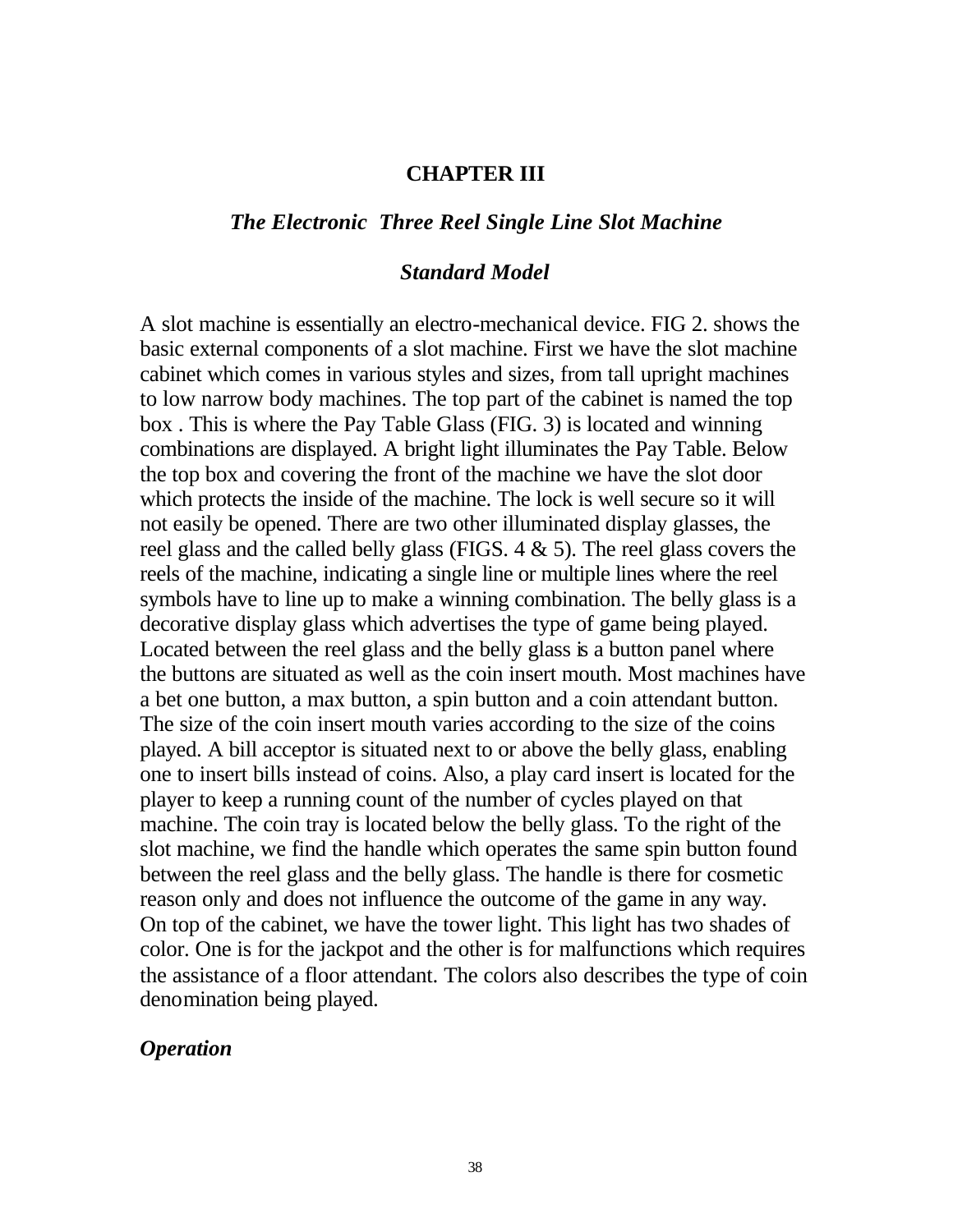To understand the basic operation of modern slot machine we will be using block diagrams throughout this section. A picture is worth a thousands words and hopefully this method will greatly simplify our task without going to detail technical descriptions. Upon opening the door of a slot machine, we find a neat arrangement of electronic and mechanical components. Modern three reel-type slot machines evolved from mechanical type machines wherein mechanical clutches were relied on to stop spinning display reels at random locations to display a game result to today's machine where a microprocessor randomly selects a game result. If we remember that by generating a greater number of random numbers than the number of available sets of different symbol combinations, and by varying the sizes of the subsets of random numbers which correspond to each different set of game symbols then the probability of a particular game result can be predetermined for the machine. The random number generator is the brain of the slot machine.

The basic operation of a slot machine is functionally illustrated in FIG. 6. Coins are inserted into the slot (1) and detected by the coin acceptor (2). The coins pass along a conduit into a coin payout hopper (3). The level of coins in the payout hopper is sensed by a detector which when full causes the coin diverter mechanism (4) to deflect a paddle and divert the coins recorded into a coin counter to come to rest in a coin drop box (5). When the coins have been accepted, a signal energizes the game to start. If multiple coins are fed into the machine a circuit detects this fact and signals the control and payout logic of the number of coins inserted. Once the play button is pressed or the handle is pulled (6), a shaft is rotated to power the reel mechanism (7). A random number generator (8) programs selected position, causes the individual reel to stop and determines a payout. When the payout is complete, a signal passes to the main control unit and a new game is activated. The control operation is illustrated in FIG. 7.

The hopper (3) is responsible for the paying out of coins into the coin tray. A hopper is a strong motor that turns a metal wheel. The wheel is a solid circular plate with raised pins that are spaced evenly apart towards the outer edge of the wheel. The distance between the pins is determined by the size of the coins that the hopper is required to pay out. The inner section of the wheel is also raised to enable a coin to rest on the wheel without slipping off. This wheel is large enough to hold up to a thousand coins. All the coins are controlled by the MPU , that is, how many coins are needed to be paid out. An optical sensor counts the coins as they leave the hopper. When the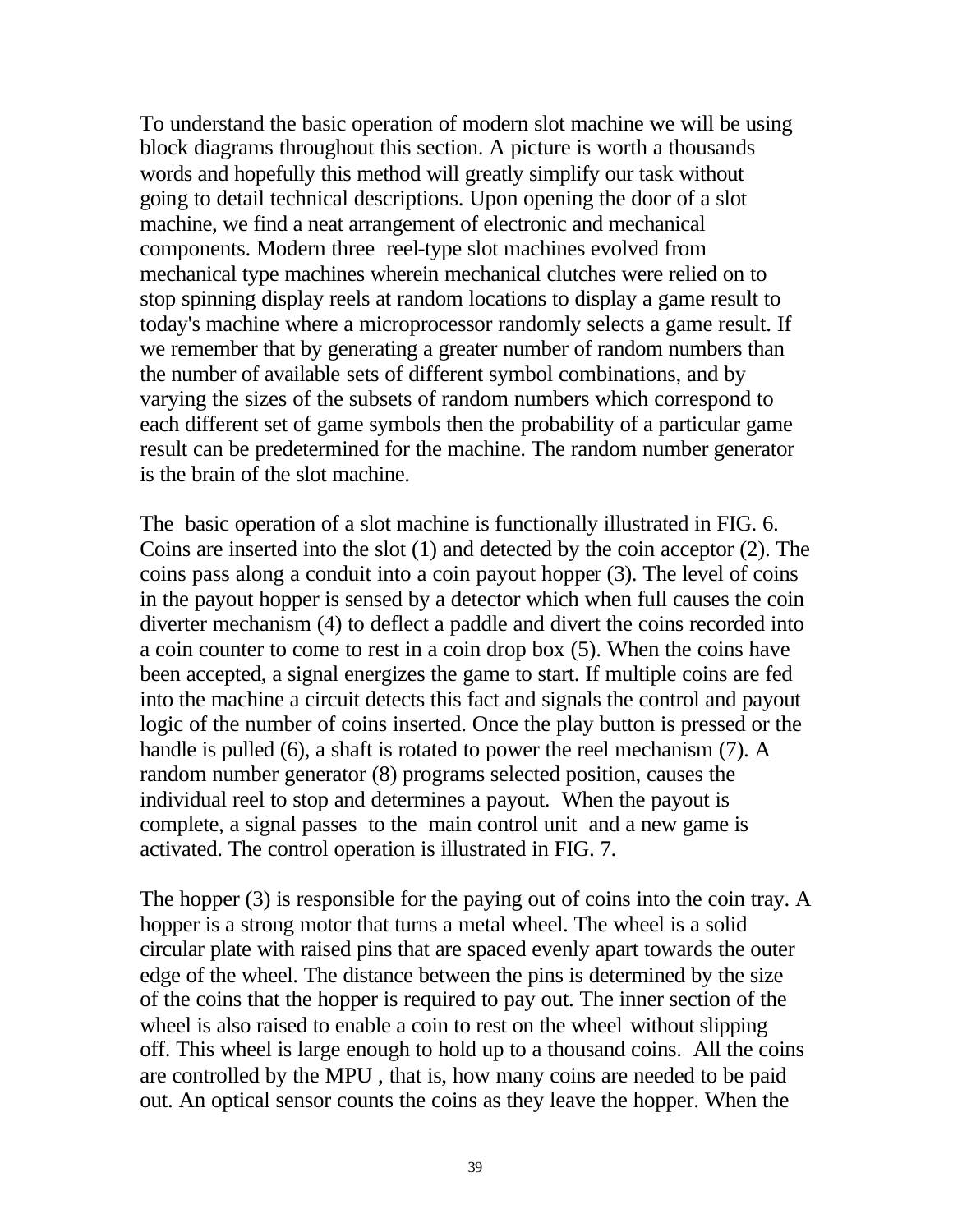last coin has been counted, the computer sends a signal to the hopper motor brake to engage and instantly forces the motor to stop. The machine accepts the coins and verifies that they correct. This is done using a coin comparator. The coin is compared with a sample coin. Using magnetic coils, an electronic measurement can be determined to assess the magnetic properties of the inserted coins to that of the sample coin. Usually, there will be three coils placed strategically near the coin insert mouth. The sample coin will register a magnetic signal and when a coin is inserted, its property will be compared and information send to an electronic comparator. If the two signals are identified, then the coin will be allowed to pass through and start the game, otherwise a negative output will activate a solenoid to block the path of the coin and send it to the coin tray. Once, the coin is accepted, it will travel down and pass through two optical sensors. One sensor measures direction and the other time of travel. Should the direction change or the time vary from a predetermined time, the machine will activate an alarm and require the assistance of an attendant to rectify the situation.

FIG. 8 illustrates the process in selecting a random number. The random number generator selects a random number within a predetermined range of random numbers. For example, in a 32 bit system the number may be one of 4,294,967,396 numbers in a range of 0 to 4,294,967,396. Then, this number is utilized in conjunction with a stored look-up table in an memory device called an EPROM (Erasable Programmable Read Only Memory) to select a game result comprising the three reel symbols S1,S2,S3. Next all three reels are made to spin. The first reel continues to spin for a first predetermined free spin period, typically one second, and upon completion a stopping procedure is initiated whereby signals developed by the game selected virtual stop are compared with signals corresponding to the desired game symbol S1. The stepper motor is interrupted and a stop routine is initiated to stop the display reel with the desired symbol displayed. In the mean time the second display reel continues to spin, and upon completion of a second predetermined spin period, also around one second, the signals generated by the symbol on reel 2 are compared with signals corresponding to the desired game symbol S2 and upon acceptance, a stop routine is initiated causing reel 2 to stop. Similarly, the third reel continues to spin for about a second and again a predetermined symbol initiates the stop. In the event of a spin error, the position of any one of the three reels, either as a result of the stepper motor slipping or failing to stop in response to a stepper pulse, an alarm is sounded and the game is stopped. If there are no spin errors, a determination is made whether the game results constitute a win and if so the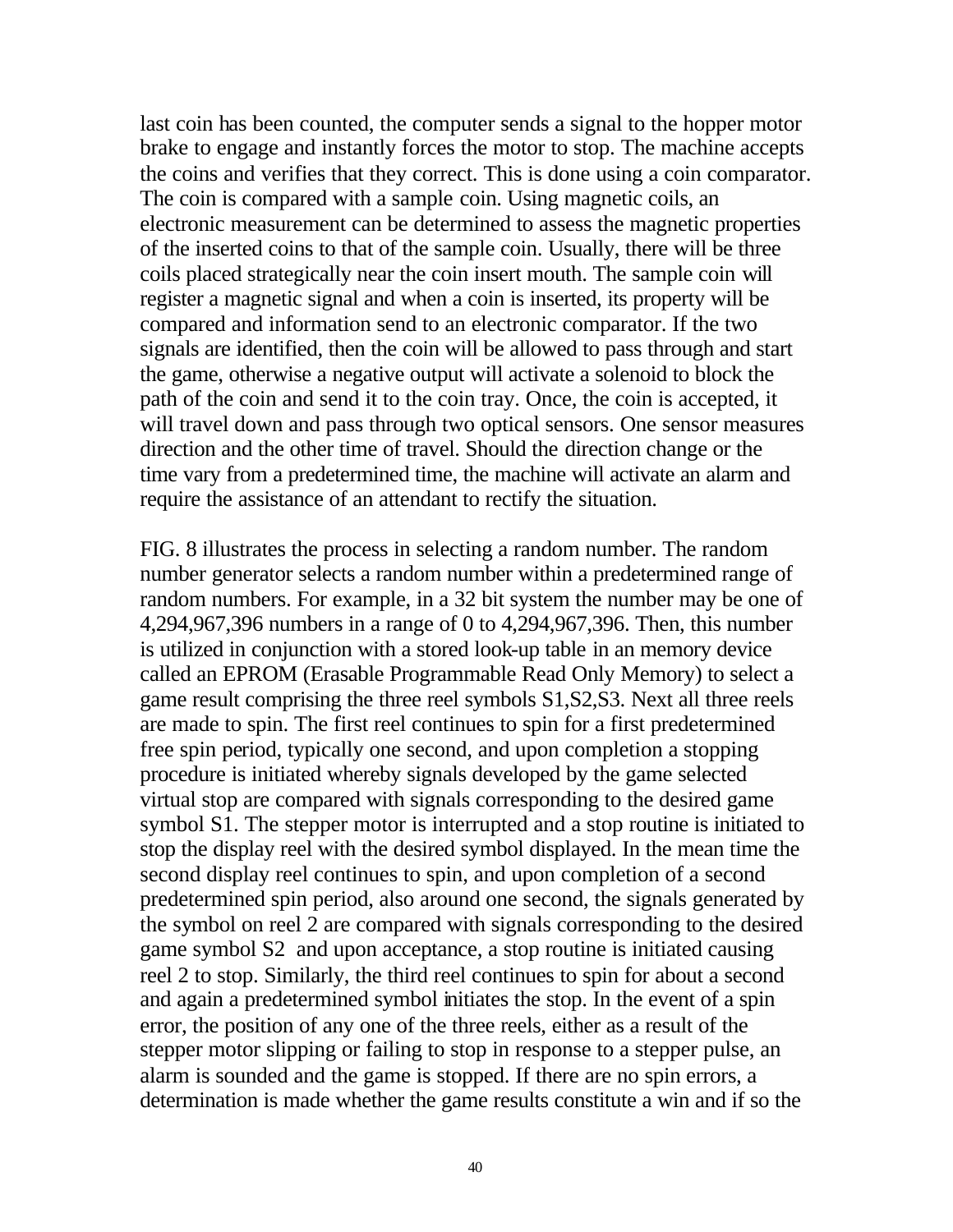hopper mechanism is actuated to provide a pay out.

Thus far, we have gone through the operation of a slot machine and have a better understanding of how all the components fit together. The question a reader may have at this point of this book is how can we use this knowledge to increase our odds at playing slots. Well, there is a way to theoretically increase our odds in winning a jackpot. First, we need to have a detail record of a given machine. Specifically, a knowledge of the payout that has gone for the life cycle of this machine, since theoretically a given hold percentage will eventually bottom out and a winning number will appear. This period of time will depend on how long the machine has been active and the cycle of the machine. A machine with a low cycle will take a shorter time to complete a cycle than one with a larger cycle. For instance a slot machine with a 32 stop per reel being played six times a minute, 24 hours a day will take

 $(32 \times 32 \times 32) / { 6}$  play/min x 60 min/hr x 24/day } = 3.79 days

to complete a full cycle, while a machine with 128 stops per reel will take

 $(128 \times 128 \times 128)$  / { 6 play/min x 60 min/hr x 24 hr/day}=242.7 days

and for a machine with 256 stops per reel will take 5.32 years to complete its cycle of 16,777,216 combinations. Unfortunately, this information is available only to casino owners.

# *The Law of Averages*

One of the most important results in probability theory is the law of averages, also known as the law of large numbers. This mathematical law provides an important connection between theoretical probabilities and observed rules of random events. The law is summarized as follow:

 *In repeated, independent trials of the same experiment, the observed fraction of occurrences of an event eventually approaches its theoretical probability*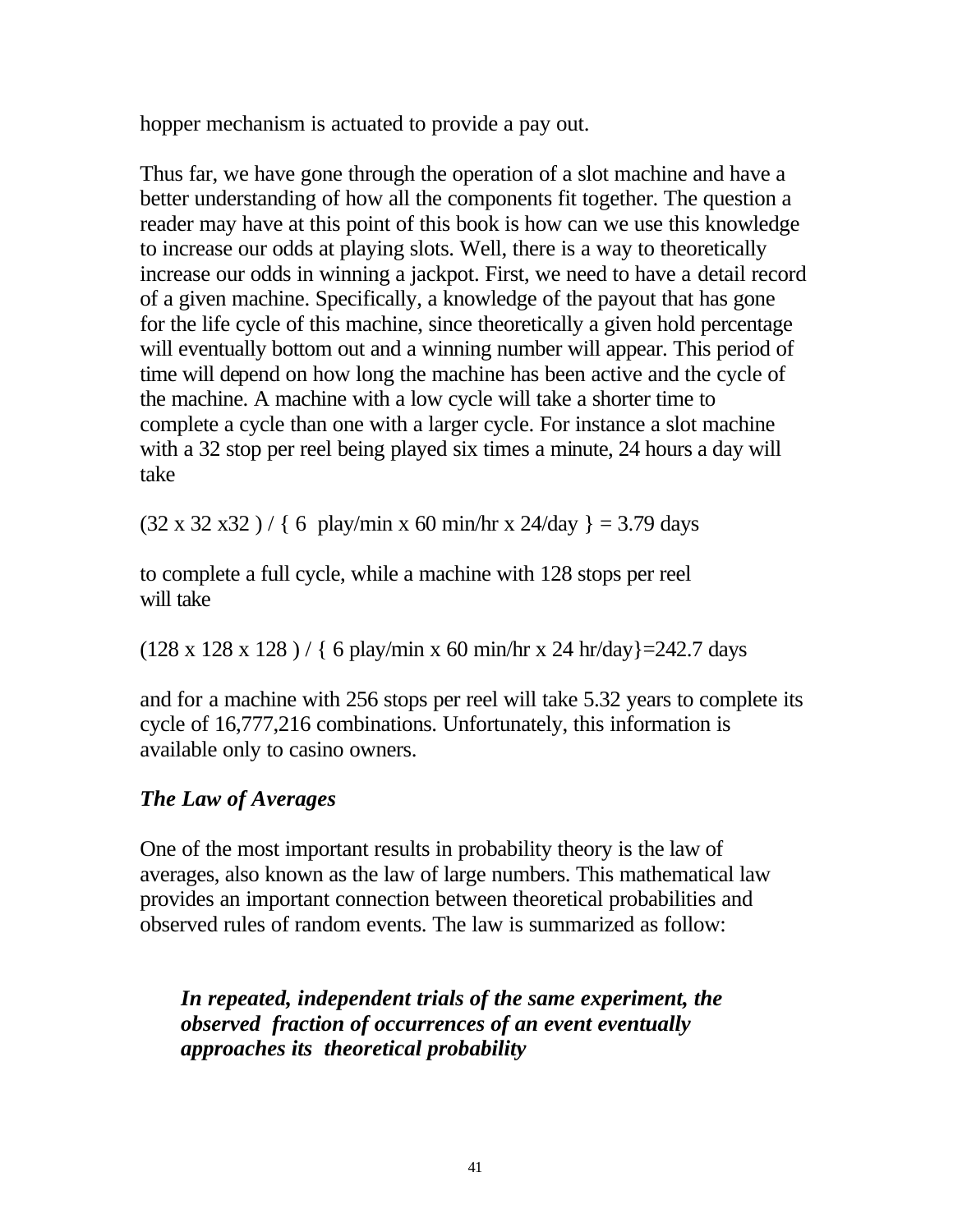Basically it says that if you repeatedly play an "unfavorable" game, even though you are uncertain of the results of an individual play, in the long run you will surely be a looser. How can we then make slot playing a profitable game. Well, the answer is found in common sense and here are simple rules that one can follow and reduce the odds of being a looser. The following guidelines will be helpful:

- *1) Play a high denomination machine if you can afford it for the higher the denomination the higher the payout percentage.*
- *2) Keep your winnings from your buy-in amount, i.e. any money that you win keep aside with the only money you bet with being the money you budgeted for.*
- *3) Play machine with a lower cycle. There is no way of knowing which machine has a short cycle but the machines with lower jackpot amounts generally have lower cycles.*
- *4) Play machines that have "wild" symbols such as Double Diamonds, Triple Diamonds, Five Times Pay. These are the most popular machines among players and can increase you pay off.*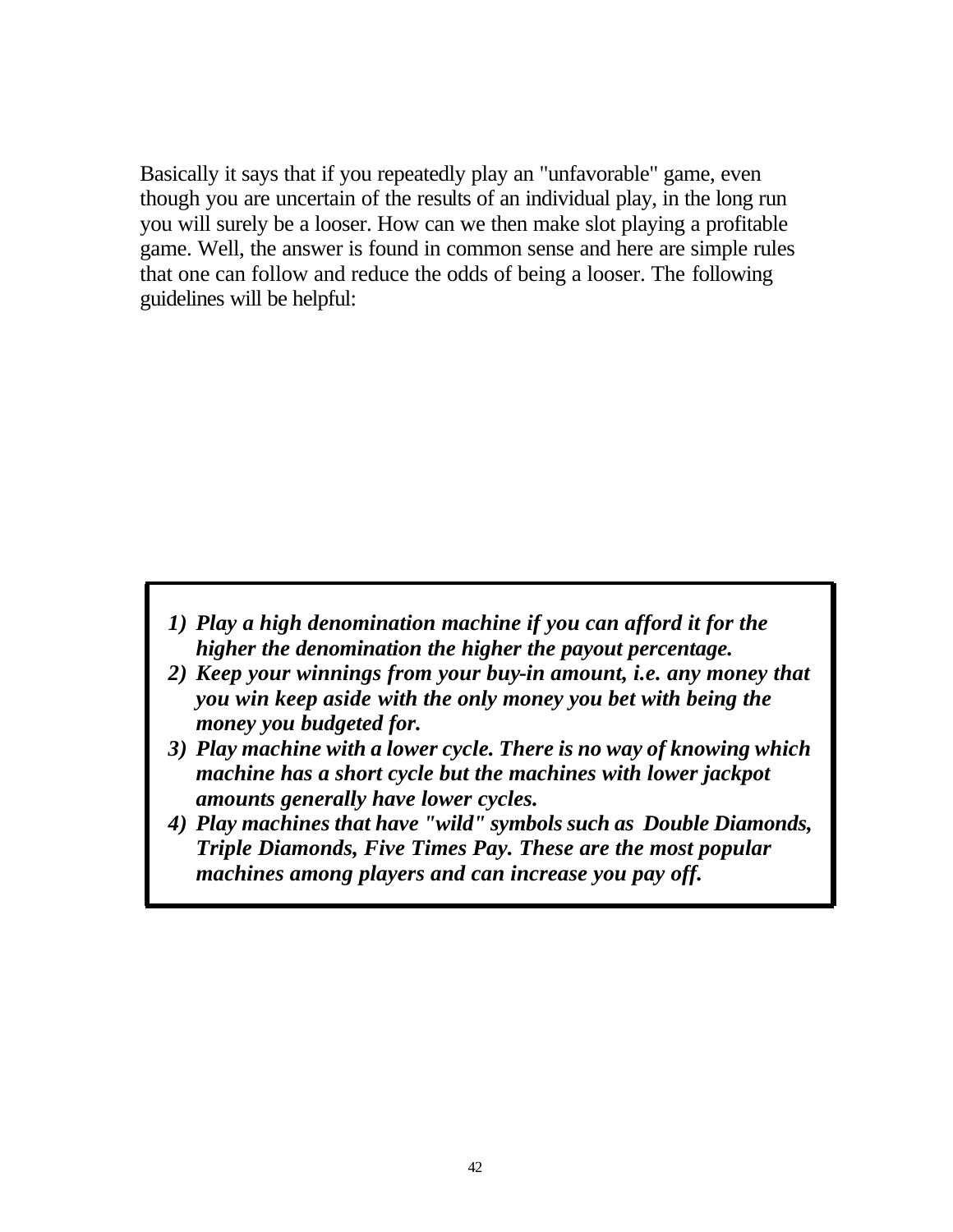## *Technological Advancements and Future Development*

Computer technology is growing rapidly giving the slot machine industries new opportunities for creating better graphics, better sounds and easier to use interactive games. Multigame machine make switching between games and challenge levels as easy as the touch of a finger. With upgraded machines electronics, state of the art video game machine offer many choices to the players. From simulated spinning reels to video blackjack, players have numerous choices within a single machine. Another innovation to come out as a result of new technology is the bonus game. These are available on both spinning and video machines. The attraction lies in the overall game experience with exciting bonus opportunities for the players. Combining multimedia features, digital stereo sound, and interactive game play, machines like Wheel of Fortune, Elvis and the Adams Family are taking games to a new level.

The next wave of technology will feature a coin less system that pays out in vouchers instead of coins. This will be a great saving to casino owners. There will no longer be a need for employees to empty machines night after night, count and sort coins, and reduce the number of attendants who take care of hopper fills and coin jams. The only set back for the player is that the game will be played faster and your risk will increase.

Players will be attracted by these new electronic gaming and it will become more important than ever to learn how to become in control of the game. This will be presented in the next chapter.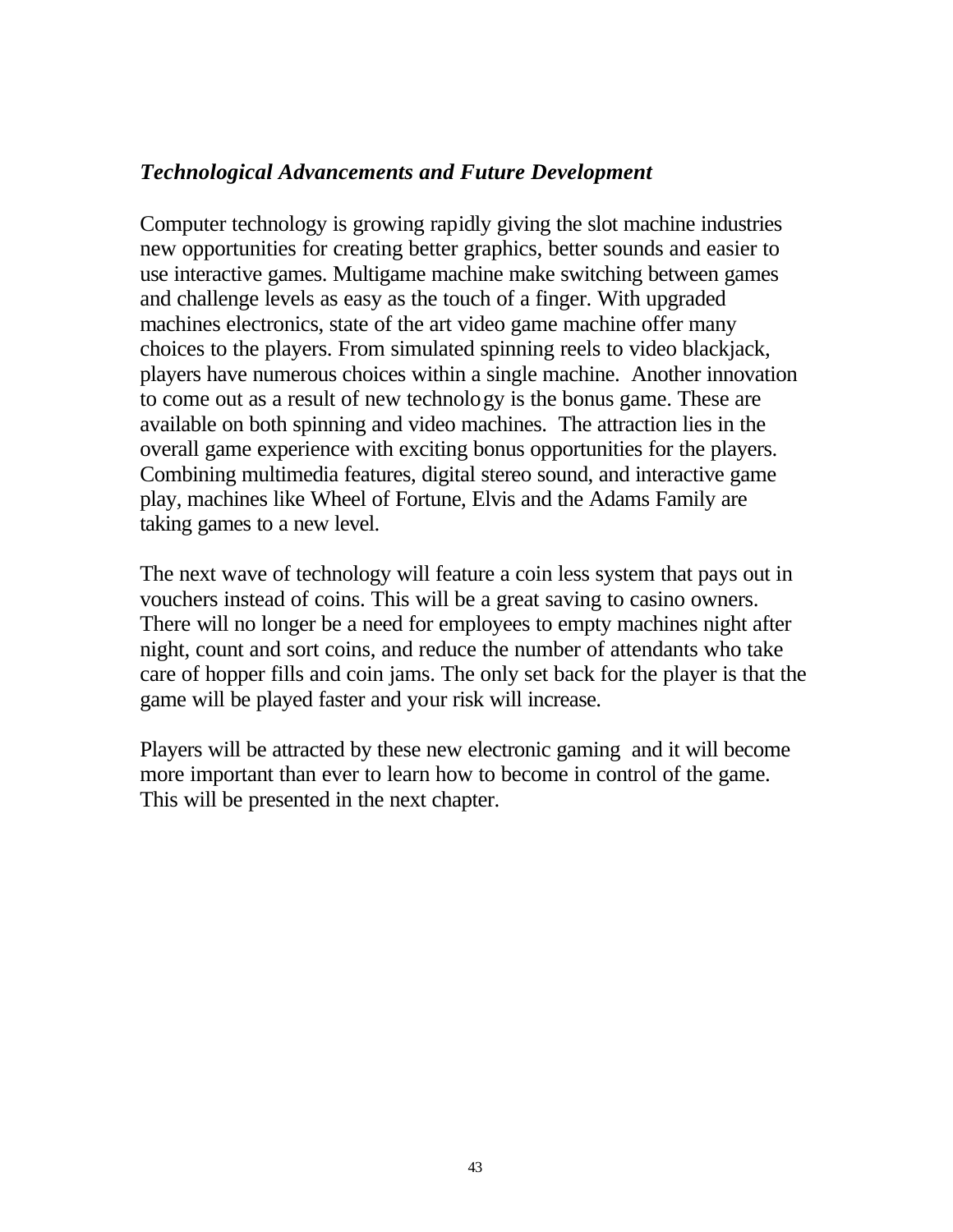

FIG. 2 Electro-Mechanical Slot Machine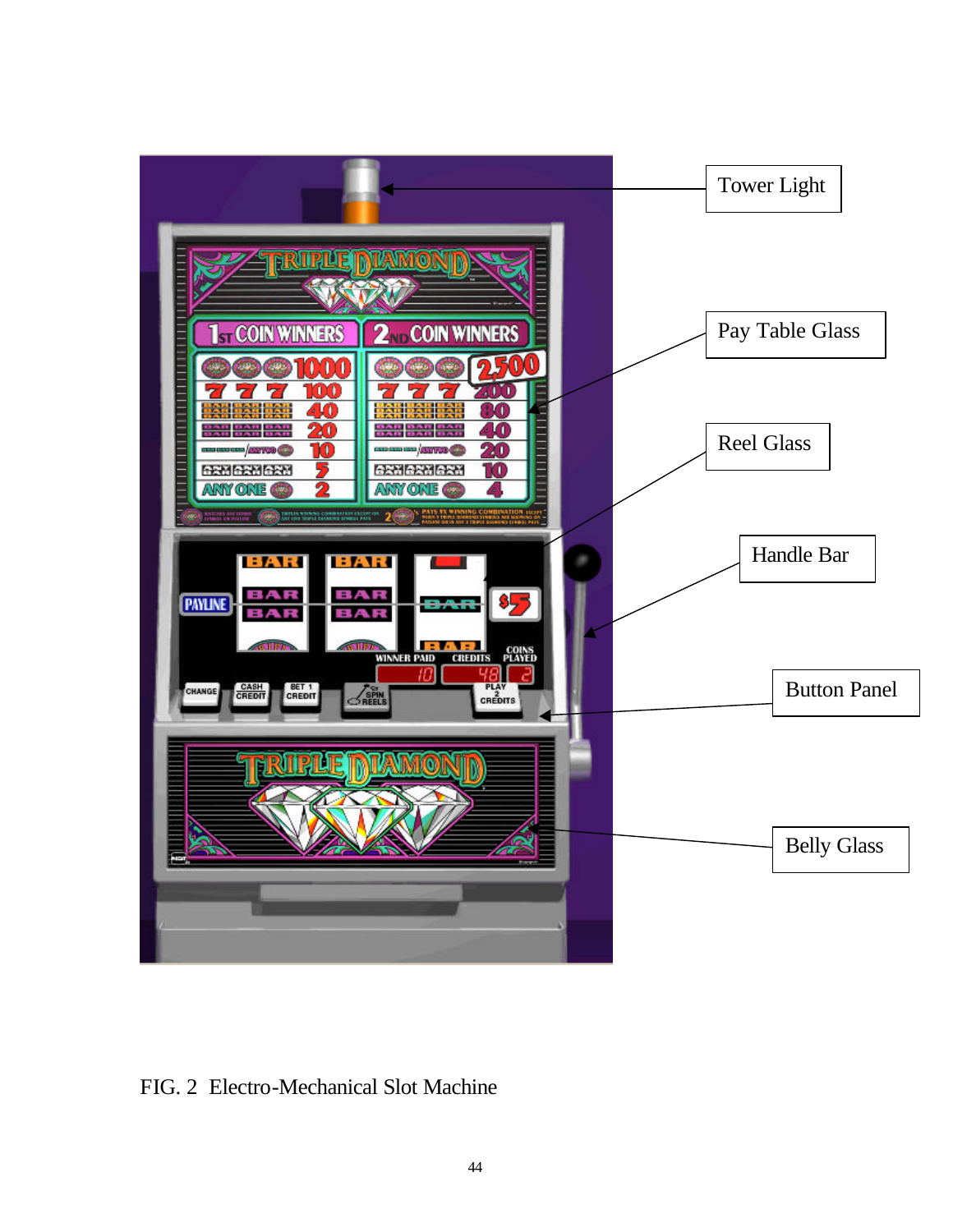

FIG. 3 Pay Table Glass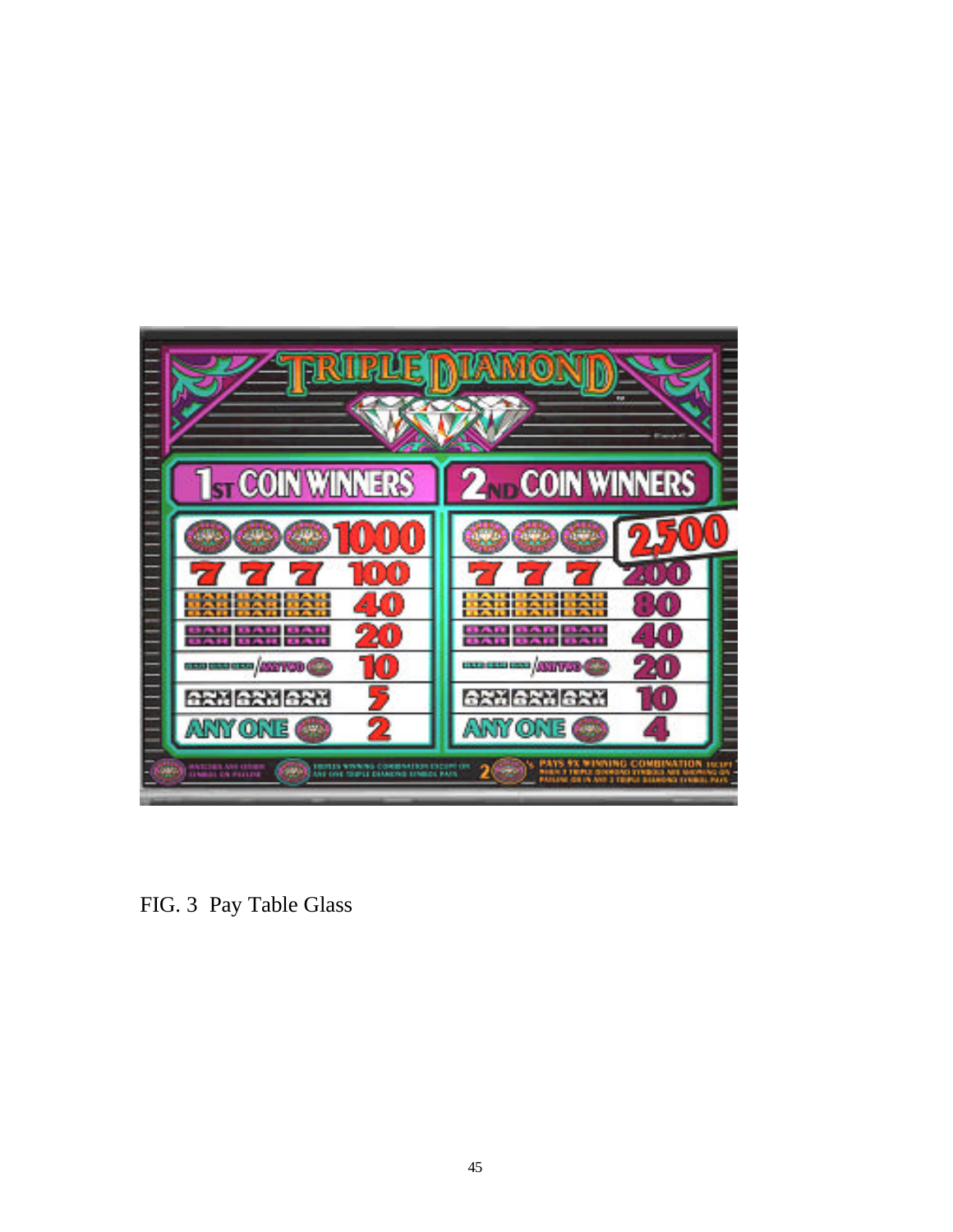

FIG. 4 Reel Glass and Button Panel



FIG. 5 Belly Glass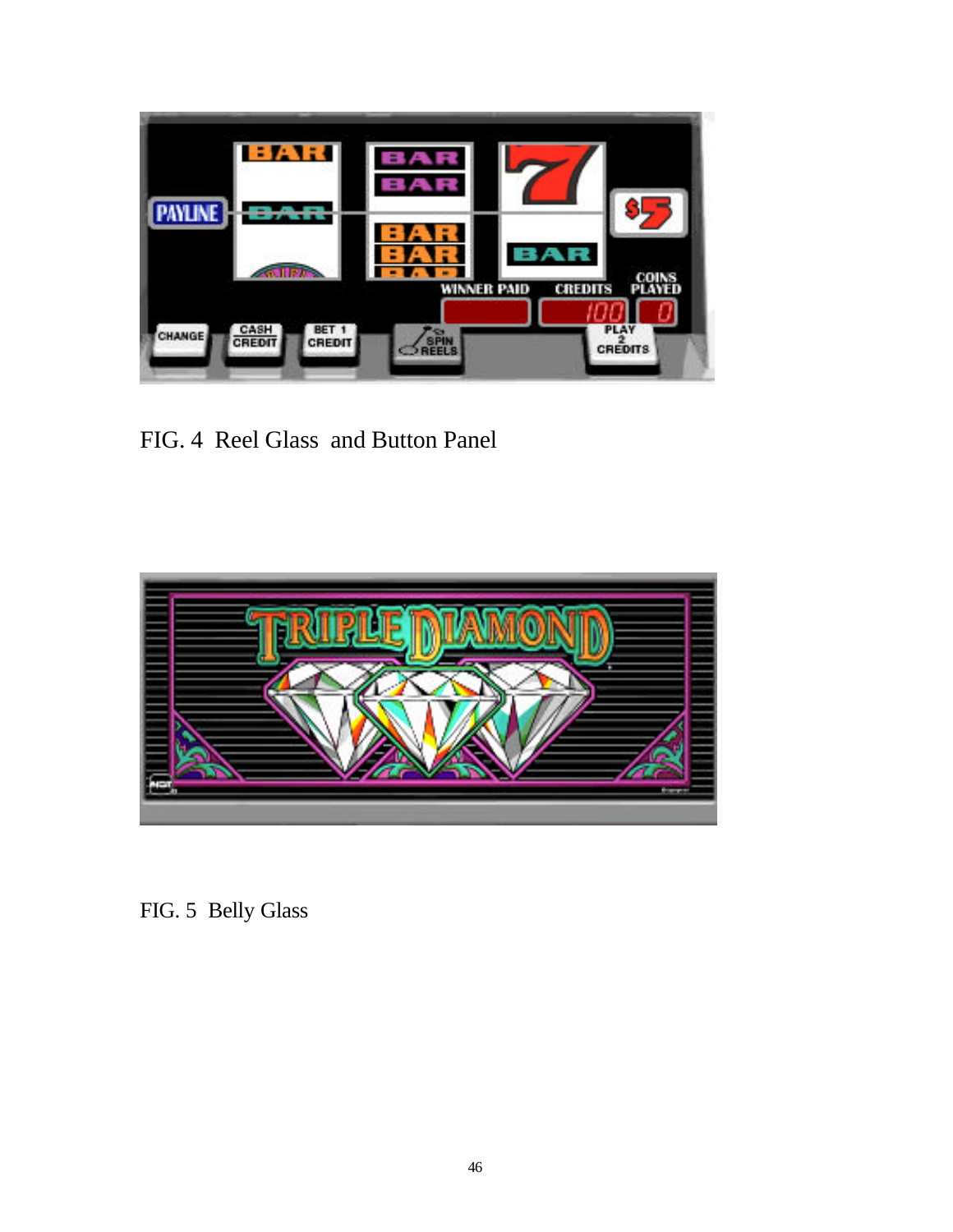

## FIG. 6 Basic Operation of Electronic Slot Machine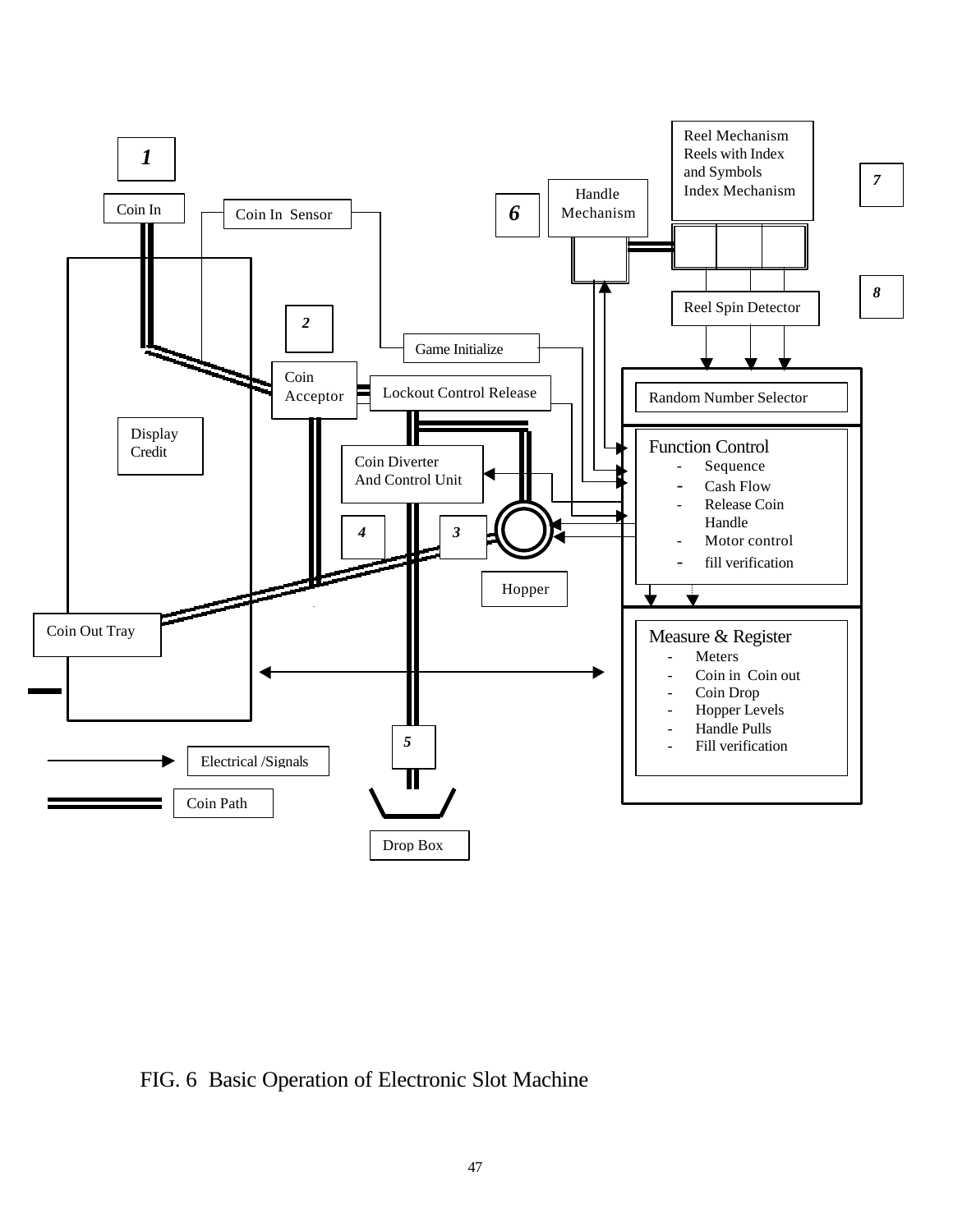

FIG. 7 Control system Diagram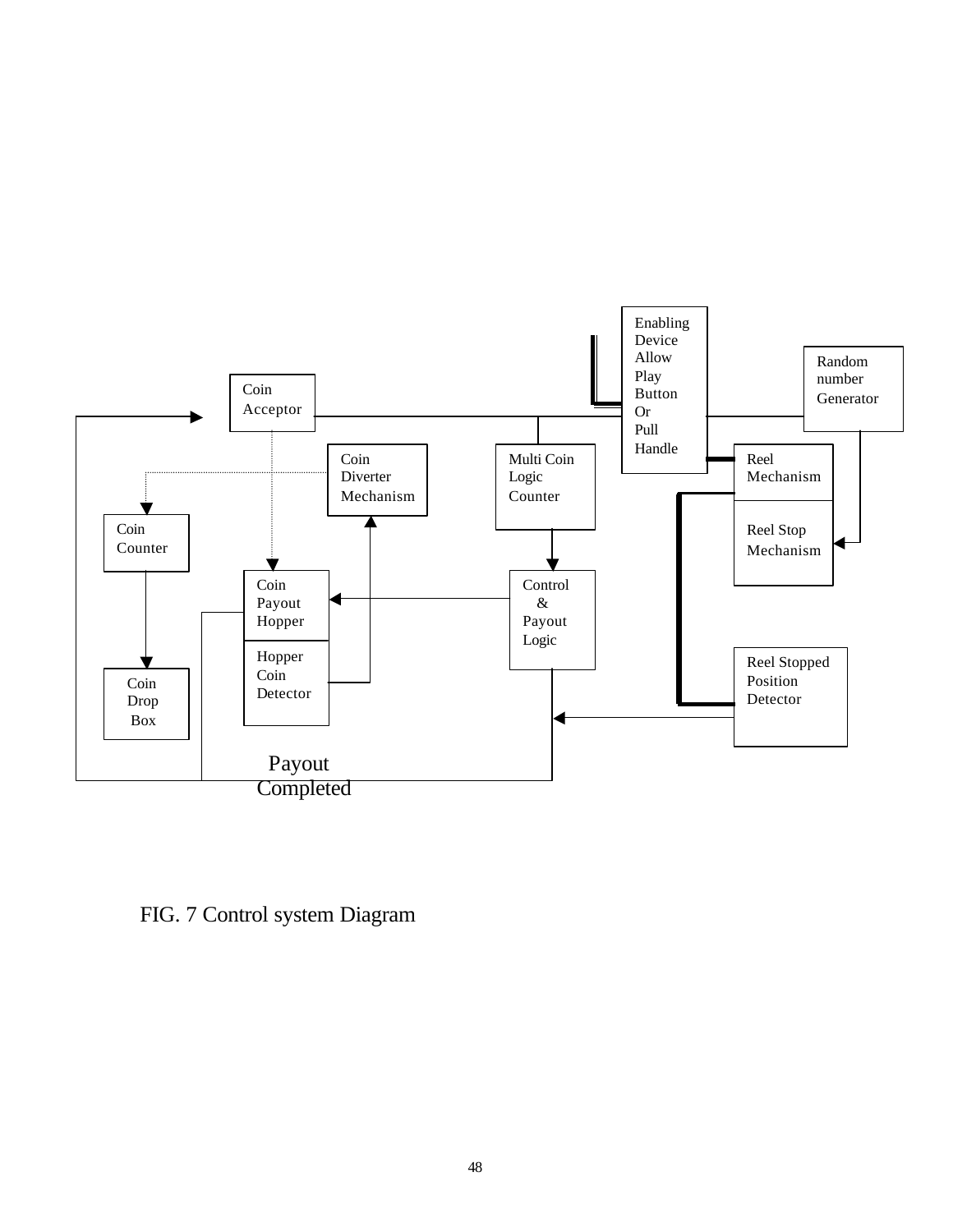

49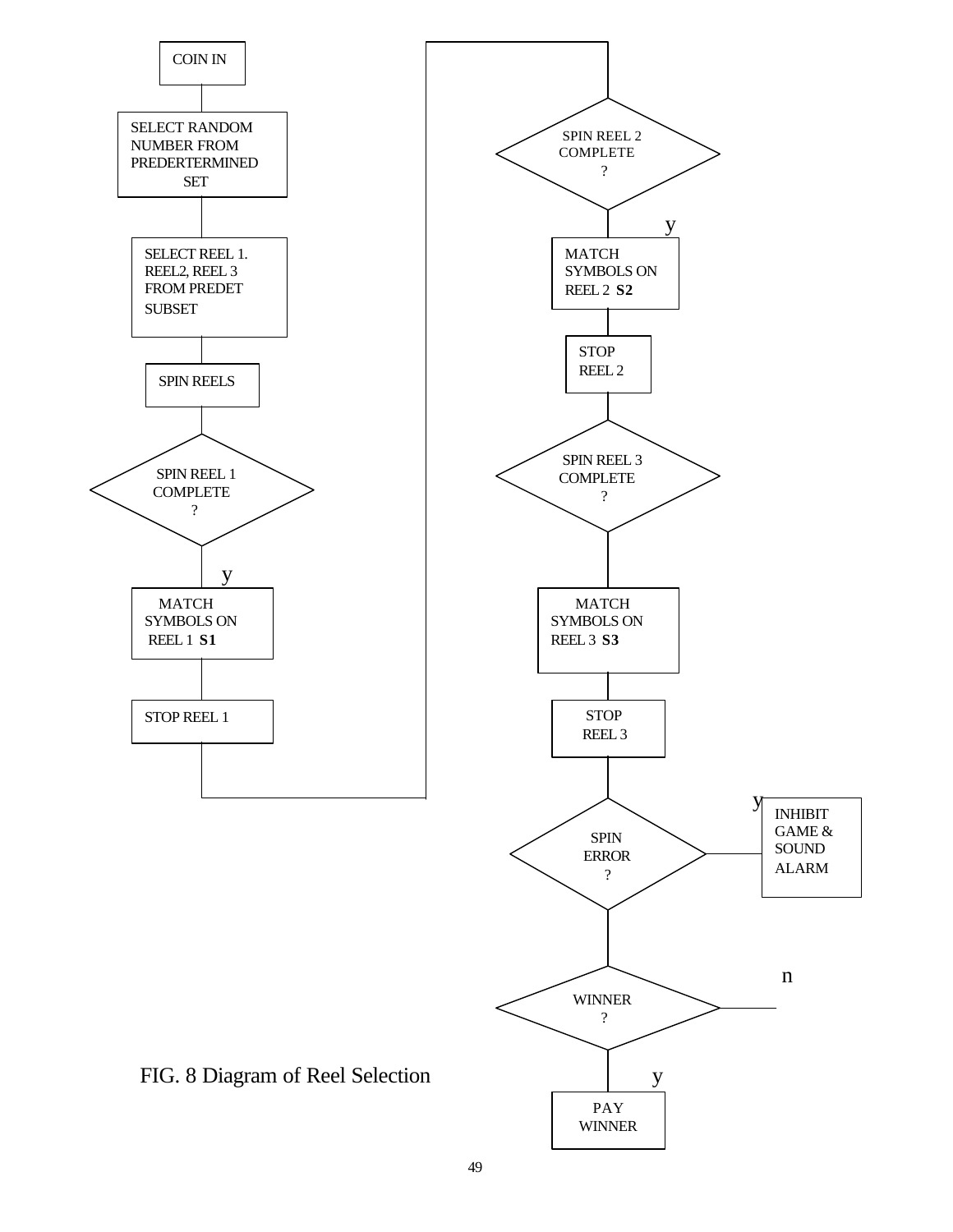## **CHAPTER IV**

## **Slot Machines and Human Behavior**

## *Conditioning and Reinforcement*

As a result of technological advances and a variety of reasons, slot machines have become the most popular form of casino-style gambling in the United States and in many other countries over the past two decades. This is reflected in both revenues and total number of machines. In 1997, there were nearly a half million slot machines in the United States. (Salomon Smith Barney, 1998). The rise of popularity with slot machines may be found in the machines' potent control over the individual player. According to psychologists studying this problem, slot machine gambling demonstrate the principle of conditioning and superstitious behavior that contributes to the effectiveness of slot machines. The behavior generated by slot machines is so potent that it is often regarded as addictive. We will examine some of these controlling factors and learn how we can help our self to stay in control and be one step ahead of the game.

When we play a slot machine, we find that it generates a high rate of behavior for a long period of time. The machine's sole purpose is to be operated. Other machines either produce a product or help us to complete tasks more quickly, easily and accurately. In contrast, slot machines are simply there to be operated and meet their owner's objective. The first question we must ask is what makes this machine so successful?

The successful slot machine must be attractive, induce operation and maintain the player's behavior even though the player is operating at a loss. In the late nineteenth century, slot machines were works of art. The exquisite tool work, vivid colors and visible jackpot all draws the potential player to the machine. Today's technology offers stereo sound, super graphics and interactive choices which induces the operation of the slot machine and maintains the player's interest even further. The players behavior is induced by the pay out and the possibility of winning big. People travel to Las Vegas in search of hitting the jackpot. Once, the action is initiated, the player maintains this action by hoping that the next outcome will bring him fortune.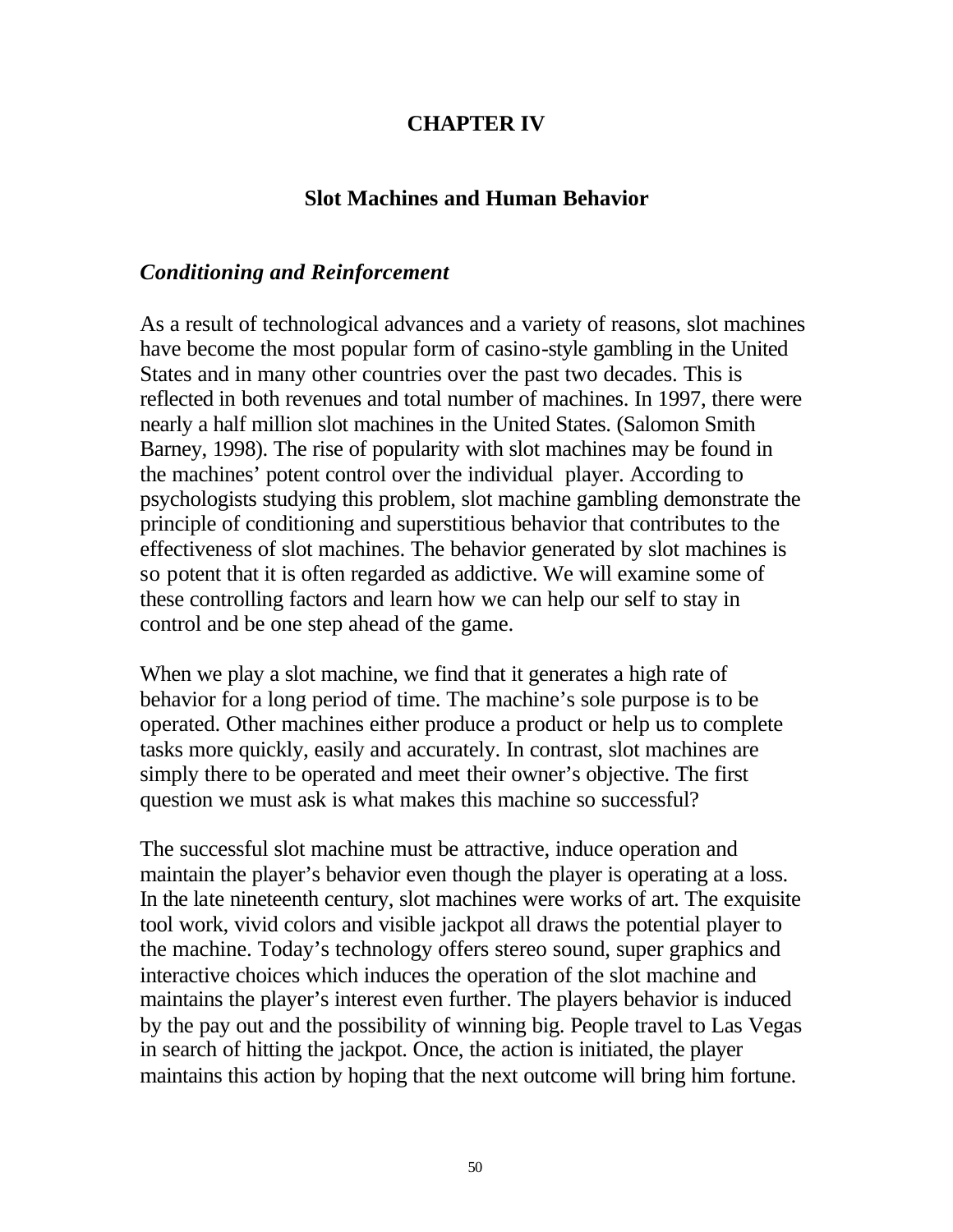As we have seen in Chapter III, winning combinations of symbols are predetermined and in general small pay out maintain the action. Getting two out of three jackpot symbols on the pay line is exciting. The player has been reinforced at no cost to the machine owner. We must also mentioned the way in which reels stop enhances the reinforcement. If the first reel stops on a potential winner, a heightened state of arousal occurs. Symbols above and below the pay line also condition the mind of the player. Not only is the machine conditioning the mind, but the environment of the casino as well. People near us and around us are engaged in the same behavior and they all are interested in the same outcome, a jackpot. The screams of joy and excitement can be heard whenever jackpots are announced. All these produce stimuli that maintain the schedule of reinforcement.

Superstition is another great generator of behavior reinforcement. Players develop strange ways of pulling the handle, standing, putting money in the coin slot, rubbing the side of the machine, etc. From Chapter III, we know that no such behavior can influences the outcome of the game but in a player's mind these actions reinforce his or her conviction that the machine will hit. Another form of slot conditioning is playing more than one machine simultaneously. When this happens, not only slot playing is reinforced but so is switching. Soon, every response becomes a switching response and again the need to continue to play is reinforce.

## *Environmental Factors*

Casino floors are carefully created to attract gamblers. Sounds of bustling players, casino employees, loud machines, ringing bells, shouts of joys, bright lights, all contribute indirectly in shaping the players' behavior and habits. So, if you are going to gamble with slot machines, take time to observe your surroundings and learn to read the pay schedule . As we pointed out in Chapter III, the higher the jackpot pay out, the higher the number of virtual stops on a reel and a lower probability of hits. Look for a machine that has a lower jackpot pay out, for example, a machine that has a jackpot of 20,000 coins for a three coin play will more likely have a lower probability of hits than one that has 2500 coins jackpot. Popular machines such as IGTs Double Diamond and Triple Diamonds is a good beginning for a novice slot player. Playing the maximum coins guarantees a higher return if you win but also depletes your bank roll at a faster rate. If your goal is to extend your playing time, then play coins one at a time followed by a perhaps a few and in between maximum coin play. Remember, the computer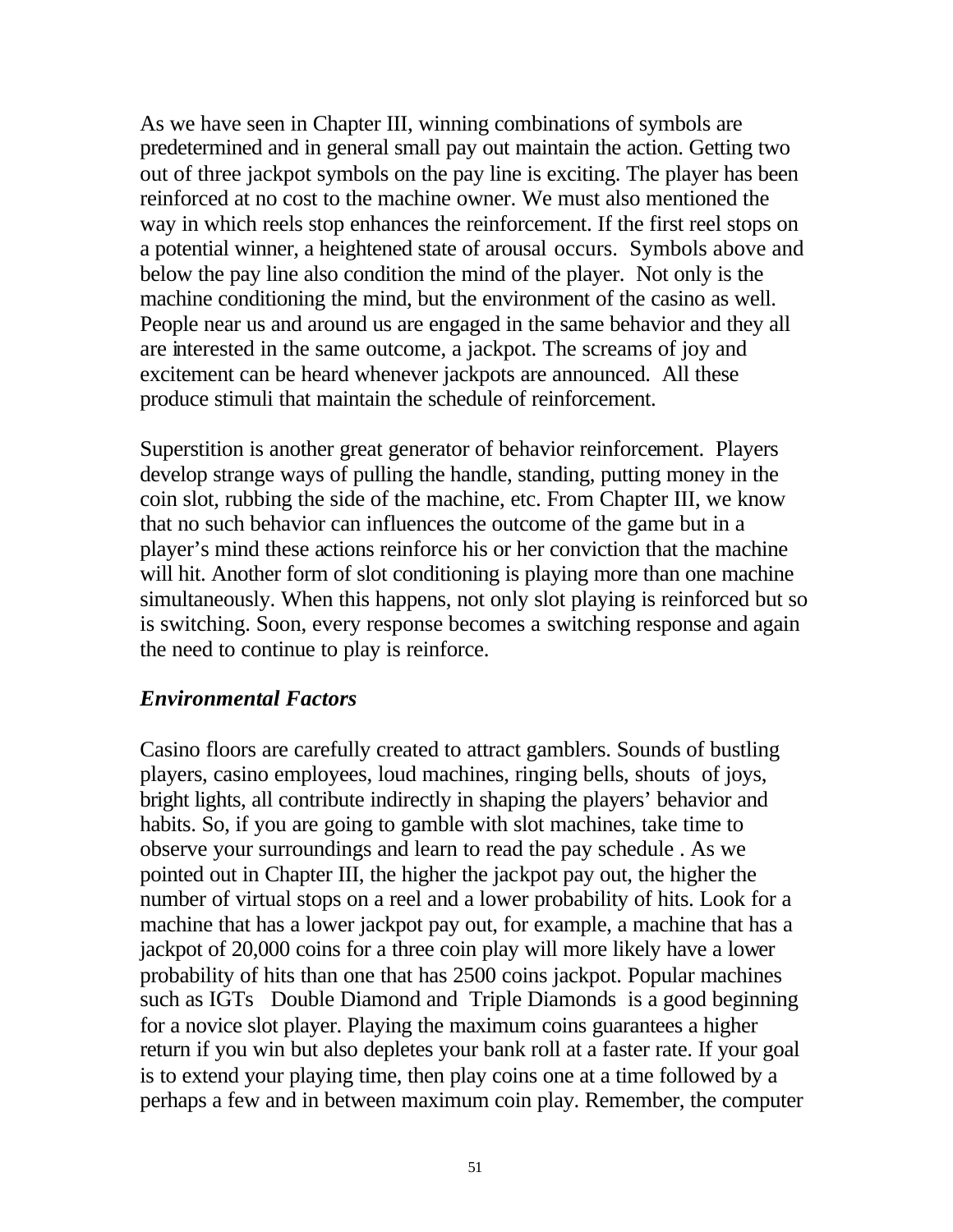is randomly selecting a 1000 numbers per second and there are millions of numbers to choose from and the occurrence of a big jackpot win is possible but unlikely for the time you spend near the machine. One must remember that the length of time it takes for a full cycle to complete may be as short as a week or as long as five years. Since a winning combination is solely determined from a selection of a random number, it is possible for a jackpot to appear back-to-back although this may be rare.

We initially said that the better machines, those that have a higher percentage pay out may be placed near the doors or restaurants to attract attention and bring more players, the reality is that these machines placement's are done first for appearances. All slots machines produce reports on a regular basis and machines that are not getting enough play will be moved to a different location, hoping to improve the number of plays. Therefore, placement is not based on a machine's percentage or payback percentage. It is based on how well a game is getting played, that is, the number of coins that are dropped into the machine. It is worth reminding the reader that changing any machine's configuration such as the pay out table is very time consuming and expensive to the casino owners and for this reason, the placement of machines is based strictly on the return of the machines rather than percentage.

# *Remarks*

An electronic slot machine returns between 85 and 100 percent, depending on the type of game and coin denomination. The average house advantage is calculated to be around nine percent for all machines. Some may pay more and some less. The first lesson for anyone gambling with a slot machine is to read and become familiar with the glass pay table schedule and recognize the symbols that constitute a jackpot. Always play the maximum bet whenever you can because this gives you the best odds of winning long-term if you get a good hand and also with progressive jackpots the maximum bet is required to have any chance of collecting the jackpot if you are lucky enough to hit it.

Slot playing is very easy and no skills are required except for machine identification. For example, you may see two similar machines, one offers a progressive jackpot while the other pays a standard pay out schedule. The right choice that comes to mind is to select the progressive machine because it offers a higher jackpot but when you consider the probability of hitting the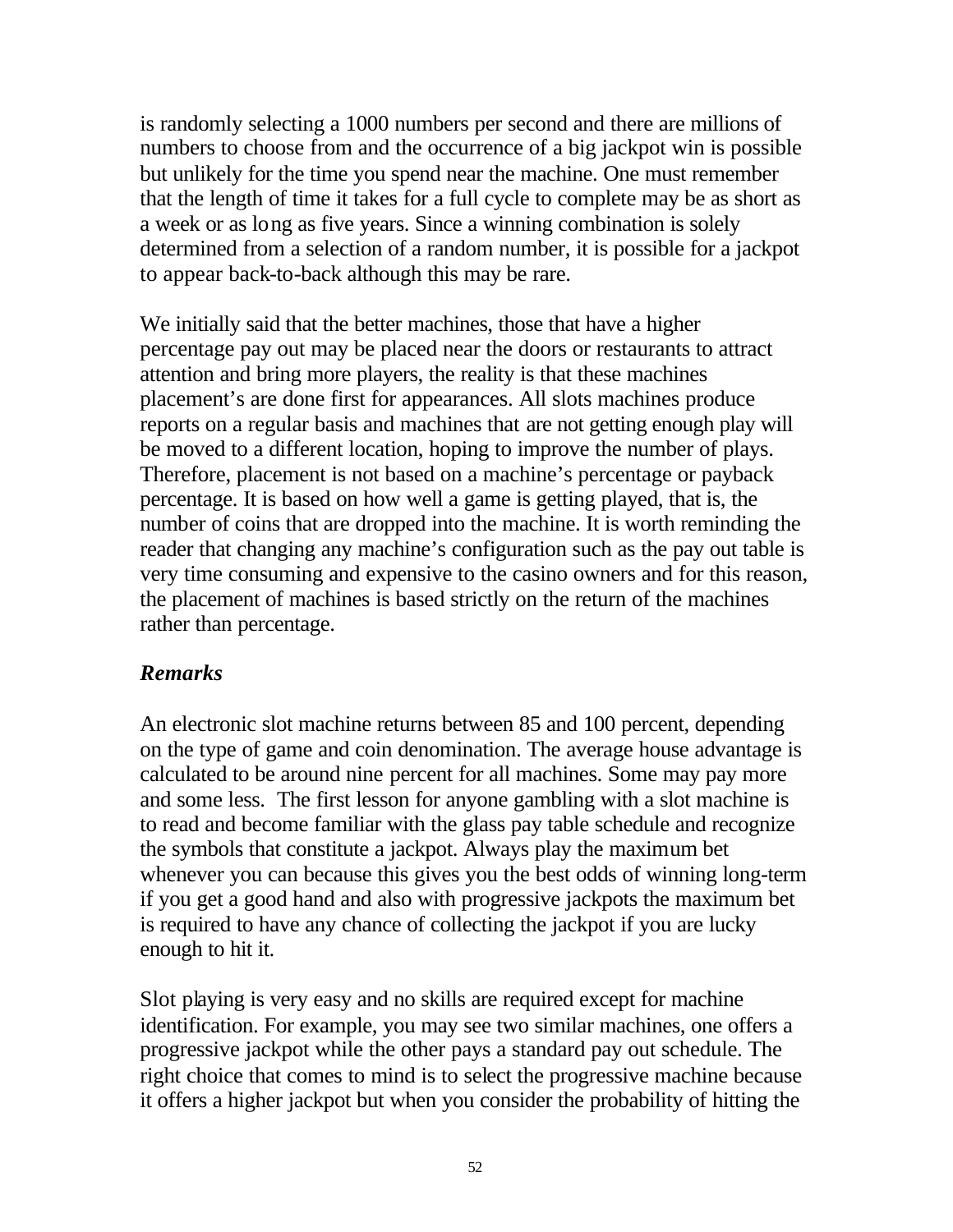jackpot and the number of virtual stops per reel, you may want to think again and play the standard slot machine.

As you soon find out when you enter a casino, machines with a 99 percent payback are advertised and can be spotted on the floor with ease. Be careful, when you play these machines. There are only a "selected" number of these machines and may be limited to only a single bank of machines. It is your responsibility to find them and all you need to do is just ask a slot employee to locate one for you.

Play responsibly, that is, play what you can afford. If dollar slots are too much for your budget, drop down to a quarter machine. It's always a better value to play four quarters versus one dollar or five nickels instead of a quarter. Again, read all the posted material on a slot machine. It is your responsibility to fully understand all printed information concerning the number of coins to insert, lines needed to be lit and prizes or awards. If a machine is cold, that is, does not hit, move to another one even if it's your favorite. The longer you stay on any slot machine, the more time the machine's built in mathematical advantage has to work against you. Remember to set a limit when you are playing slots. Discipline yourself and use only your bankroll and save your winnings. If you are ahead one dollar, you have won. Avoid using your credit cards. They will only sink you further in debts. It is always important to know what you are playing for so study the machine's pay chart. Play the maximum coins for best return whenever possible.

In summary, the key to winning is quitting while you are ahead. Even though a slot machine seems to be paying off, the longer you play, the more money you will loose, because it is programmed to do this. Remember, if you can leave with more money than you started with, even if it's a dollar, you have won.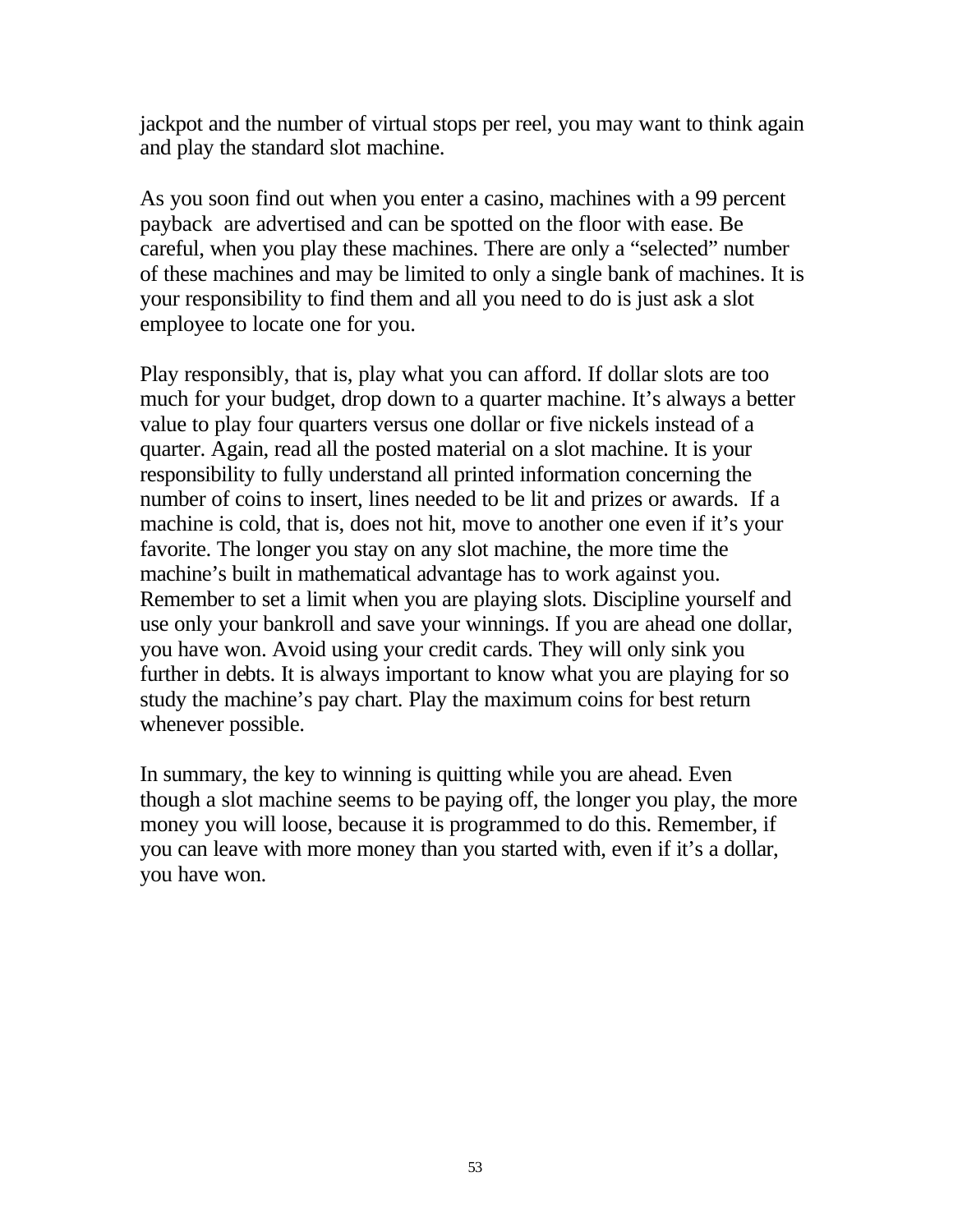## **CHAPTER V**

#### *Conclusion*

Now that we have a good idea of how slot machines work, the question we must ask is " Can you win ? ". In my judgment, the answer is " YES ". Of all the hundreds of people playing inside a casino, there will be a few winners and many losers. Even though, the probability is small that you will hit a jackpot whenever you insert a coin in the machine, the thing to remember about slot machines is that the random number inside the machine, controls your outcome. If you happen to hit a winning combination, it is the random number that predetermined your win, and no matter how small your chances are, there is still a finite probability that it can happen to you. Again, it is the game of chance and taking risks that controls the situation.

To test this concept, the author took a trip to Las Vegas, NV. in the spring of 2001 and spend two days and nights at the MGM Grand Resort and Casino. The first night, while playing a five coins quarter IGT Double Diamond machine, I hit a jackpot worth 3200 coins or \$800.00. This luck was primarily due to playing this machine at the right time and place. This occurred about 11:00 PM near the main lobby of the MGM where traffic is high and the machine was at the end of an aisle. Again, the theory that so called "loose slots" are located near high traffic and at the end of the aisles has some validity to it, but, through observations, I noticed that "loose slots" are placed randomly and pay frequent but small payoffs. I also believe, that the random number selection process may have more to do with it than mere location. The cycle of pay for that machine was higher than usual and for this reason, I continued to play and the jackpot was hit. The next day, I played again at the MGM and won several small wins consisting of 40 to 100 dollars, all with quarters. Outside the hotel, the weather was beautiful, a clear blue sky and temperatures in the mid sixties so I decided to check the other casinos and try my luck. I walked to the New York, New York casino, just across the MGM, and played there for an hour. Unfortunately, after loosing a hundred fifty dollars, I decided to move on to other hotels and casinos. Each time, I moved from place to placer, my losses increased with each move. Eventually, I sought refuge back to the MGM and took a lunch break.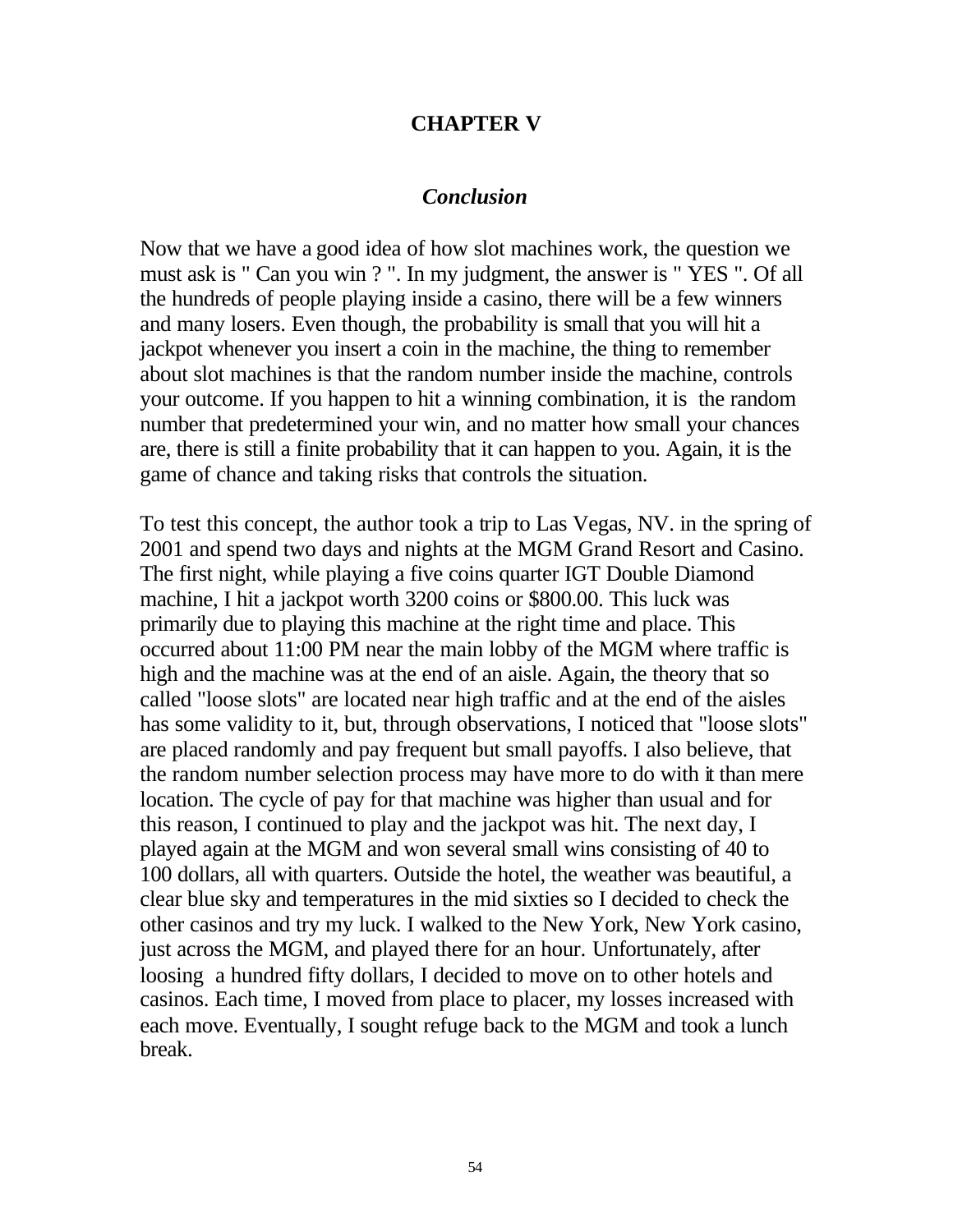Lesson learned #1: *If you are going to play slot machines, refrain from hopping casinos to casinos, looking for that big hit*. All slot machines function on the same principle even though payoff probabilities differ from one machine to another, I recommend that you find your favorite casino and play there. It will save you a lot of walking and frustration.On the next day, I continued to play and just as the mathematics have predicted, the longer you play, the quicker you will deplete your earnings.

Lesson learned #2: *Put away your winnings and play only with your initial*  **bank roll.** The best way to keep from spending your money is to know, at all times, where you stand. Limit the number of play per machine without a win. I have experienced slot machines spin 30 times before a win came up and usually it was a small payoff. On the other hand, if the machine is paying off more than usual, stay with it until it stops paying after ten spins. In the two days of playing slots feverishly, I found myself winning and loosing. The temptations were high and disciplining yourself to stop playing was even harder.

 Lesson learned #3: *If you are on a loosing streak, STOP, and take time out.* This is the only way you can gain control of yourself and the ' One Armed Bandit'. Do not try to justify your playing to regain your losses. Remember, the longer you play, the more you will loose.

Lesson leared #4: **Play the right slots.** Whatever denomination you choose to play, stick to the 2 coins, 3 reel non-progressive, single-pay line slot with the lowest top jackpot (1000 to 5000 coins). The lowere the top jackpot, the more frequency the smaller paybacks and the better the odds.

Lesson learned #5: **Don't play with the jackpot in mind**. To win the jackpot, you must always bet the maximum coins which will run you out of money very fast. Your goal should be to find a slot that gives you the longest playing time and smaller but more frequent paybacks, The longer you can make your bankroll and playing time last, the better chance you have of finding the right slot machine at the right time. Learn to be satisfied with any win you can get.

Lesson learned #6: **Know which slot locations to try**. Every casinos wants players to see other players winning. It's good advertising and enhances the client to play even more often. The better-paying machines are often putin heavy traffic, highly visible locations with room for crowds to gather and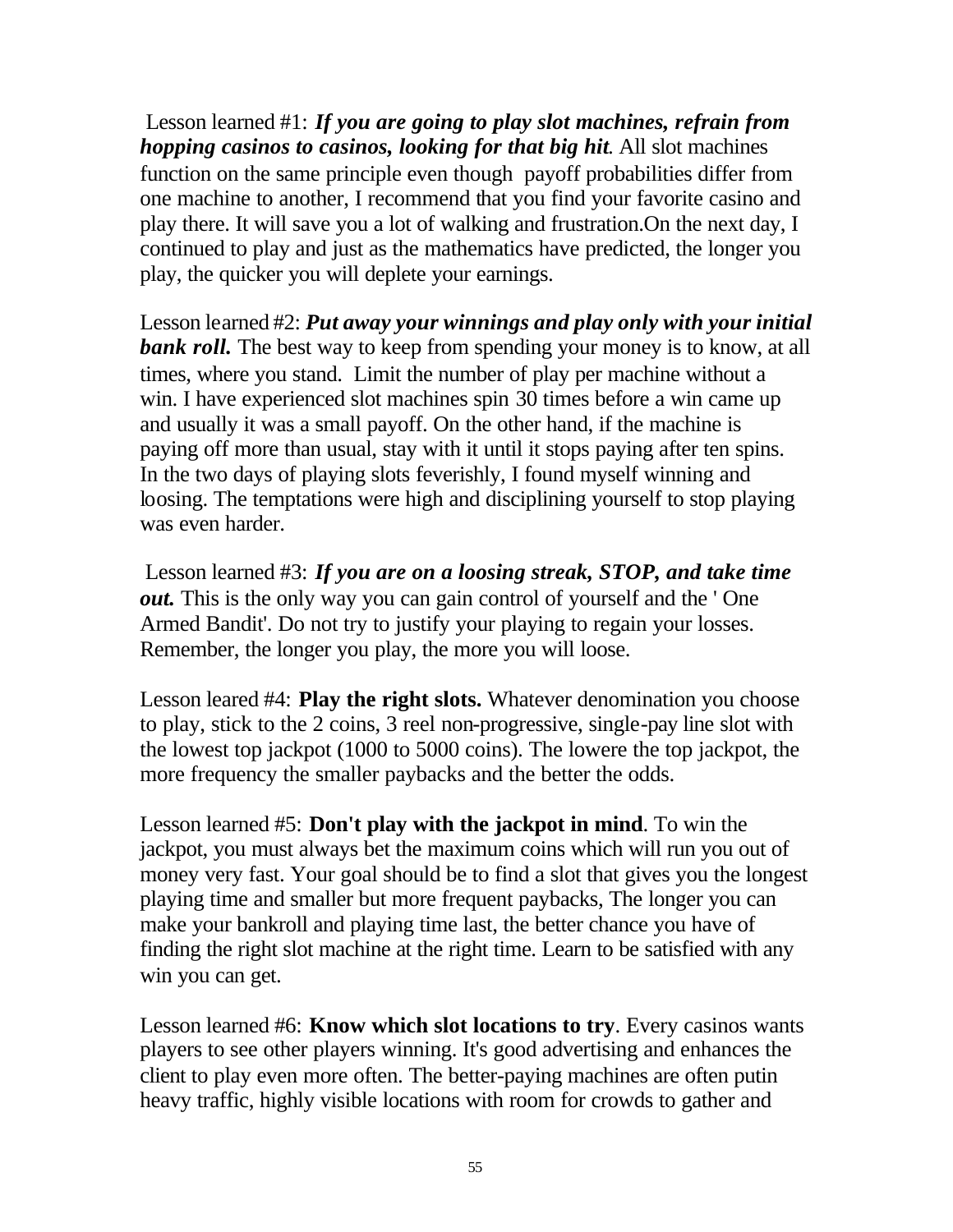cheer winners on. Such locations include crosswalls, elevated carousels, and banks of slots near the casino bar, lounges, change booth and coffee shops. It works most of the time.

Lesson learned #7: **Luck**. There is no "right" or "wrong" way to bet on a slot machine. If like most people, you go to a casino to get away from every day stress, it doesn't matter how you bet: maximum, minimum, or a combination of both. Ignore any "expert" or casino know-it-all who say to always bet maximum coins. It's your money and you are in control of how that money is being waged. Remember the law of large numbers. The l;onger you play the more likely you will loose your winning.

Finally, my experience in playing slots was gratifying and exciting. I started out with one thousand dollars and was able to pay off all my expenses and still keep two hundred dollars. All this playing, approximately twenty hours, accumulated 1700 points on the MGM Grand Directors Card. This was a lot of playing and a great experience that will last for a while. To summarize, playing slot machines is exciting and fun but the game is costly and should be done only when the means for playing are there and for most of us, this translates into a few casinos trips a year.